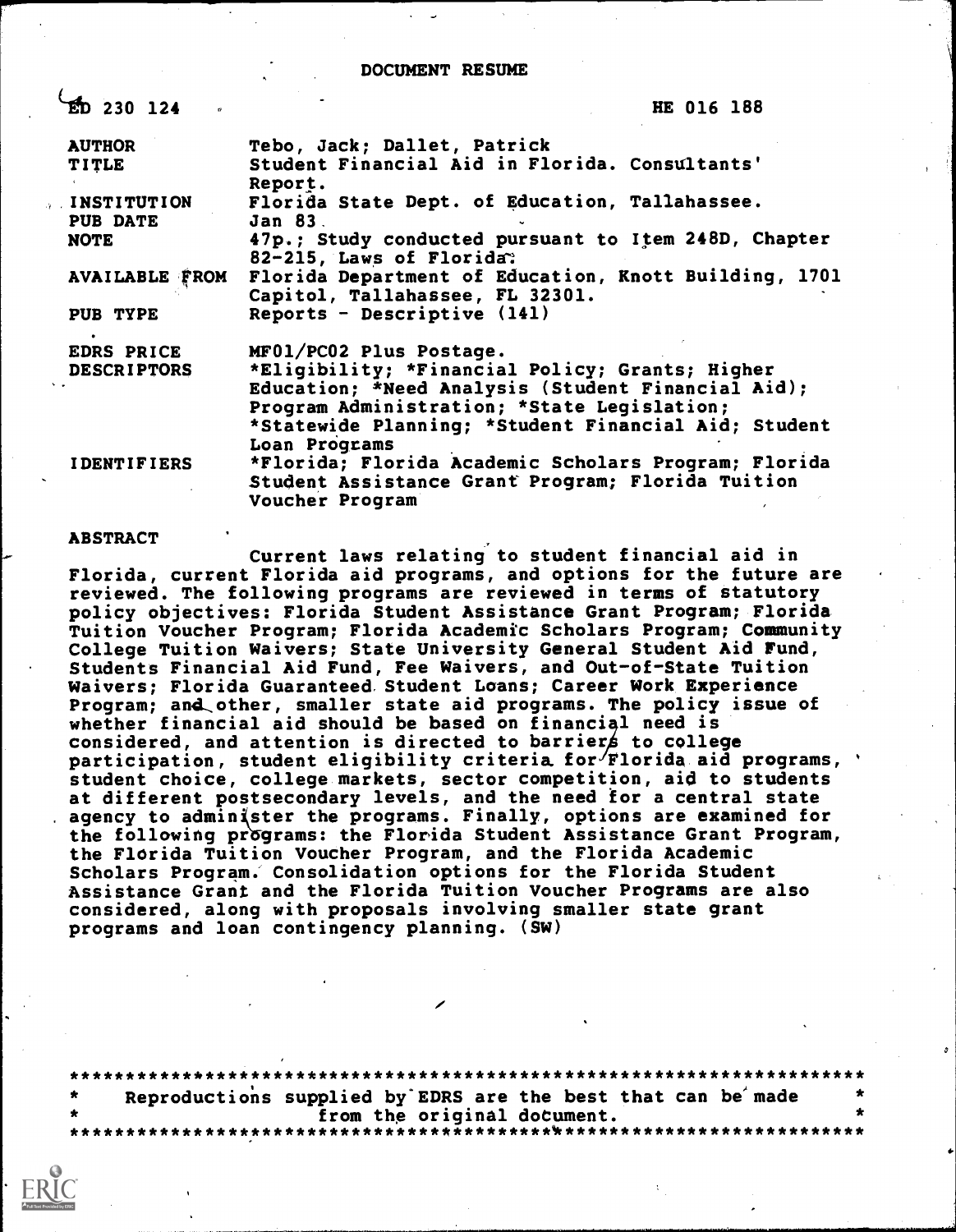## STUDENT FINANCIAL AID

# IN FLORIDA

## CONSULTANTS' REPORT

## by

Dr. Jack Tebo Dr. Patrick Dallet Florida Department of Education

A study conducted pursuant to Item 248D, Chapter 82-215 Laws of Florida

U.S. DEPARTMENT OF EDUCATION NATIONAL INSTITUTE OF EDUCATION EDUCA JIONAL RESOURCES INFORMATION CENTER (ERIC)

- docurrient has been reproduced as received from the person or organization onginating it.
- Minor changes have been made to Improve reproduction quality.
- Points of view or opinions stated in this docu ment do not necessarily represent official NIE position or policy.

"PERMISSION TO REPRODUCE THIS MATERIAL HAS BEEN GRANTED BY

tori e ext of Edu

TO THE EDUCATIONAL RESOURCES INFORMATION CENTER (ERIC)."

4

 $\tilde{d}/\tilde{d}/\tilde{d}$ 

D23012

FLORIDA: A STATE OF EDUCATIONAL DISTINCTION. "On a statewide average, educational achievement in the State of Florida will equal that of the upper quartile of states within five.<br>vears, as indicated by commonly accepted criteria of attainment." Adopted, State Board of Education, Jan. 20, 1981 years, as indicated by commonly accepted criteria of attainment."

 $\ddot{\mathcal{Z}}$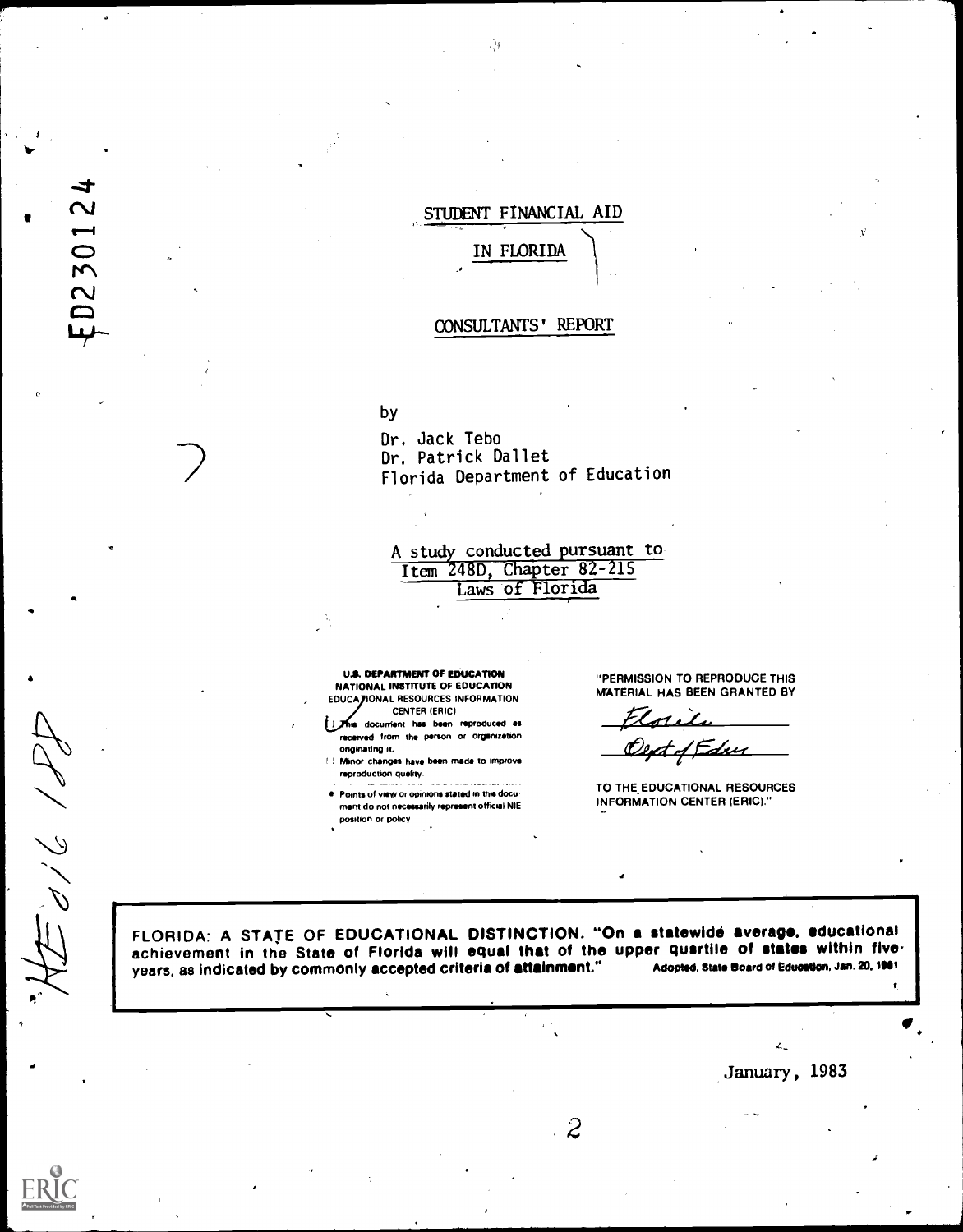## TABLE OF CONTENTS

| STUDENT FINANCIAL AID ENVIRONMENT                                                   | $\blacksquare$ |
|-------------------------------------------------------------------------------------|----------------|
| Shared Responsibility and the Interrelatedness of Programs                          | 1              |
|                                                                                     |                |
| The State Scene                                                                     |                |
|                                                                                     |                |
| STATUTORY OBJECTIVES FOR FLORIDA AND AND ANGELERATION OF A STATUTORY OF STATISTICS. | ╰              |
|                                                                                     |                |
|                                                                                     |                |
| EVALUATION OF CURRENT PROGRAMS IN                                                   |                |
| TERMS OF STATUTORY POLICY OBJECTIVES  8                                             |                |
|                                                                                     |                |
| Florida Student Assistance Grant Program                                            | 8              |
| Florida Tuition Voucher Program                                                     | 8              |
| Florida Academic Scholars Program                                                   | 9              |
| Community College Tuition Waivers                                                   | 9              |
|                                                                                     |                |
| State University General Student Aid Fund, Student                                  |                |
| Financial Aid Fund; Fee Waivers; and Out-of-State                                   |                |
|                                                                                     |                |
| Florida Guaranteed Student Loans                                                    | 10             |
| Career Work Experience Program                                                      | -11            |
|                                                                                     | 11             |
|                                                                                     | 11             |
|                                                                                     |                |
| POLICY ISSUES IN FLORIDA 12                                                         |                |
| Financial Aid Should be Based on Financial Need                                     | 12             |
|                                                                                     | 12             |
| Definitions of Need and the Distribution of Aid 13                                  |                |
|                                                                                     | 14             |
| Barriers to Participation in Postsecondary Education.                               | 15             |
|                                                                                     |                |
| Aid for Part-time Students                                                          | 15             |
| Dependent and Independent Student Status                                            | 16             |
|                                                                                     |                |
| Student Eligibility Criteria for Florida Aid Programs 16                            |                |
| Student Choice, College Markets, and Sector Competition 18-                         |                |
| Perceived Conflict Between Access and Choice                                        | 19             |
|                                                                                     | 20             |
| Financial Aid and Achieving Access                                                  | 20             |
| Financial Aid and Offering Choice                                                   |                |
| Financial Aid and the Competition for Students                                      | 21             |
| Aid to Students at All Levels of Postsecondary Education                            | 24             |
| State Student Financial Aid Should be Administered by                               |                |
|                                                                                     | 25             |
| a Central State Agency                                                              |                |



 $\mathbf{L}$ 

**I** 

 $\overline{3}$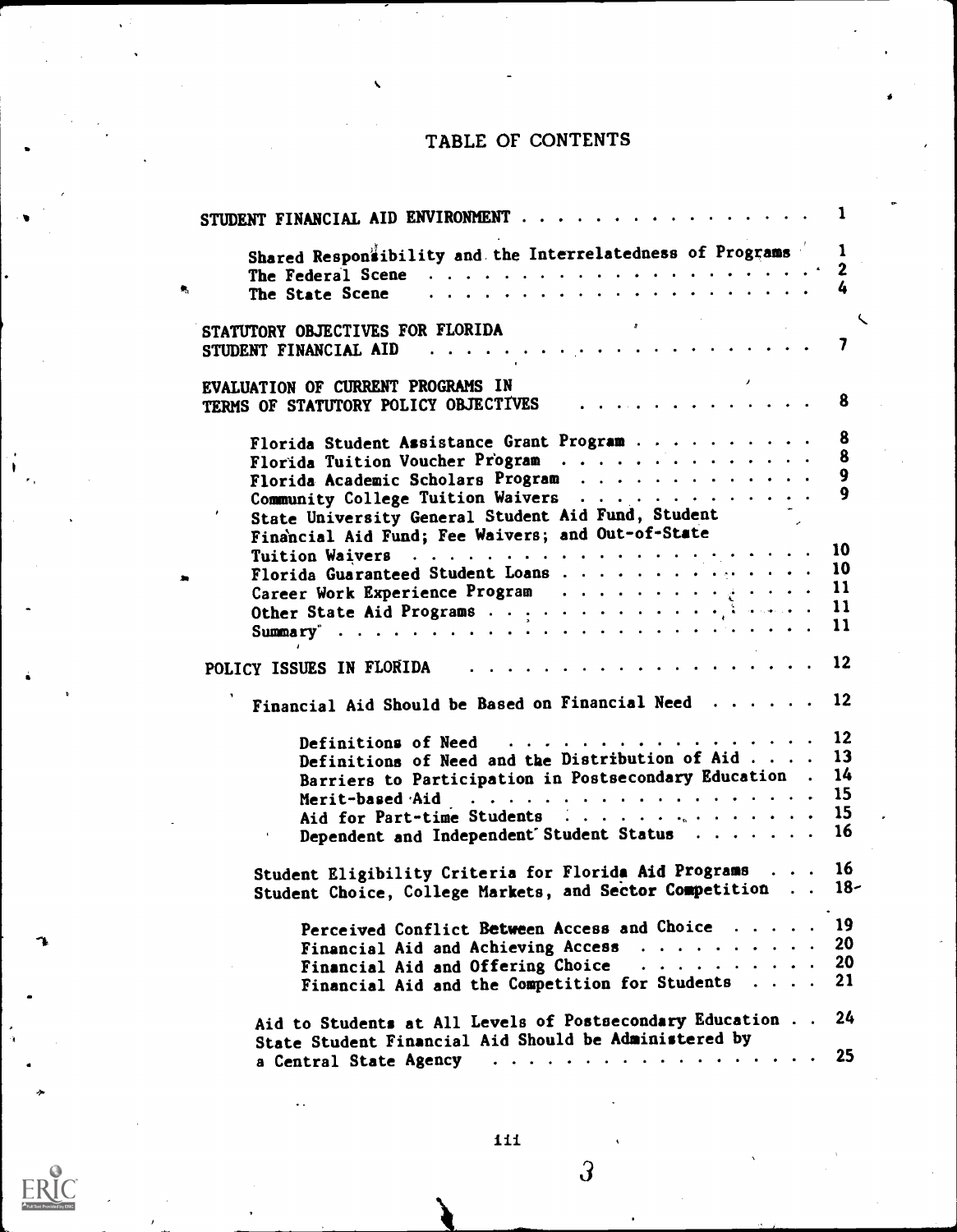| ALTERNATIVES FOR FLORIDA'S STUDENT AID PROGRAMS                                                                                                                | 28              |  |
|----------------------------------------------------------------------------------------------------------------------------------------------------------------|-----------------|--|
| Options for the Florida Student Assistance Grant Program 30                                                                                                    |                 |  |
| Option 1: Maintain the existing FSAG program and<br>continue to use relative need without taking Pell.                                                         |                 |  |
| grants into consideration to distribute available                                                                                                              | 30              |  |
| Option 2: Maintain the existing FSAG program and<br>continue to use relative need after taking Pell<br>grants into consideration to distribute available       |                 |  |
|                                                                                                                                                                | 31              |  |
| Option 3: Maintain the existing FSAG program as a<br>separate program but use total family resources<br>(total family contribution plus Pell award amount)     |                 |  |
| to distribute available funds                                                                                                                                  | 32              |  |
| Options for the Florida Tuition Voucher Program<br>$\cdot$ $\cdot$ 33                                                                                          |                 |  |
| Option 1: Maintain the Tuition Voucher program as a<br>separate non-need-based grant program for<br>students attending selected independent                    |                 |  |
|                                                                                                                                                                | 33              |  |
| Option 2: Maintain the Tuition Voucher program as<br>a separate need-based program for students                                                                |                 |  |
| attending selected independent colleges                                                                                                                        | 34              |  |
| Options for the Florida Academic Scholars Program<br>$\cdot$ $\cdot$ 35                                                                                        |                 |  |
| Option 1: Maintain the Academic Scholars program as a<br>separate non-need-based grant program for<br>outstanding students who have demonstrated high          |                 |  |
| standards of academic achievement                                                                                                                              | 35 <sub>1</sub> |  |
| Option 2: Maintain the Academic Scholars program as<br>a separate need-based grant program for outstanding<br>students who have demonstrated high standards of |                 |  |
| academic achievement and financial need                                                                                                                        | -36             |  |

سعجع

 $\sum_{\lambda_{\text{Full Text} \text{ Provided by EHC}}}$ 

 $\mathbf{iv}$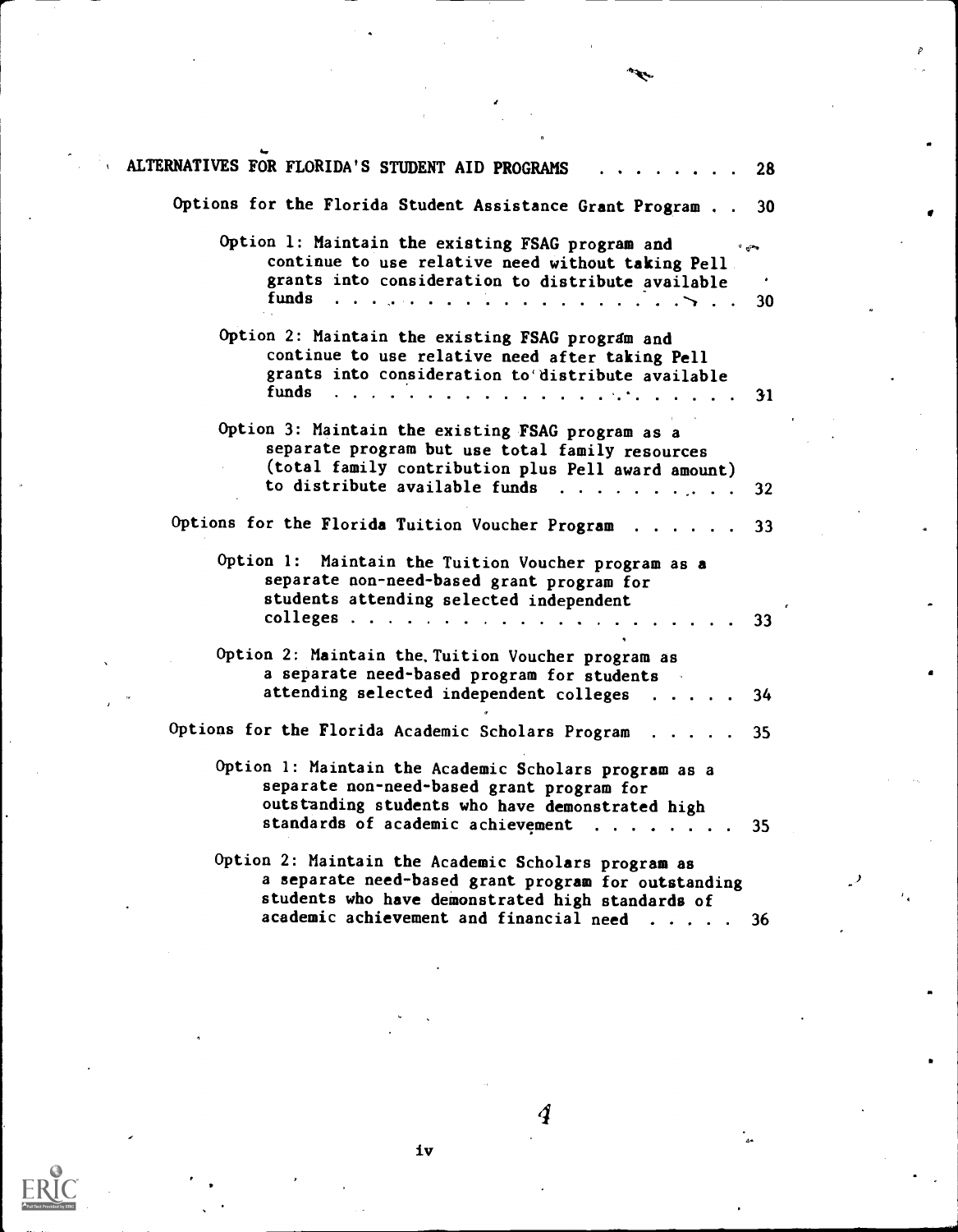| Consolidation Options for the Florida Student Assistance<br>Grant and Florida Tuition Voucher Programs<br>. 37                                                                                                                                                                                             |    |
|------------------------------------------------------------------------------------------------------------------------------------------------------------------------------------------------------------------------------------------------------------------------------------------------------------|----|
| Option 1: Consolidate the FSAG and FTV programs.<br>Fund the new program at the combined funding<br>level of the two currently separate programs.<br>Take Pell Grant awards into consideration in<br>determining adjusted relative need and distribute<br>awards on the basis of adjusted relative need 37 |    |
| Option 2: Consolidate the FSAG and FTV programs<br>into a single need-based grant program but<br>distribute awards on the basis of total family                                                                                                                                                            |    |
| resources and use the same maximum award levels<br>as in Option $l \cdot \cdot$                                                                                                                                                                                                                            | 38 |
| Option 3: Consolidate the FSAG and FTV programs<br>into a single need-based grant program and<br>distribute awards on the basis of total personal<br>resources including Pell awards. The program<br>would provide grants that covered a specified<br>percentage of adjusted relative need with a          |    |
| minimum grant of $$200$                                                                                                                                                                                                                                                                                    | 39 |
| Proposals Involving Smaller State Grant Programs and                                                                                                                                                                                                                                                       | 40 |
| Proposal 1: Change some of the current specialized<br>grant programs into loan programs with state<br>. pay-back provisions<br>$\frac{1}{2}$ , $\frac{1}{2}$ , $\frac{1}{2}$ , $\frac{1}{2}$ , $\frac{1}{2}$ , $\frac{1}{2}$ , $\frac{1}{2}$ , $\frac{1}{2}$                                               | 40 |
| Proposal 2: Create standby authority to reestablish a<br>central state loan authority under certain<br>circumstances to make low interest loans to                                                                                                                                                         |    |
| Florida students 41                                                                                                                                                                                                                                                                                        |    |

 $\frac{v}{\sqrt{2}}$  and  $\frac{v}{\sqrt{2}}$ 

 $\beta$ 

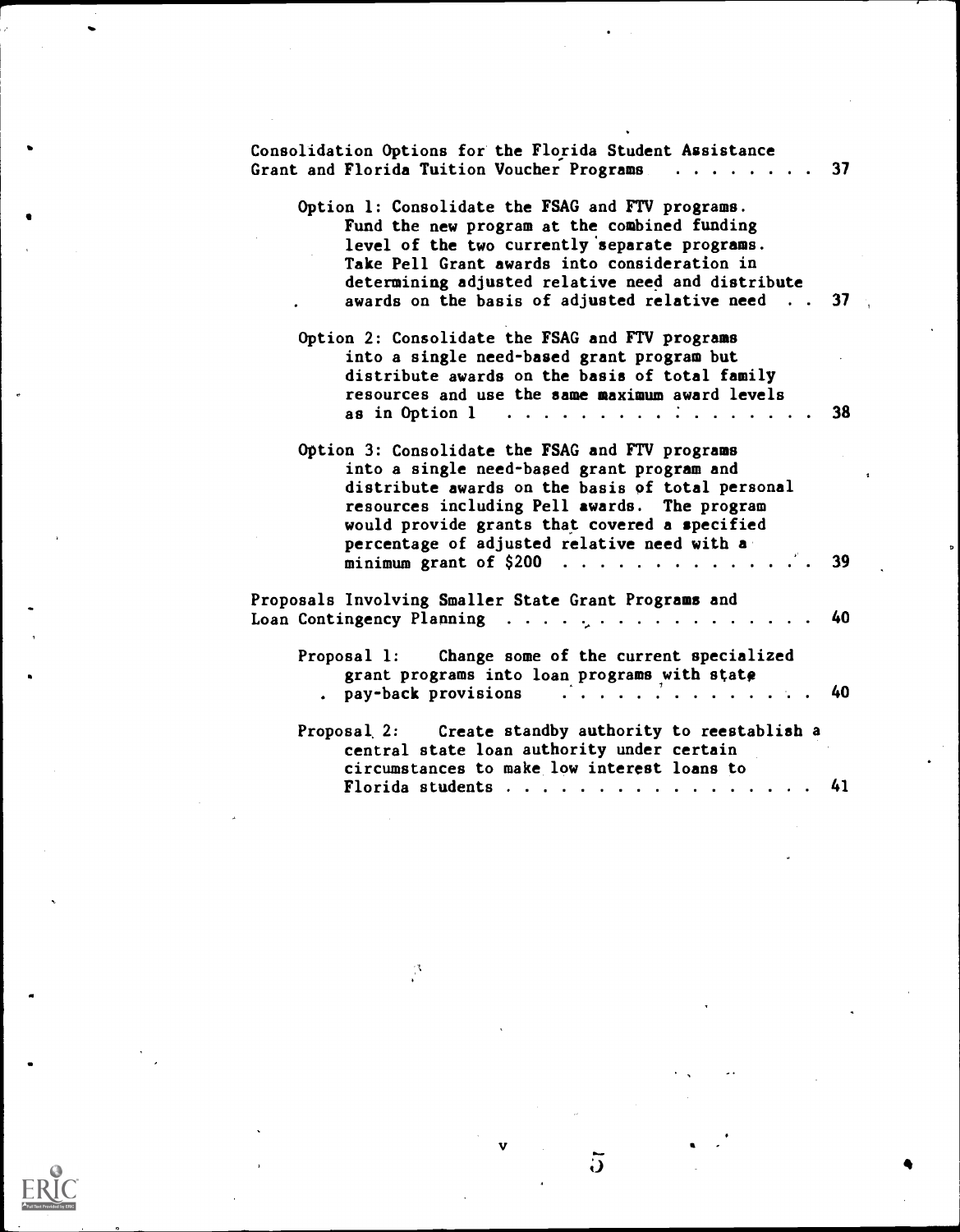#### STUDENT FINANCIAL AID STUDY

#### PRINCIPAL CONSULTANTS

#### WILLIAM CLOHAN

Currently a partner in the Washington law firm of Laessig, Brown, Hearn, and Clohan and General Counsel for'the National Association of Private Schools. Past positions have included United States Undersecretary of Education and U.S. Congressional staff officer on matters relating to higher education and student aid.

JERRY S. DAVIS

4.

Presently serves as the Director of Research and Policy Analysis for the Pennsylvania Higher Education Assistance Agency. Responsible for coordinating and publishing the Annual Survey of the National Association of State Scholarship and Grant Programs. Dr. Davis has'also directed major research projects for the California Student Financial Aid Commission, conducted research for the College Entrance Examination Board,'and provided consultant services on student aid to more than a dozen states.

SAMUEL M. KIPP, III - Serves as a Policy Specialist with the California Postsecondary Education Commission and as the Project Director for the Student Charges and \$tudent Financial Aid Simulation Models, which are used by the Legislature, Commission, and Department of Finance for planning and budgeting purposes. Currently designing a computer model for use by Florida in anticipating and analyzing the potential impact of policy changes at the state and federal levels relating to student aid.

Б

vti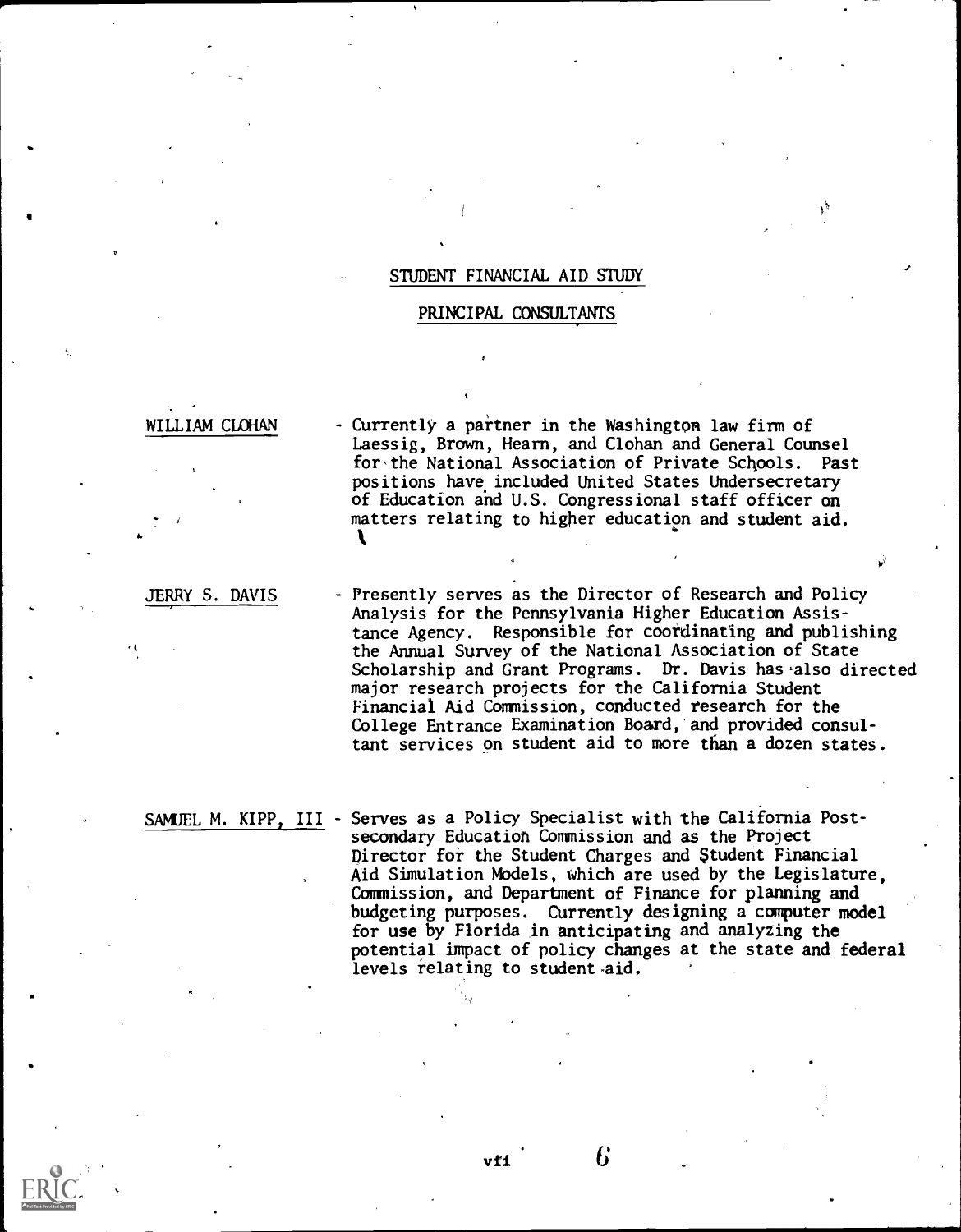## FLORIDA STUDENT FINANCIAL AID STUDY CONSULTANTS' REPORT

The Florida Department of Education requested that we review current lawi relating to student financial aid in the state and examine information compiled during the first three phases of the study. Based on this review, we have evaluated the current Florida programs to determine if they fulfill the statutory policy objectives of the state and have provided policy and program alternatives which we. believe should be considered in developing Florida's student financial aid programs in the coming decade. This report will not be exhaustive in its review of all student financial aid programs in Florida, but it will concentrate on the largest programs and'the manner in which they interact to serve the students of Florida.

#### STUDENT FINANCIAL AID ENVIRONMENT

Our perspective on the future of student aid in Florida is shaped in part by the current etonomic and student financial aid environment in which the programs operate. The environment is a changing one that is quite different from the one which prevailed between 1965 and 1980 when greater resources were available to meet many of the needs of postiacondary education throughout the country. Although Florida has a better economic environment in which to work, budget demands at the federal level have prompted a reassessment of the scope of federal student aid programs. That reassessment, in turn, has stimulated a reexamination of Florida's own financial aid programs.

## Shared Responsibility and the Interrelatedness of Programs

Parents, students, educational institutions, and governments share in the responsibility for paying the costs of postsecondary education. The assessment of current or proposed student aid programs is, in large part, a determination as to what share each of these sources should pay. Historically, parents have had the primary responsibility for supporting students' postsecondary educations. However, in recent years the financial burdens, real or perceived, on parents have led to requests for greater contributions from both federal and state governments. Also, more students are considered independent, or self-supporting, either because of their age or because of their financial independence from their parents.

4

 $7$  .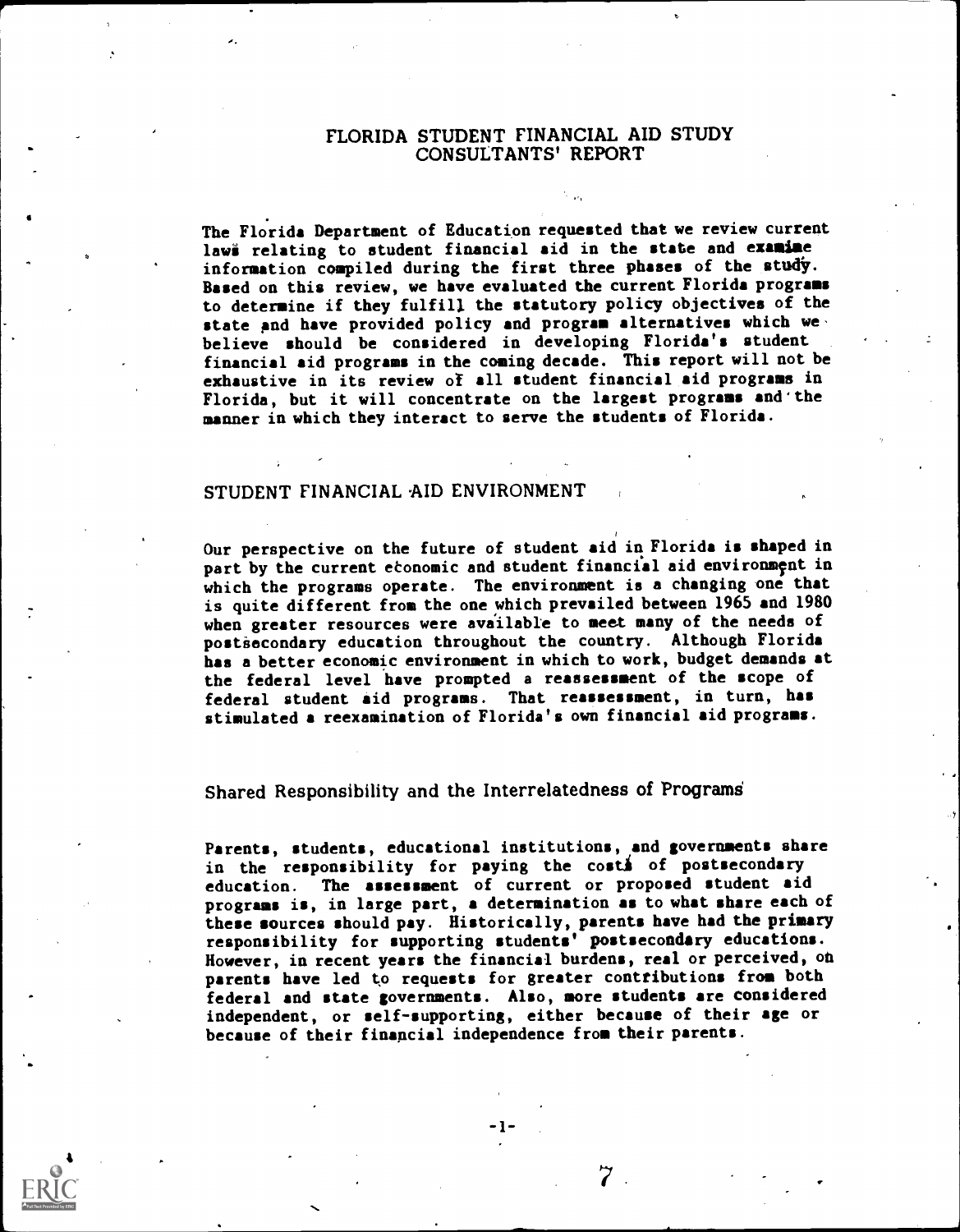Generally, private institutional aid resources have been limited in recent years and by themselves insufficient to fulfill whatever unmet need existed because of the lack of family or student contribution. 'As a result, government has accepted a greater role in, meeting a larger portion of the cost of postsecondary education for students with insufficient personal or family resources. This trend, in large part, stems from the desire by the state's and the country's citizens that they have an educated society and the commitment to equalize educational opportunity. Rising costs have led to higher tuition and required fees at most colleges and universities. Concern has mounted that access to postsecondary education will decrease because of the inability of government, institutions, parents, and students to pay for that education. This fear is exacerbated by current economic problems affecting Florida and the nation which have.resulted in a marked decrease of revenues to state and federal treasuries.

#### The Federal Scene

One of the major goals of the Reagan administration is to decrease the size of the federal government and to reduce its involvement in state and local affairs. Major reductions in student financial assistance were proposed by the administration and have led to increased fears among educators, parents, and students that the growing support for postsecondary eudcation that existed during the decade of the 1970s will no longer be available. Some of the proposed changes were to decrease appropriations for the Pell Grant program from approximately \$2.4 billion to \$1.4 billion in 1983-84, eliminate the eligibility of graduate and professianal students for Guaranteed Student Loans, and significantly reduce the eligibility of undergraduate students for GSLs. In addition, the administration proposed the elimination of federal capital contributions to the National Direct Student Loan (NDSL) program and significant reductions in the Supplemental Educational Opportunity Grant (SEOG) and College Work Study (CWS) programs. In response to these proposed cutbacks, many states and institutions have begun in-depth studies of their student financial aid programs to ensure that they would have the ability to make up for the loss of some federal student aid program resources should they be reduced further. Projected federal budget deficits of between \$100 and \$160 billion per year add further pressures to an environment which threatens the stability, not to mention expansion, of any federal education program.

In spite of these intense pressures, recent congressional action indicates that there is very strong support for a continued federal presence in education at the postsecondary level. Given the choice of cutting different programs, education will be one of the last

-2-

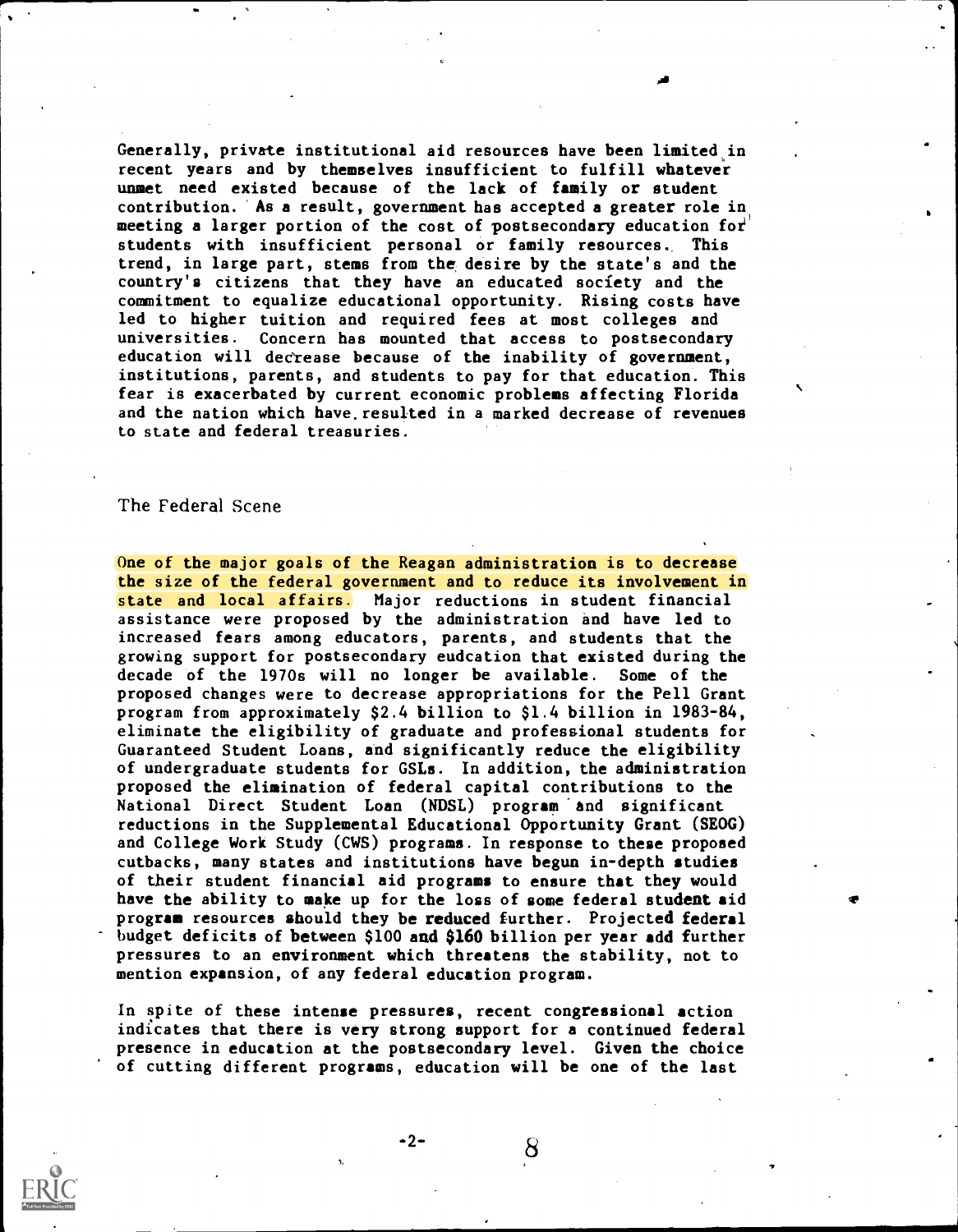areas to be reduced sharply. For example, despite frequent proposals for change, few major programmatic changes have been made in the Guaranteed Student Loan program in the past two years. There has been an increase in the interest rate charged to new GSL borrowers from 7 to 9 percent, a 5 percent origination fee is now imposed, and a needs test is used for students from families with incomes above \$30,000. Nevertheless, GSL borrowing continued to increase during the 1981-82 academic year. Nationwide projections for the coming year indicate, however, that borrowing is down significantly in this program.  $\frac{1}{4}$  Some of this may be the result of public perceptions that the Reagan student aid cuts have already occurred and that such aid is 'not as readily available as it once was.

Perhaps of more significance is the recent congressional override of the President's veto of the 1982 Supplemental Appropriations Bill. The President used the recent growth in federal student aid programs as one of the primary reasons for his veto. The override occurred, in large part, because of Congress' support for student aid programs and adverse public reaction to the proposed cuts. During congressional debates and in later interviews with the media, key congressional leaders cited the need for the supplemental appropriations in student aid programs as one of the major reasons they were voting to override the veto.

Despite some recent success in preventing further major cutbacks infederal financial aid programs, the precarious budget situation in Washington will lead undoubtedly to increased pressure for additional cuts in all federal spending. The Guaranteed Student Loan program is particularly vulnerable. Although 82 percent of the annual costs of the program pay for loans already made, the perception remains in Congress that the almost ninefold increase in the cost of the program in the past six years was too great and that some changes should be made to bring costs under control in the future. Senator Domenici, Chairman of the Senate Budget Committee, has had a major proposal for structural change in GSL for three years and will likely offer it during the next Congress. Hearings will begin next summer in the Subcommittee on Postsecondary Education in the House of Representatives, and Congress will likely reauthorize the Higher Education Act in 1985. Some of the following changes are likely: elimination of any new federal capital contributions to the NDSL program; elimination of the State Student Incentive Grant program; and a reduction in the amount the federal government will pay for the'special allowance and the in-school interest subsidy in the GSL program.

Major changes are not anticipated in the Pell Grant program. It is expected, however, that the current liberal treatment of independent student status will be tightened considerably. It is also anticipated that the dispursement, audit, accountability, and need analysis provisions in the current Pell Grant delivery system will be

-3-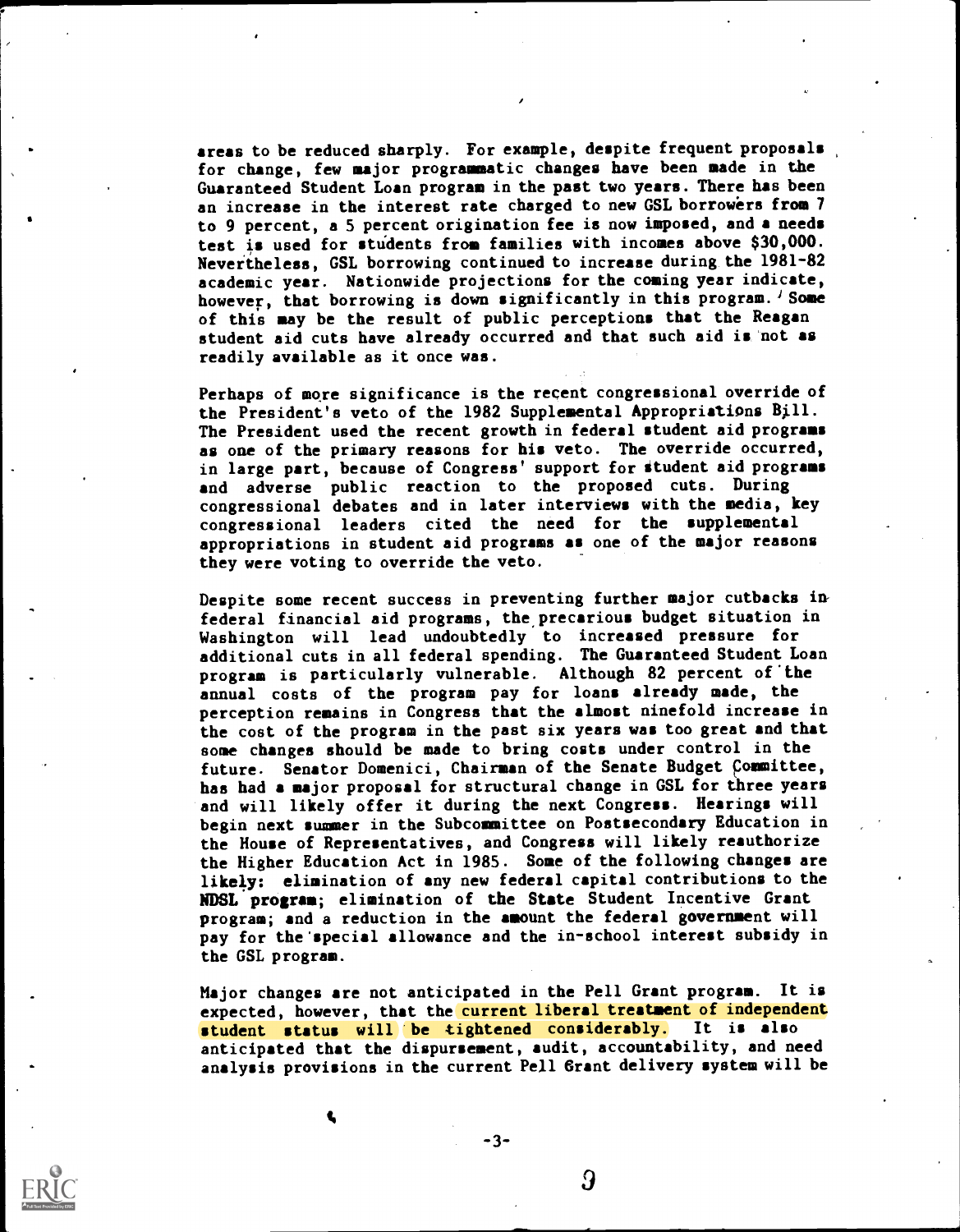reexamined. Regulatory proposals for changes are already underway at the Department of Education to ensure that Pell Grant money is going only to those who are qualified under current standards. In its effort to reduce the size of the Pell Grant program, the administration will probably seek changes in the need analysis system which will make it more of an allocation or rationing system than a pure need analysis system. Moreover, the number of factors considered in determining the ability of a family to pay for postsecondary education will probably be reduced, perhaps to as few as six.

The State Scene

The amount of federal Pell Grant funds and the number of Pell Grant tecipients attending Florida insitutions have both nearly doubled in the past six years. More than 59,800 Florida undergraduates received a total of \$45.2 million in Pell Grants in 1976-77, but by 1981-82 the numbers increased to 105,800 recipients receiving \$84.5 million in federal Pell Grant funds.

While the Pell Grant program remains the largest single source of need-based grant aid for Florida students and the foundation.upon which the State's grant programs are built, the State programs themselves have also expanded rapidly over this same period. From the lone Florida Student Assistance Grant (FSAG) program in 1976-77 providing nearly \$7.4 million in awards to 7,388 recipients, the number of state grant programs has tripled and so has the total number of awards. By 1981-82, the Florida Student Assistahce Grant, Tuition Voucher (FTV), and Academic Scholars (FAS) programs provided \$20.3 million dollars in grants and made a total of 25,635 awards.

Loan programs serving Florida's undergraduate and graduate students expanded even more rapidly. Aside from the NDSL program which operated throughout this period, there were two state loan programs in 1976-77. The small Florida Student Loan program provided \$247,000 in loans to'261 students and the larger Florida based student loan program made \$15.0 million in loans to 11,112 students in that year. By 1981-82, however, these two state loan programs were replaced by the Florida Guaranteed Student Loan (FGSL) program. In five brief years of operation, the FGSL program increased its loan volume to \$160 million and made loans to more than 61,000 Florida students.

At the same time that the sources and amounts of financial aid were increasing in the state, the costs of attending Florida postsecondary educational institutions were rising. After years of stability in the tuition and required fees at public vocational-

-4-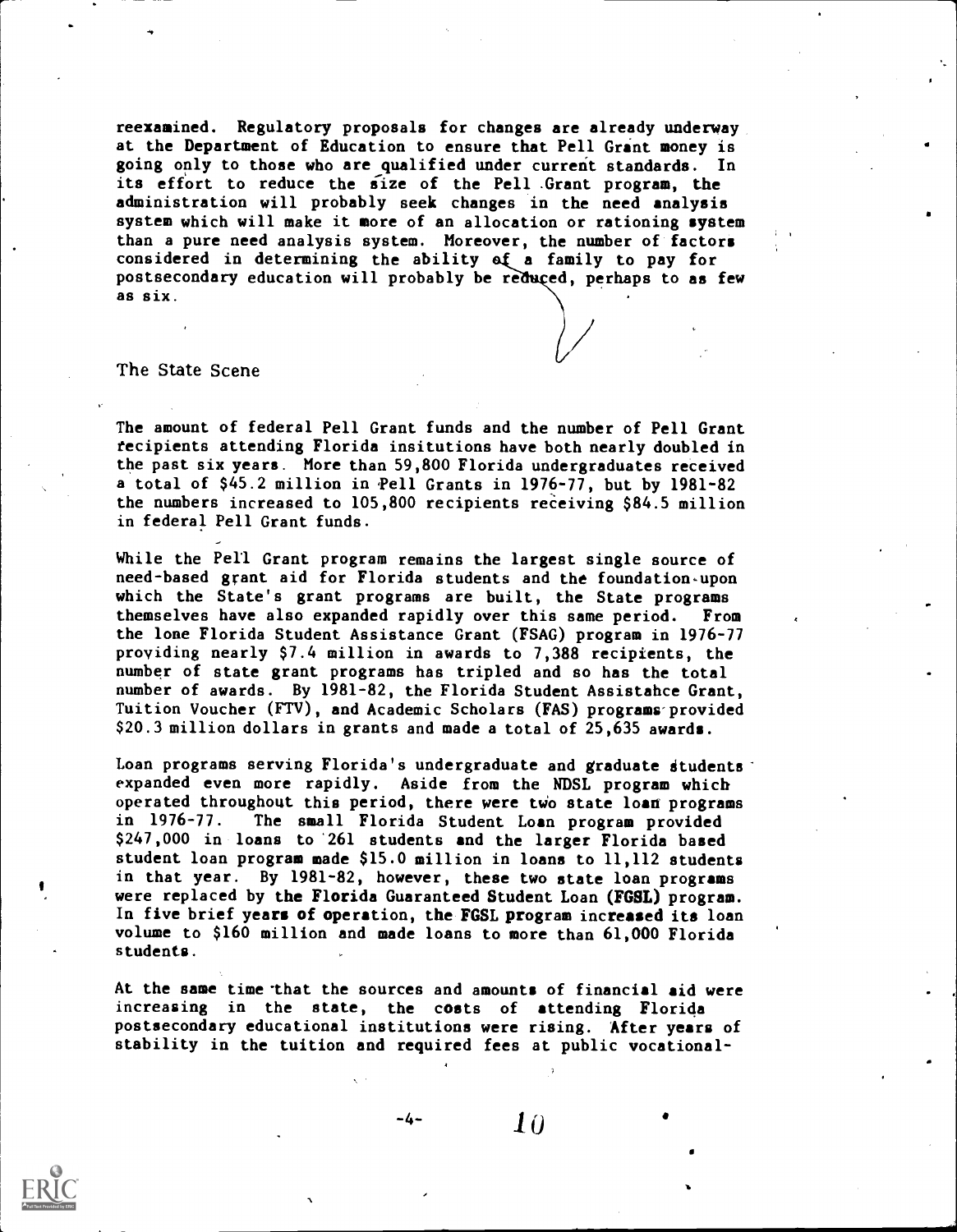technical centers, community colleges, and state universities, mandatory student charges in the public sector were increased sharply in the last several years. Between  $1980-81$  and  $1981-82$ , tuition and required fees increased by about 20 percent in the public universities. At the same time, rising costs led to more regular annual tuition increases at Florida's independent institutions. Furthermore, the basic noninstructional costs of attendance such as books and supplies, room and board, and transportation costs have been increasing regularly as a result of inflationary pressures at all institutions throughout this period.

Similar growth in college costs and student financial assistance was evident throughout most of the country. Nationally the number of state scholarship and grant winners increased by 225,000 between 1976-77 and 1981-82, an increase of 22.5 percent. The award dollars increased by \$312.2 million, or about 48 percent, in the same period.

The major explanation for the dramatic growth in state scholarship and grant funding during these years rests with the states themselves. The federal government through its contributions to the State Student Incentive Grant program provided significant incentive, money by increasing its funding from \$44.0 million in 1976-77 to \$76.75 million in 1981-82. This constitutes slightly more than a 50 percent increase in federal funds, but in the same period state fundings grew by \$289 million above the 1976-77 level of \$607.4 million.

Looking at individual states, the National'Association of State Scholarship and Grant Programs (NASSGP) survey for 1981-82 showed 27 states with higher levels of need-hased grant funding per capita than Florida. Most of these states were located in the North or Wedb, with only Kentucky, Maryland, North Carolina, South Carolina, Tennessee, and Virginia among the southern states with higher student grant expenditures per capita than Florida. On the other hand, much of the growth in student aid funding in Florida in recent years has occurred in non-need-based programs such as the Tuition Voucher and Academic Scholars programs. Had these been need-based, as statutory policy suggests they should, Florida's expenditures per capita would have been much higher. Further, because of the distinctive age mix in Florida's population, the per capita ranking procedure in the NASSGP survey is somewhat misleading. Had the figures been computed on the basis of financial aid grant and scholarship expenditures per school age student, Florida's ranking' would have been appreciably higher even with its large non-needbased grant approach.

Compared with other states, Florida's experience is neither unique nor unusual. The rising cost of attendance at both public and independent institutions and a commitment to equalizing educational opportunity has led to the proliferation of State grant programs and



-5-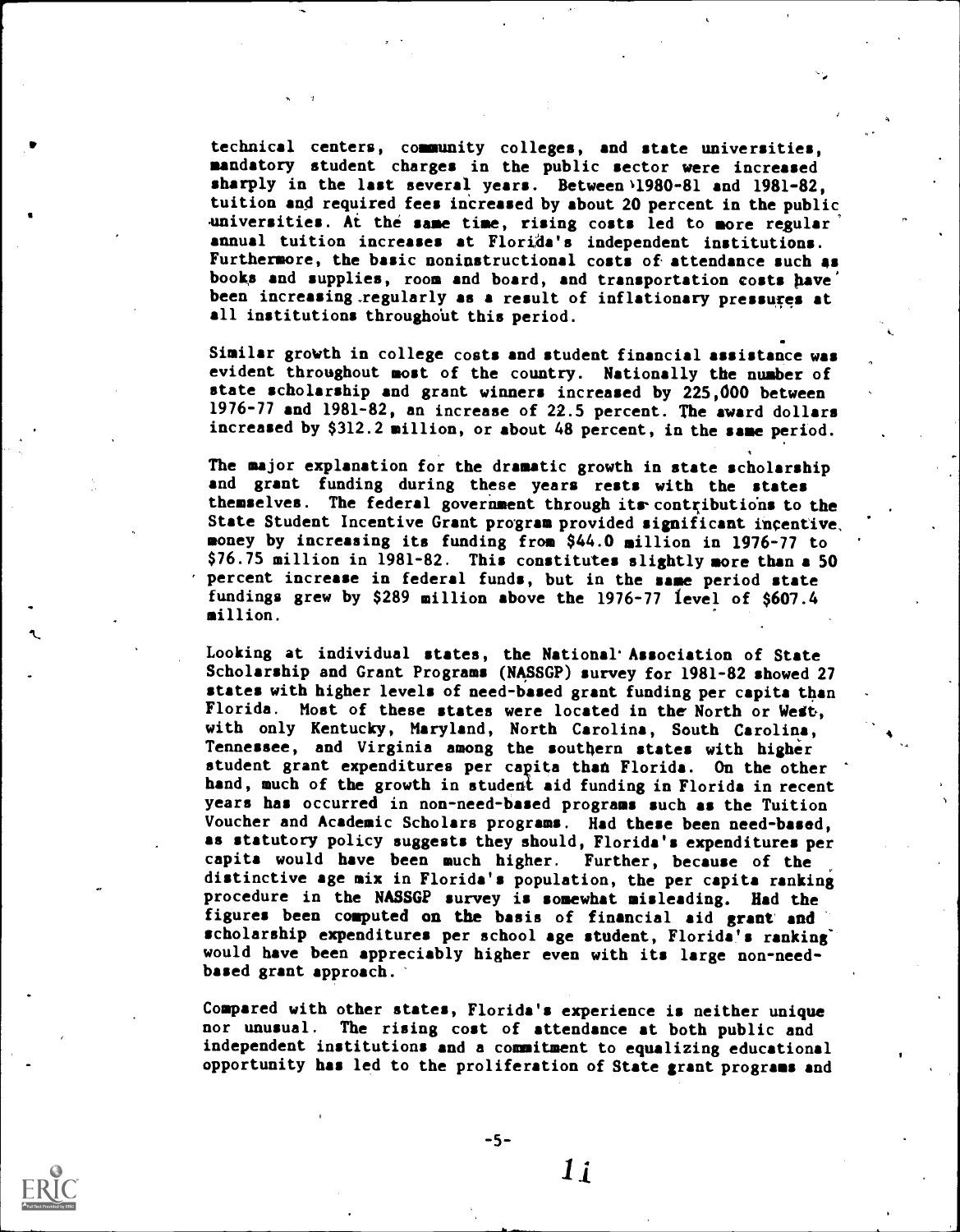increased expenditures for financial aid. Each new grant or assistance program was created to serve a particular felt need at the time it was created, and during a period of rapid expansion in postsecondary enrollments, aid ,programs, and financial aid funding, the articulation among State programs was isimply assumed. Now, however, at .a time when federal financial aid funding is being reduced, the cost of attendance continues to increase, and more demands are being placed on the State's programs to provide additional aid, there is growing concern in Florida and other states that access and choice be maintained. Educators and public policy makers .are also concerned that financial aid programs and resources are being used to effectively complement and supplement basic federal progxami 'while continuing to meet announced state goals and objectives.

 $1\hat{z}$ 

 $-6-$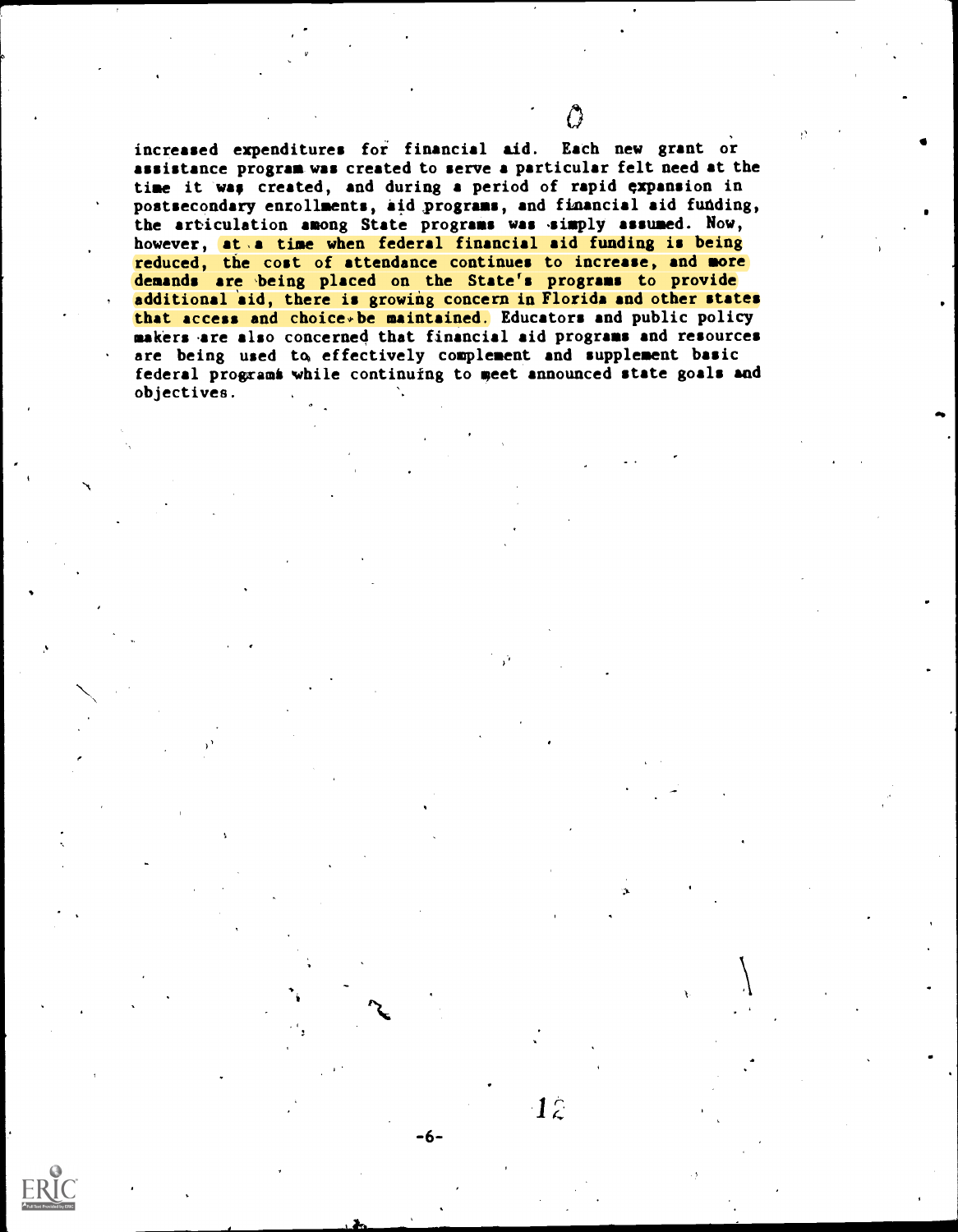## STATUTORY OBJECTIVES FOR FLORIDA STUDENT FINANCIAL AID

Section 240.437 of the Florida Statutes remains the most complete enunciation of state financial aid policy objectives. It states that, "the objectives of the state program shall be the maintenance of a state financial aid program to supplement the basic national program which will provide equal access to post high school education to Florida citizens who have the ability and motivation to benefit from post high school education."

The same statute also outlines five major policies that should guide the development of Florida student financial aid programs. According to statutory långuage, "it shall be policy that:

- (a) Student financial aid be provided on the basis of finangial need;
- (0) Admission to institutions be the criteria for eligibility for financial aid;
- (c) Student financial aid be available to Florida residents for attendance at accredited institutions of higher education in Florida, public or private)
- (d) Student financial aid be provided for all levels of post high school education; and
- (e) State student financial aid be administered by a central state agency.

While all of these statutory objectives are important, the most critical one from the standpoint of sound financial aid policy is that student aid be provided on the basis of demonstrated financial need. The whole concept of financial aid restg on the assumption that the responsibility for meeting the costs of providing postsecondary education should be shared among the public, parents, students, and private parties and that equalizing educational opportunity will require that assistance be provided to those whose financial resources are inadequate to meet,their full share of the costs. Both access to postsecondary education and choice among institutions depends, in part, upon the availability of student aid for those with demonstrated financial need. Moreover, need-based financial aid programs serve to maximize the effectiveness of limited state aid resources by insuring through a national need analysis system that scarce aid dollars are used to assist those students who would otherwise be financially unable to attend postsecondary education.

The original statute which framed these five major policy objectives and articulated Florida's student financial aid goals is pow more than 'twelve years old. Nevertheless, it is the opinion 'of the consultants that the State's stated statutory policy objectives remain as sound today as when then were first adopted in 1970.

13

 $-7-$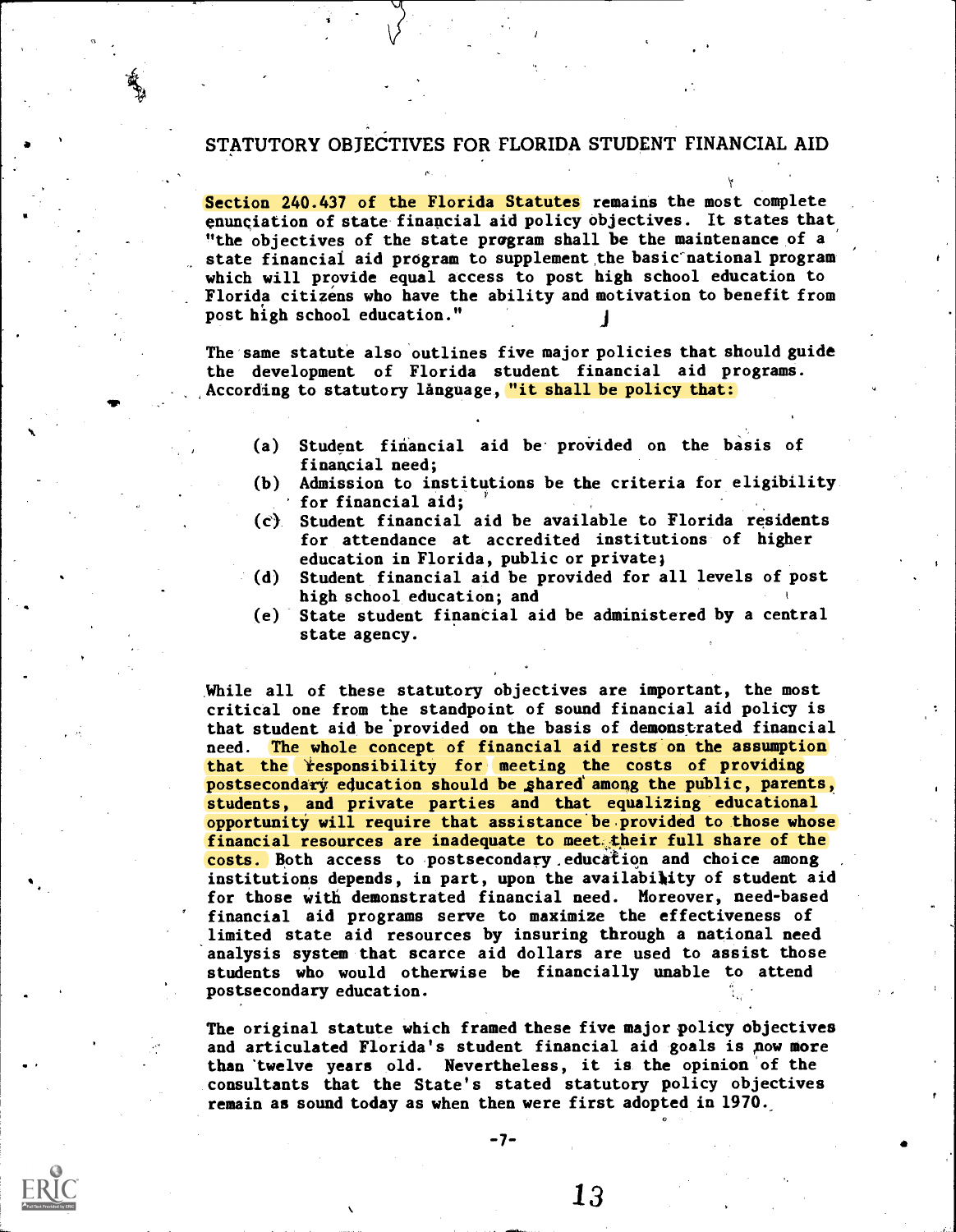EVALUATION OF CURRENT PROGRAMS IN TERMS OF STATUTORY POLICY OBJECTIVES

Over the past six years the number of state student aid programs and the amount of aid available has increased sharply. Each program was created in response to perceived needs at the time and each has expanded at its own rate in recent years. This section of the report examines all the major State programs and Florida sources of student<br>financial aid. It delineates each program's primary financial aid. It delineates each program's primary characteristics, indicates the amount of aid each provides, and evaluates the extent to which each major program conforms to Florida's statutory policy objectives.

Florida Student Assistance Grant Program (\$12.3 million in 1981-82)

This is the oldest of the State's grant programs and conforms most closely to stated policy objectives. The FSAG program is need based. While its awards are determined currently on the basis of relative need, both relative and absolute need have been used at various times in the program's history to inake awards. The FSAG program also conforms, for the most part, to the second and third statutory criteria because eligibility for its awards is based on admission to accredited Florida insititutions of higher education, both public and private. The two exceptions are that students admitted to accredited public vocational-technical schools and to accredited. independent business, trade, and technical schools offering less than an associate degree are not eligible regardless of their relative need. The FSAG awards are confined to undergraduates at public or private accredited degree-granting institutions. Finally, the FSAG program is administered by a central state agency, the Florida Student Financial Aid Commission (FSFAC).

Florida Tuition Voucher Program (\$7.24 million in 1981-82)

This major state aid program is not need based and thus fails to conform to the first of the State's five statutory policy objectives. Although it is not need based, it is still a student aid, not an institutional aid, program because the vouchers are used to reduce students' costs of attendance, not institutions' costs of providing that educatiop. Eligibility for a FIT award is based on admission and thus conforms to the second stated objective. However, to be eligible, students must select an accredited independent Florida four-year college or university, and the list of eligible

-8-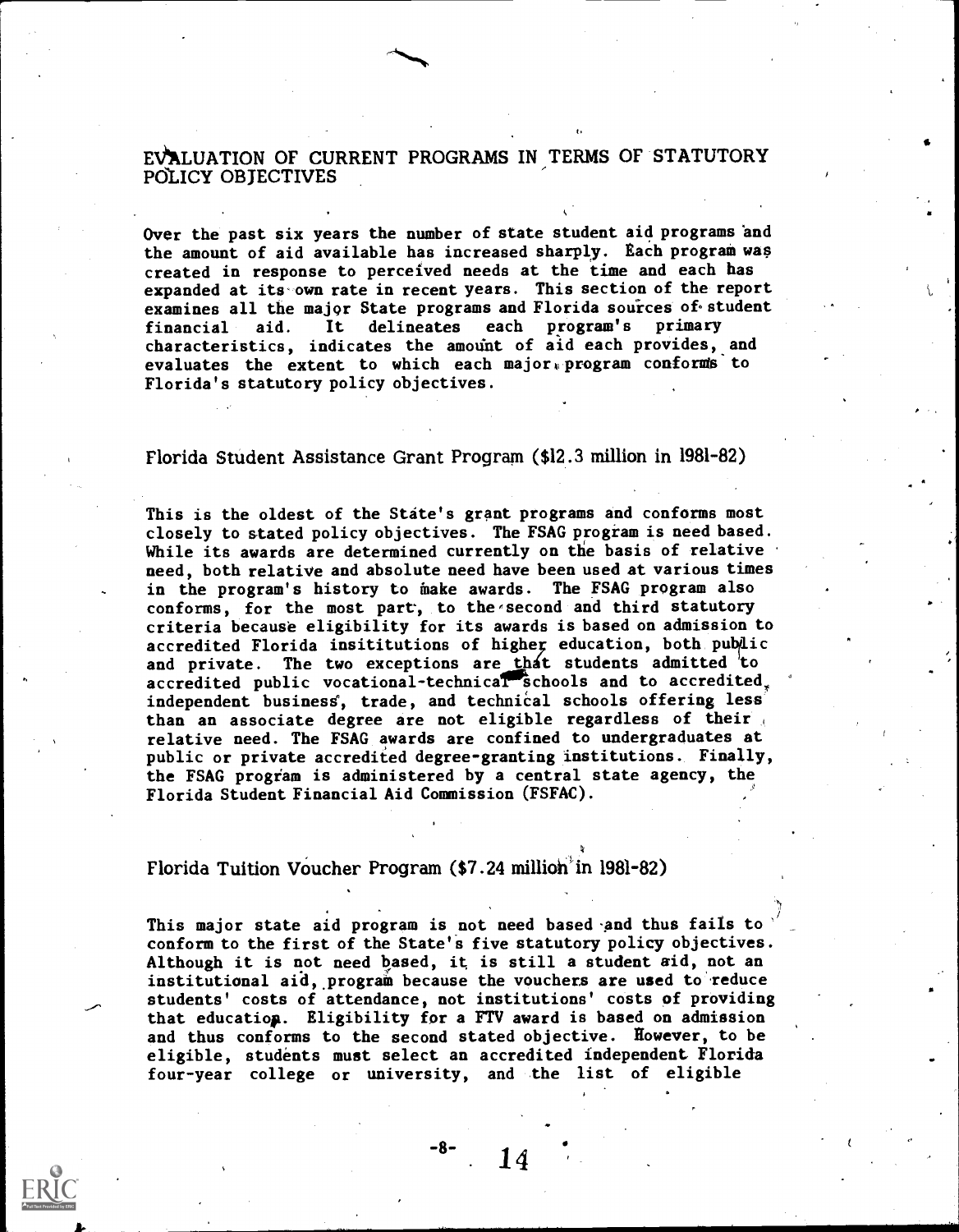institutions for the FTV program is more restrictive than the list of eligible institutions for the FSAG program. Those students attending public institutions, accredited proprietary schools, or certain accredited four-year colleges and universities in the state are ineligible. Like the FSAG program, FTV recipients are all resident undergraduates. While this state grant program is also administered by a central state agency, it meets few of the five statutory policy objectives.

#### Florida Academic Scholars Program (\$0.798 million in 1981-82) <sup>A</sup>

This relatively new state grant program is also not need based. In addition to admission to an accredited public or private college or university, eligibility for an initial grant is based upon high school achievement and standardized national test scores.. The program requires that recipienti maintain at least a 3.2 GPA while in college. FAS recipients are able to attend the same kinds of public and independent institutiona as FSAG recipients, and in both instances public 'vocational-technical and accredited private proprietary school students are excluded. FAS grants are designed to provide another form of undergraduate assistance. Like the two other state grant programs, the FAS program is administered centrally by the Florida Studeht Financial Assistance Commission.

4

Community College Tuition Waivers (\$5.7 million in 1981-82)

Though these waivers were not funded for 1982-83 while an attempt is made to modify past practices and regularize procedures, they may remain an important source of aid for, this sector's students in the future. Currently, community college waivers are not need based and thus fail to conform to the State's first statutory policy objective for aid programs. Eligibility for a waiver is based upon admission to a public community college, the waivers are limited to students. attending only this sector and are confined by definition to lower division undergraduates. In this respect the third and fonrth statutory policy objectives are not met by the waiver program. Furthermore, the waivers are neither administered by a central state agency nor granted on the basis of any consistent state-wide criteria, policies, or procedures.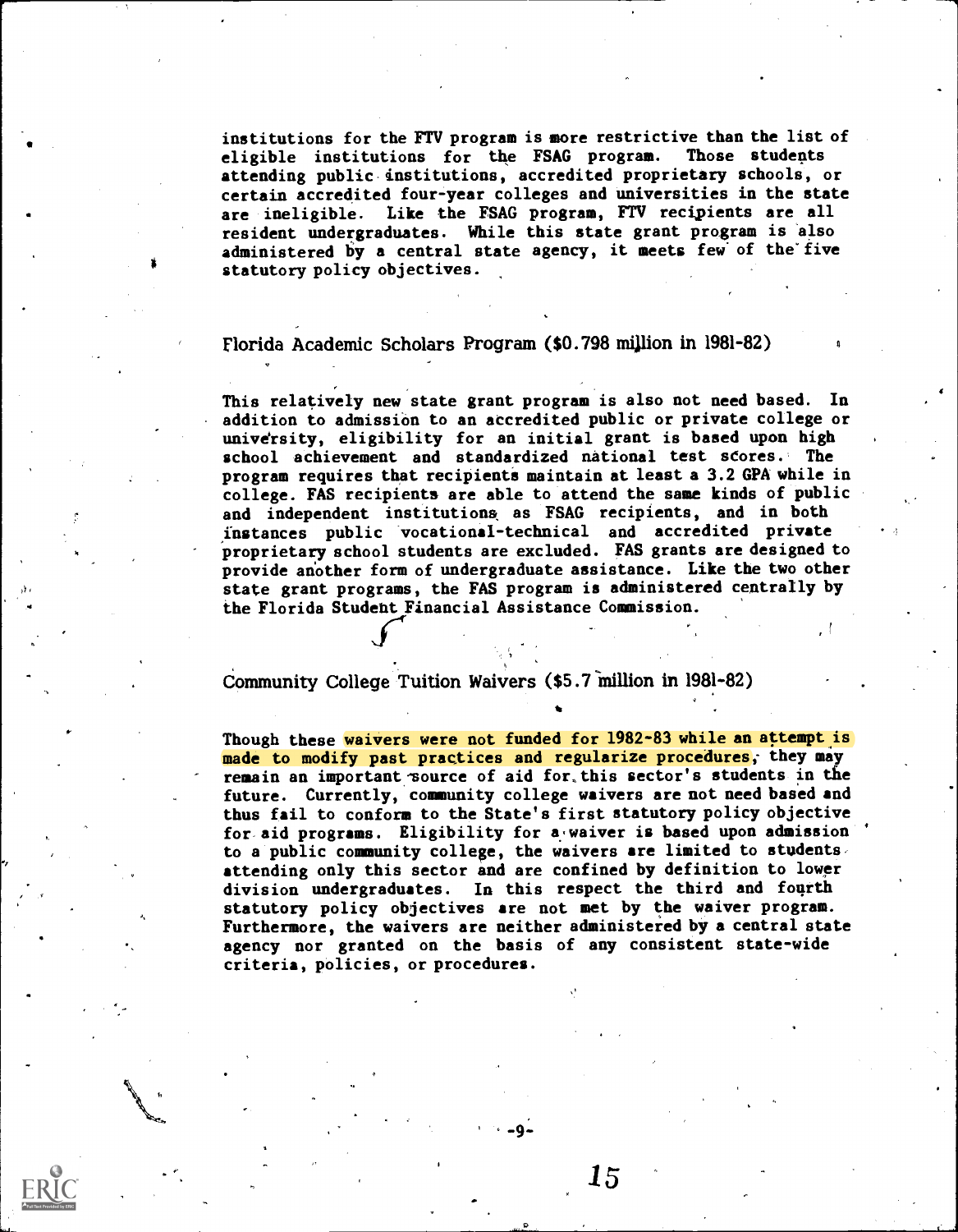State University General Student Aid Fund; Student Financial Aid Fund; Fee Waivers; and Out-of-State Tuition Waivers (\$2.4 million, \$1.7 million, \$0.2 million and \$3.8 million respectively in 1981-82)

The General Student Aid Fund and the Student Financial Aid fund in the State University are financed by small student fee'assessments on undergraduates and graduate students within this sector. Some of the monies are needed to supplement the SUS's student financial assistance program, others are redistributed among campuses to try to equalize educational opportunities, and others serve as matching funds for the federal College Work Study Program. The exact distribution of these funds is somewhat unclear at this time and appears to vary from year to year. The waivers apparently are distributed on the basis of need to students at both the undergraduate and graduate levels within that sector. Though the programs are centrally administered by the Regents of the SUS, they are not administered hy a central state agency.

The fee- and out-of-state tuition waivers in the SUS system,are funded at specified levels by the State. These waivers ate not need based, but are granted by university presidents to graduate students receiving assistantships or fellowships and to other students on the basis of special skills, academic abilities, or other criteria. The nonresident tuition waivers are the only large program, except for<br>federal programs, assisting non-Florida residents, but they do so in a manner which is quite common among public colleges and universities throughout the nation.

t

These waivers are not available simply on the basis of admission to these institutions; are not available to students in other public or private sectors; and are funded, but not administered by a central state agency.

#### Florida Guaranteed Student Loans (\$160 million in 1981-82)

Although the capital for these loans comes from Florida lending institutions for the most part and the prograwis administered by the FSFAC, this rapidly, growing loan program is in many respects a federal not a state aid program. The distribution of GSL funds is<br>based partially on financial need. Admission to a Florida based partially on financial need. accredited institution is the primary criterion for eligibility. Both federal regulations and lender restrictions on eligibility exist, but this is the only aid program widely available to students in all sectors and at all postsecondary education levels. The FGSL program is centrally administered by FSFAC according to federal guidelines.

 $-10-16$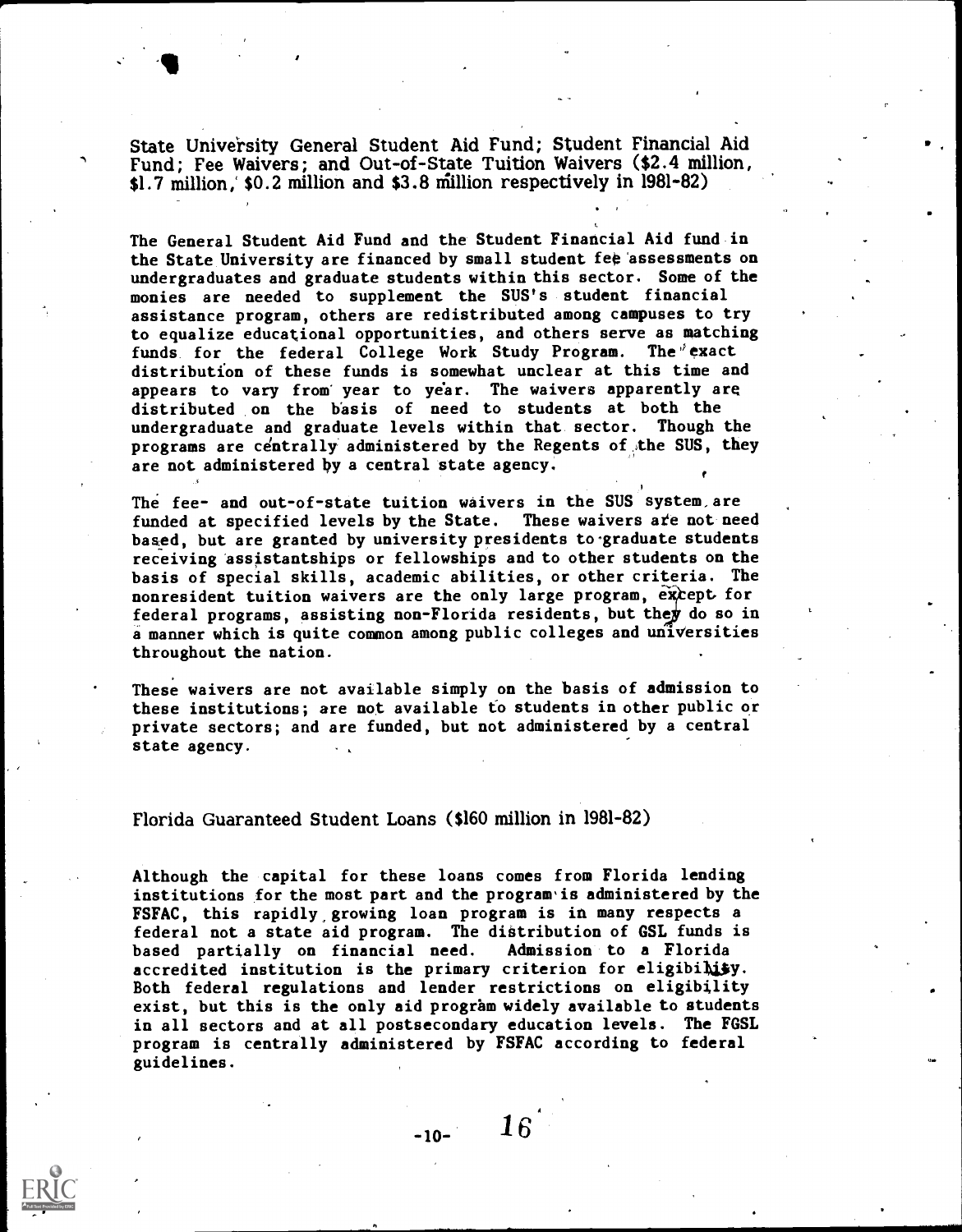Career Work Experience (New program not in operation in 1981-82)

The distribution of funds from this program will be based on need. Eligibility is based upon admission to accredited public or private' institutions, and participation is open to resident students at all academic levels. The career work experience program is designed to complement the federal College Work Study Program and is administered by a central state agency.

#### Other State Add Programs

These smaller state programs are not need based but are targeted toward particular populations of students for special state purposes and objectives. These include math, science, and, special education teachers' grants; EEO grants for minority graduate and professional students; and various contract programs with independent institutions. Admission to an institution is not the only or'even the primary criterion'for eligibility. The programs are not generally available to students at all ageredited institutions, public or private. Many of the grants are for graduate and professional students, but some of them are for particular groups or types of undergraduates. Most programs are administered by one of several state agencies, but not all programs are administered by the same central state agency.  $\mathbb{R}^n$ 

#### Summary

In summary, it should be emphasized that less than half of the Florida non-loan program money is distributed currently on the basis of demonstrated financial need: Moreover, in recent years the trend has been to fund new programs which are not need based and are therefore inconsistent with ihe stated statutory objectives for Florida student aid programs.

-11-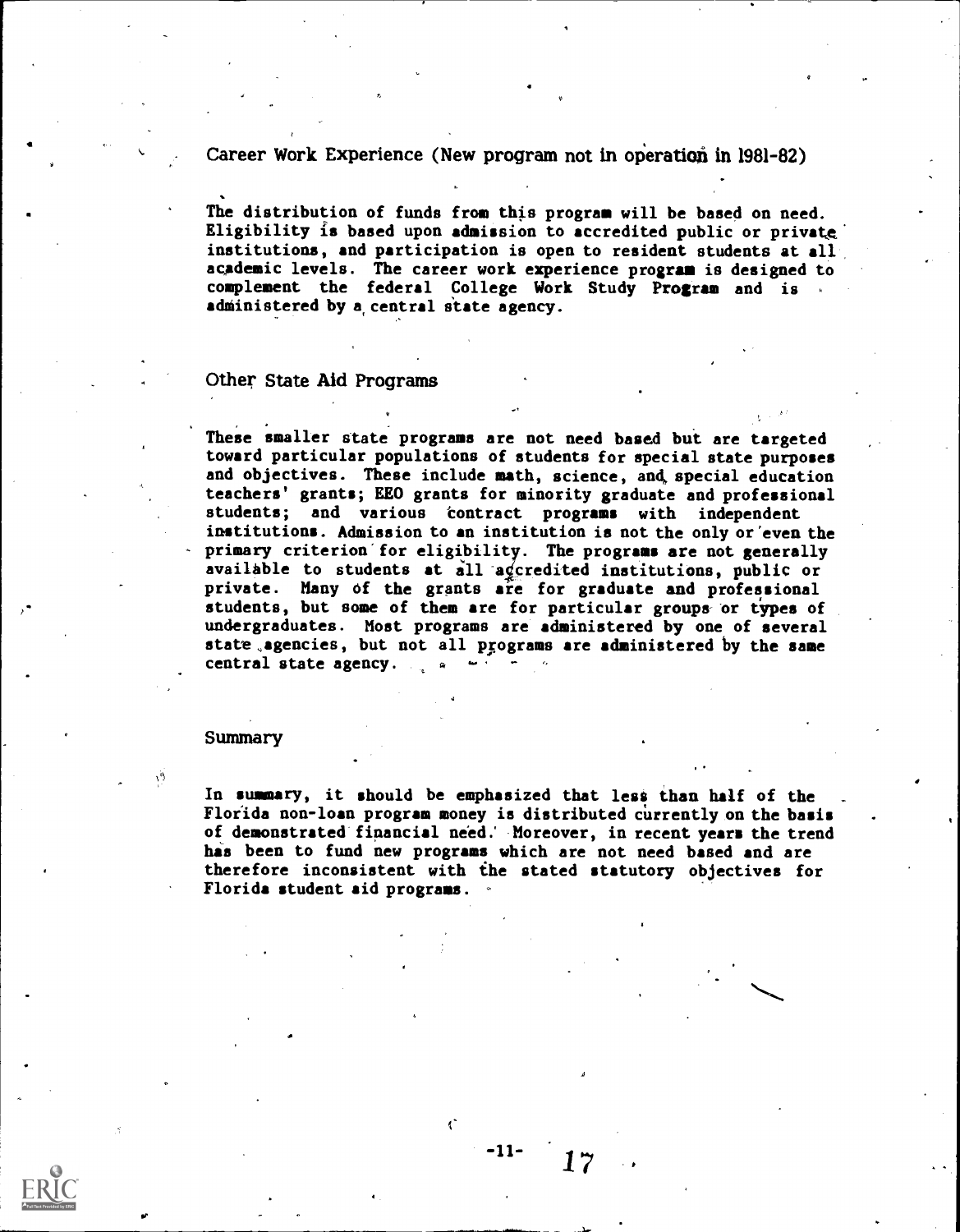## POLICY ISSUES IN FLORIDA

The many policy issues in student financial aid can be subsumed under one basic question, "Who should get what types of financial aid to attend which institutions for what purposes?" In Florida, there are many concerns evident in the current structure of state aid programs which suggest several possible answers to this question. Yet answers should be formulated within the context of attempting to meet the State's five basic policy objectives for student financial aid. These objectives for Florida aid programs provide guidelines for developing answers to the basic policy questions and for effectively restructuring the State's programs.

## Financial Aid Should be Based on Financial Need

We reaffirm our belief that need-based financial aid programs represent the most effective use of limited financial aid resources and that use of financial need tests to determine who receives aid follows the principle that students and their families should pay as much of the costs of postsecondary education as they can reasonably afford. However, there are several facets of financial aid which affect the determination of need and its subsequent impact on who receives aid to enroll at what kinds of institutions.

#### Definitions of Need

In the determination of financial need, two factors play an important role. These are: (1) the assessment of the student's and his or her parents' ability to pay for educational costs, and (2) the assessment of the amount of costs that students must pay. Clearly,the lower the assessment of the family's (student and/or parent) ability to pay for costs and the higher the costs of education, the greater the student's financial need will be.

In Florida these two components of the financial need assessment formula have been given different names--"absolute need" and "relative need". Absolute need refers to the amount of financial resources the student can reasonably afford to pay for educational costs, regardless, of what those costs may be. Relative need refers to the difference between the student's ability to pay and the student's costs of education. In this latter definition, a student with a relativel high ability to 'pay who attends a higher cost college might have a relatively greater financial need than a student

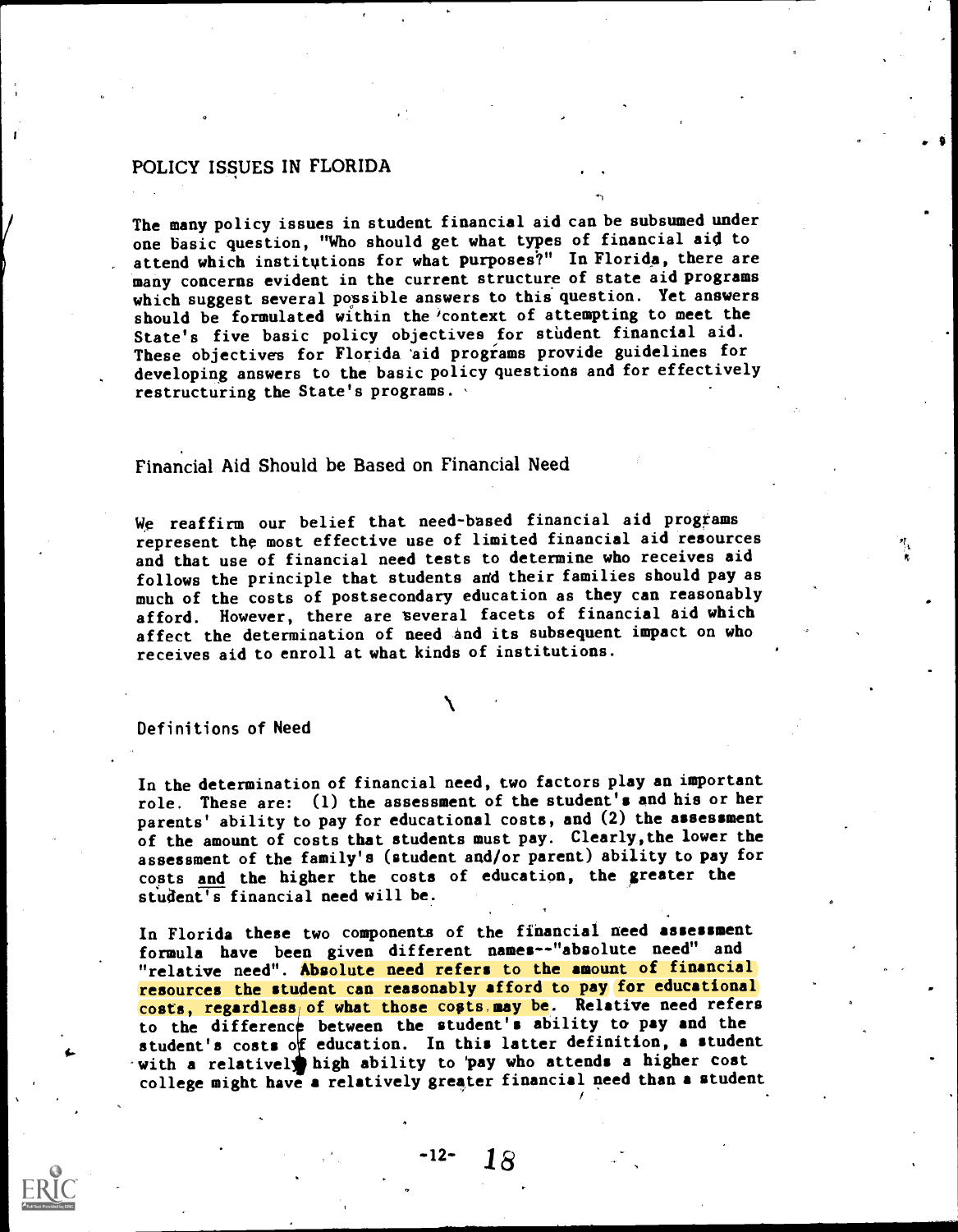with  $\bar{B}$  fewer personal and family resources who attends a low cost college.  $\bullet$  . The e.g.  $\bullet$  . The e.g.  $\bullet$  . In the e.g.  $\bullet$  . In the e.g.  $\bullet$  . In the e.g.  $\bullet$  .

#### Definitions of Need and the Distribution of Aid

The use of these different definitions of financial need in needbased financial aid programs is likely to produce very different distributions of aid recipients when award dollars are insufficient to meet all applicants' needs. The use of absolute need to distribute limited aid funds will cause award dollars to flow to students with the least ability to pay for costs; the use of relative need will cause award dollars to flow to students whose need is more heavily influenced by their educational costs. In an ideal world where there are sufficient aid funds to meet all students' needs, the use of either.definition would produce identical reswits. But when funds are limited, some applicants will be denied aid. Who these applicants 'are, where they might plan to attend postsecondary education, and what consequences may follow from the denial of aid to them depends upon which of the Lwp definitions is applied.

One consequence of not receiving aid or sufficient financial aid to defray educational costs may be the failure to attend school. This constitutes a denial of access. Another consequence may be the inability to attend a preferred, but more costly institution, which constitutes a denial of choice. When need-based programs that award aid on the basis of relative need are underfunded, those denied aid are likely to include many students with little or no ability to pay for educational costs at low-cost institutions because the limited aid resources have been absorbed by students with higher abilility to pay, but who have higher needs because they plan to attend higher cost institutions. Under-funded aid programs based on absolute need are likely to deny students sufficient aid resources to meet their costs of atttendance at higher cost institutions.

To the extent that a financial aid program's funding is limited and its goal is to enhance access to some form of postsecondary education and to provide large numbers of students with some additional resources to help meet their costs, the use of absolute need is probably the most effective distribution criterion. If enhancenent of the ability of fewer students to attend higher cost institutions  $\phi$ and to exercise some choice between a lower- and a higher-cost institution is the program's goal, then the use of relative need is probably most effective.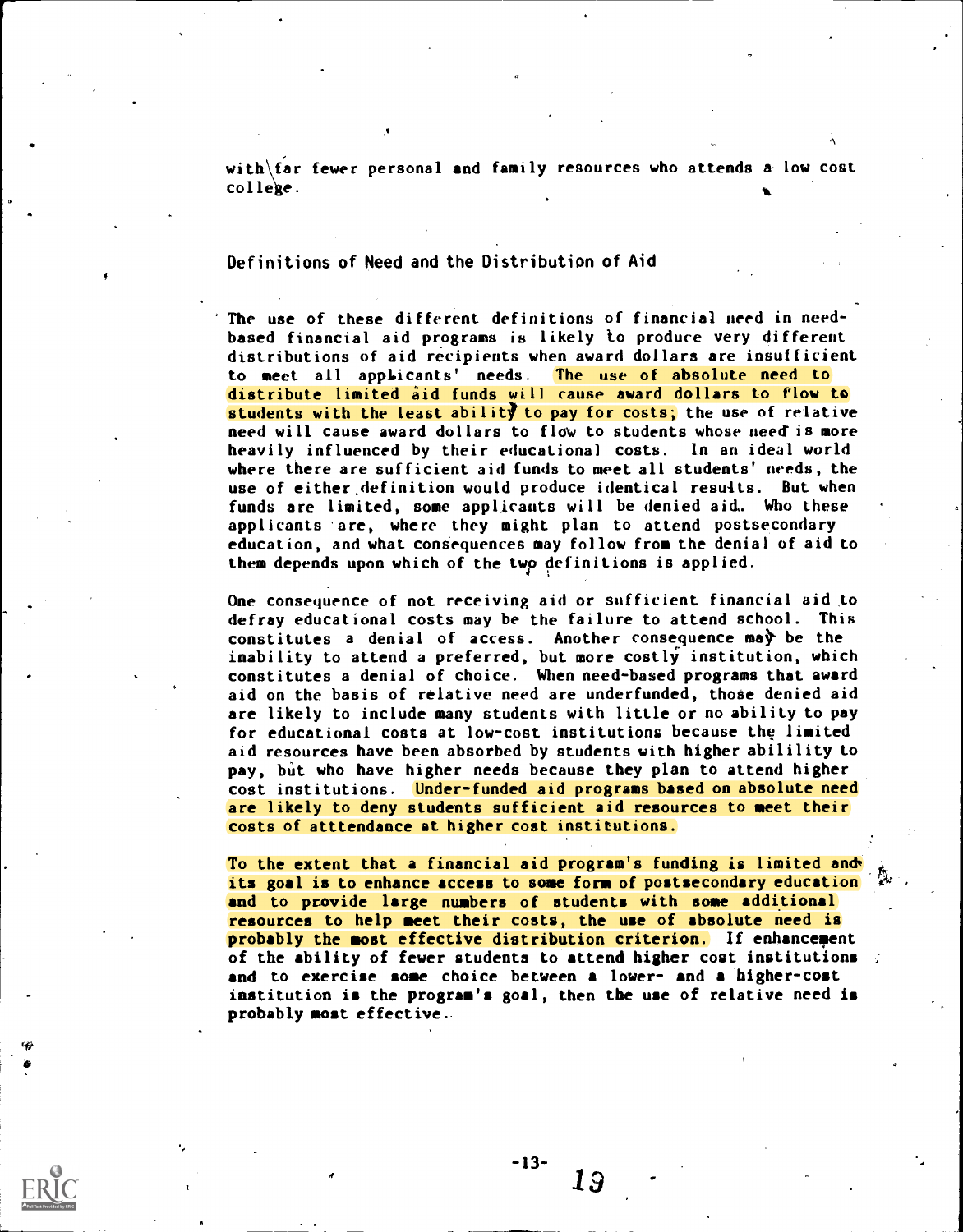Barriers to Participation in Postsecondary Education

The denial of aid or of a larger aid award may have the consequence of reducing either access or choice. On the other hand, the receipt of a given financial aid award may not appreciably enhance access or choice. There are many non-financial factors which affect students' decisions to participate in postsecondary education. In addition to the financial barrier to postsecondary education, students may also confront other barriers, including attitudinal, academic, and geographic barriers.

Attitudinal barriers refer to such things as the attitude among some potential students that postsecondary education is not necessary to accomplish their goals, that education does not represent a route to participation in certain careers, or simply that the educational process itself is not enjoyable. In times of econdmic prosperity and full-employment oportunities, students may adopt the attitude that further education is unnecessary to obtain a good job. In times of high unemployment, prospective students may belive that education is necessary to obtain a job and feel that participation will not cost them lost earnings.

Academic barriers include such things as insufficient secondary school preparation or inadequate performance to be admitted to or to desired programs in a locale preferred by the student. A fifth  $\blacksquare$ have some chance of success i postsecondary education. Geographic barriers include the absence of educational institutions or of barrier stems from the absence of the information or knowledge necessary to help students understand that they can overcome the first four barriers.

Floridians are concerned about the lower participation rates of lowincome and racial-ethic minority group members in postsecondary education. While financial barriers to postsecondary education certainly exist for many of these students and can be removed by increasing the'aid resources available to them through need-based aid programs, providing additional financial aid resources may not result in dramatic increases in their participation rates unless other barriers are also surmounted. We believe that the State should invest some of its resources in reducing these other barriers through expansion of outreach programs, strengthening elementary and secondary school academic and counseling programs as well as through expansion of need-based aid programs. More financial aid, by itself, may not increase these students' participation rates significantly unless these other problems are dealt with as well.

We cannot predict that more aid will produce the desired effects. However, we can, with considerable confidence, predict that the absence of aid will certainly inhibit the participation of lowincome and minority students in Florida postsecondary education.

-14-



 $2<sub>if</sub>$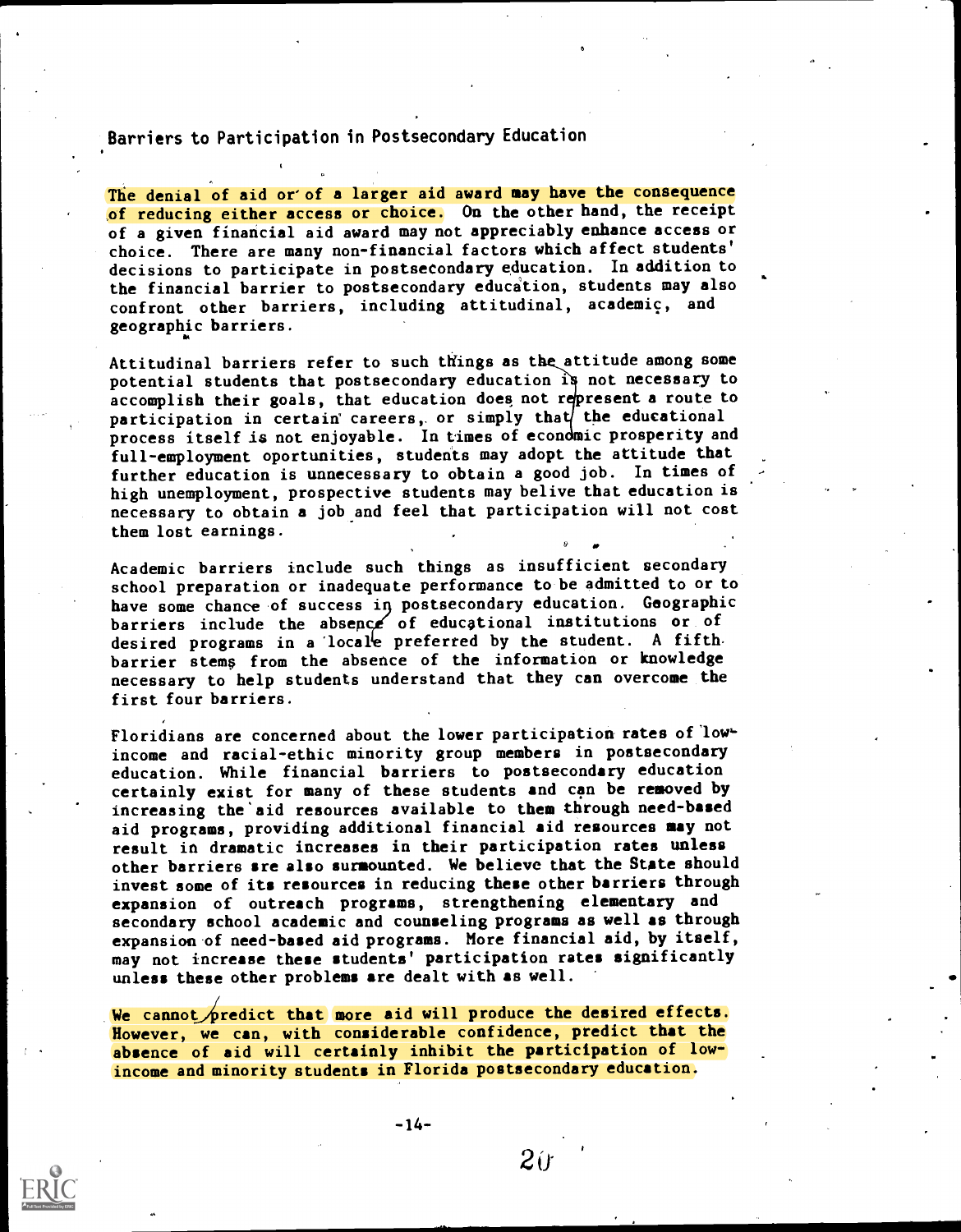#### Merit-based Aid

Many Florida policy makers expressed concern about the perceived loss of the state's most talented and able prospective students to institutions in other states and to noneducational activities. The state's merit-based financial aid program was created in an attempt to provide monetary awards to Florida Students who display promise of high academic achievement as an incentive to enroll at a Florida institution. The merit-based scholarships offered currently by the State through the Florida Academic Scholars Program are not awarded on the basis of financial need. As a.result, there is the distinct likelihood that the awards do not cause recipients to attend colleges they would not otherwise.have attended and that they do not cause students to remain in the state and attend Florida institutions unless they already planned to do so. Indeed, research evidence from other states indicates that merit-based awards have only minimal effect on' the enrollment or enrollment choices of students who have the ability to pay for college costs without those awards.

There is some evidence to indicate, however, that scholarship awards to students with demonstrated financial need may, in some instances, influence the recipients' postsecondary attendance. It is logical to expect that awards will have a greater influence on needy recipients than on non-needy recipients.' Yet even in the'case'of the most gifted, but needy students, the success of merit-based awards in providing incentives to enroll in a given institution or state is limited. Gifted students, like all students, choose different colleges for a wide variety of reasons. Moreover, gifted and needy students typically receive enough aid from institutions they are interested in attending that they may choose freely among them.

#### Aid for Part-time Students

₹

There is also concern in-Florida, as in other parts of the nation, that the financial needs of half-time and less-than-half-time students are not being met and that this inhibits their enrollment in postsecondary education. When aid programs are based on financial need, these students typically cannot display financial need because their costs as part-timers are low and their ability to pay these costs is usually greater than, that of their full-time peers because part-time students are generally employed. Because these students have little or no financial need in an environment in which financial aid funds are limited, the State is justified in focusing its needbased-maid resources on the more needy students who are enrolled on a full-time basis.

 $-15-$ 

 $2i$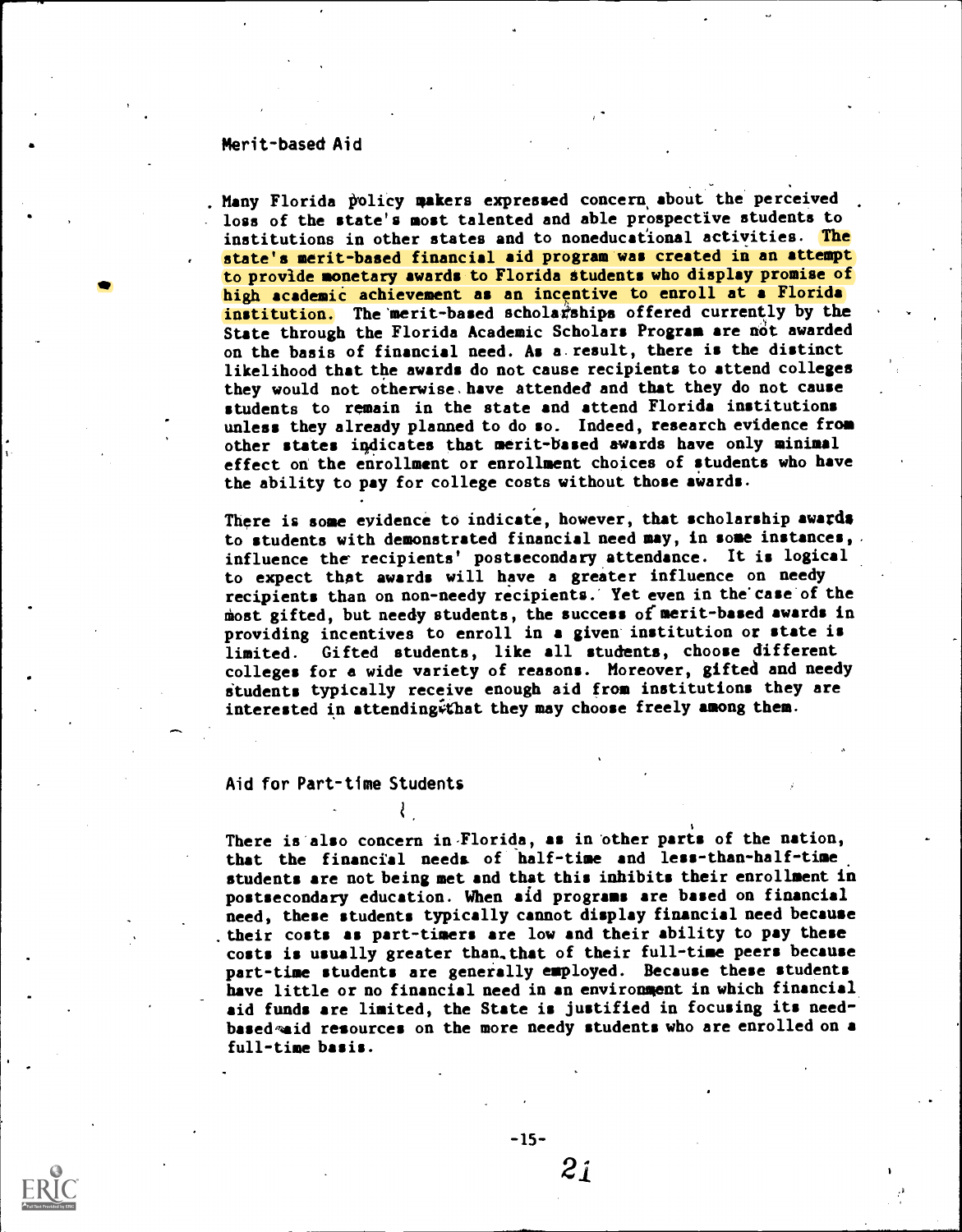Dependent and Independent Student Status

We would be remiss in our discussion of need-based aid program issues, if we failed to mention that Florida's current aid recipient population contaids a somewhat larger than usual proportion of students who are considered independent for financial aid purposes. Independent students are those for whom no parental contribution is expected or considered in assessing need. Because no parental contribution is expected, these students' financial needs are typically larger than those of depen4ent students. Their higher need absorbs proportionately greater amounts of limited aid funds. More important, the aid federal and state/programs provide is considered a substitute for the parental contribution. This substitution is appropriate in cases of truly needy and truly independent students. However, there is evidence in Florida and elsewhere in the nation that some so-called independent students would have access to parental support for educational costs had they not manipulated their circumstances,to achieve independent status.

The State's financial aid programs should consider ways to better distinguish between the 'truly independent student and those who actually have parental resources available to them and to tap these parental resources in the State's need-based program. The federal government is considering the adoption of a more stringent definition of independent student status for the Pell Grant program that would make it virtually impossible for students under 22 years of age to qualify for independent student status. Some states, such as California, require more than a single year of independence from parental support and residence before a student can claim to be independent for need analysis purposes in state grant programs. Other states require definite prove of a student's financial independence before accepting claims of self-support or independence, particularly from students who are 21 years of age or less.

Student Eligibility Criteria for Florida Aid Programs

Another Florida financial aid policy objective is to establish student eligibility for the receipt of aid' on the basis of admissibility to an eligible institution. This objective implies that to receive aid students should not have to possess characteristics or meet academic standards not applicable to nonaided students.

A basic policy concern is that limited aid funds may be awarded to students whose probability of success (however it may be measured) is



-16- 22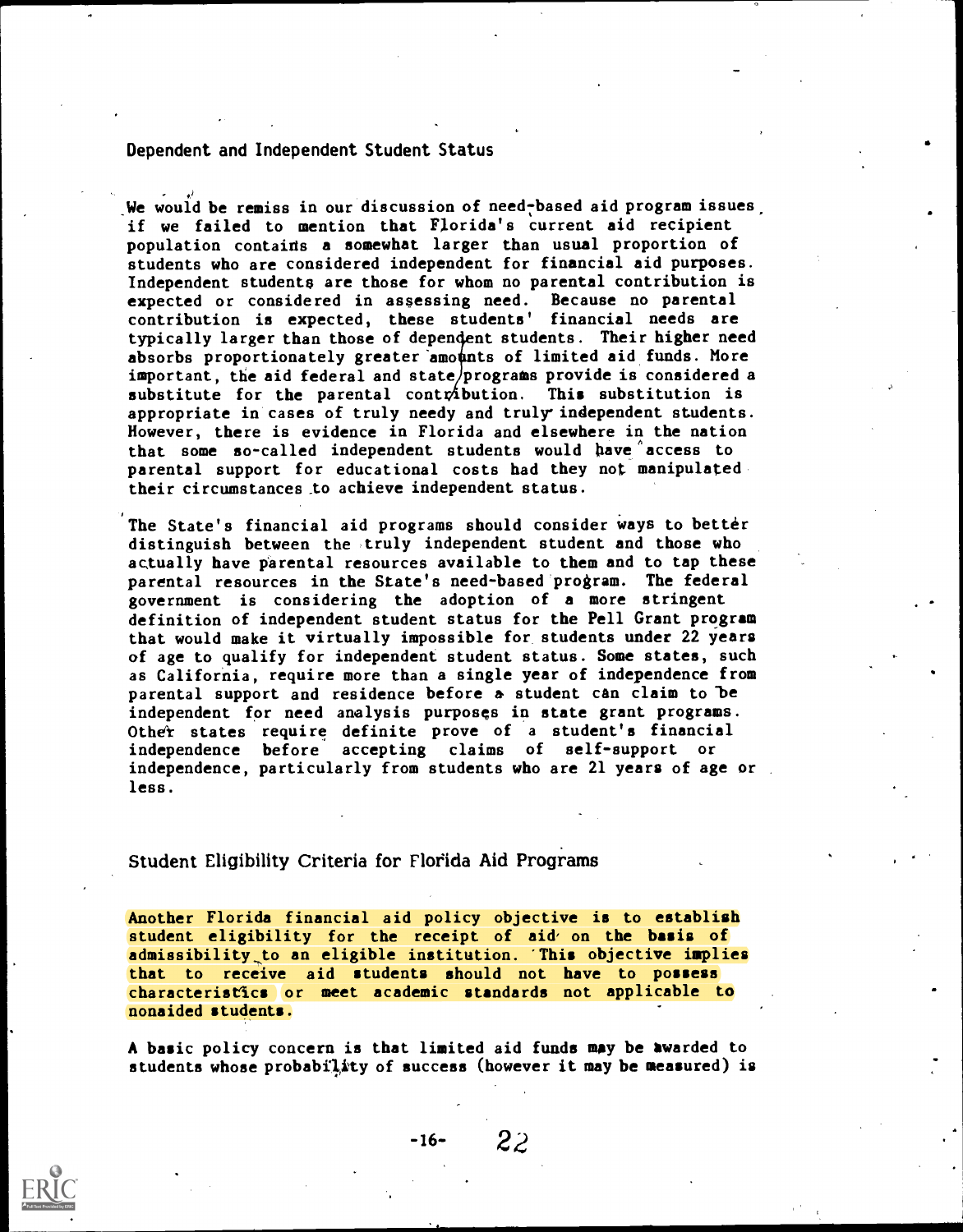limited, therefore constituting a less effective use of aid funds. We believe that eligibility for initial awards should, in general, remain a mattet of institutional admissibility because it is difficult to predict which aid recipients will be successful and  $\cdot$ which will not.

A second concern involves renewing students' aid awards when they have not demonstrated satisfactory academic progress. This is a controversial issue at the federal level  $\rho$  as well. Senators Pell and Nickles have introduced a bill in Congress to establish national standards for satisfactory academic progress which all federal aid recipients will be required to meet before their aid awards will be renewed. We believe that standards of "satisfactory academic progress" should be strengthened to prevent expenditure of aid funds on students who are not achieving succes's in their programs. These standards should, however, be set at the local institutional level because student and insitutional circumstances are so diverse that what is fair or satisfactory for one student in one setting may be quite unfair for a different student in another setting. These local, institutional standards should be well publicized and applied to aided and non-aided students alike. Federal and State aid programs should take action to see that the standards are implemented in all cases, but the standards themselves should be left to institutional discretion.

We note briefly here that state programs which have implemented merit-based criteria in order to establish eligibility for receipt of aid may rightly chose to hold students to higher standards of satisfactory progress in order to qualify for renewal of their awards. Aid programs designed in part to reward excellence may require performance standards of excellence as well.

Finally, one of the statutory policy objectives for Florida financial aid programs is that aid should be available to Florida residents for attendance at accredited public and private postsecondary institutions in the state. At the present time, Florida grants cannot be used by students who wish to enroll at accredited ot formally certified public or proprietary vocatlonal, business, trade, and technical schools which offer less than an associate degree. For several reasons, State policy makers may want to consider permitting financially needy students who attend accredited or formally certified Florida institutions of these types to receive grants. First, such students currently have limited access to aid funds from federal, institutional, and private sources. Second, these students are typically \from low-income families and have limited ability to meet their educational costs without some 'form of financial assistance. Third, aceess to Guaranteed Student Loan funds, which often helped meet such students' financial needs in the past, is now being testricted by some lenders' reluctance to make small balance loans to borrowers in



23

-17-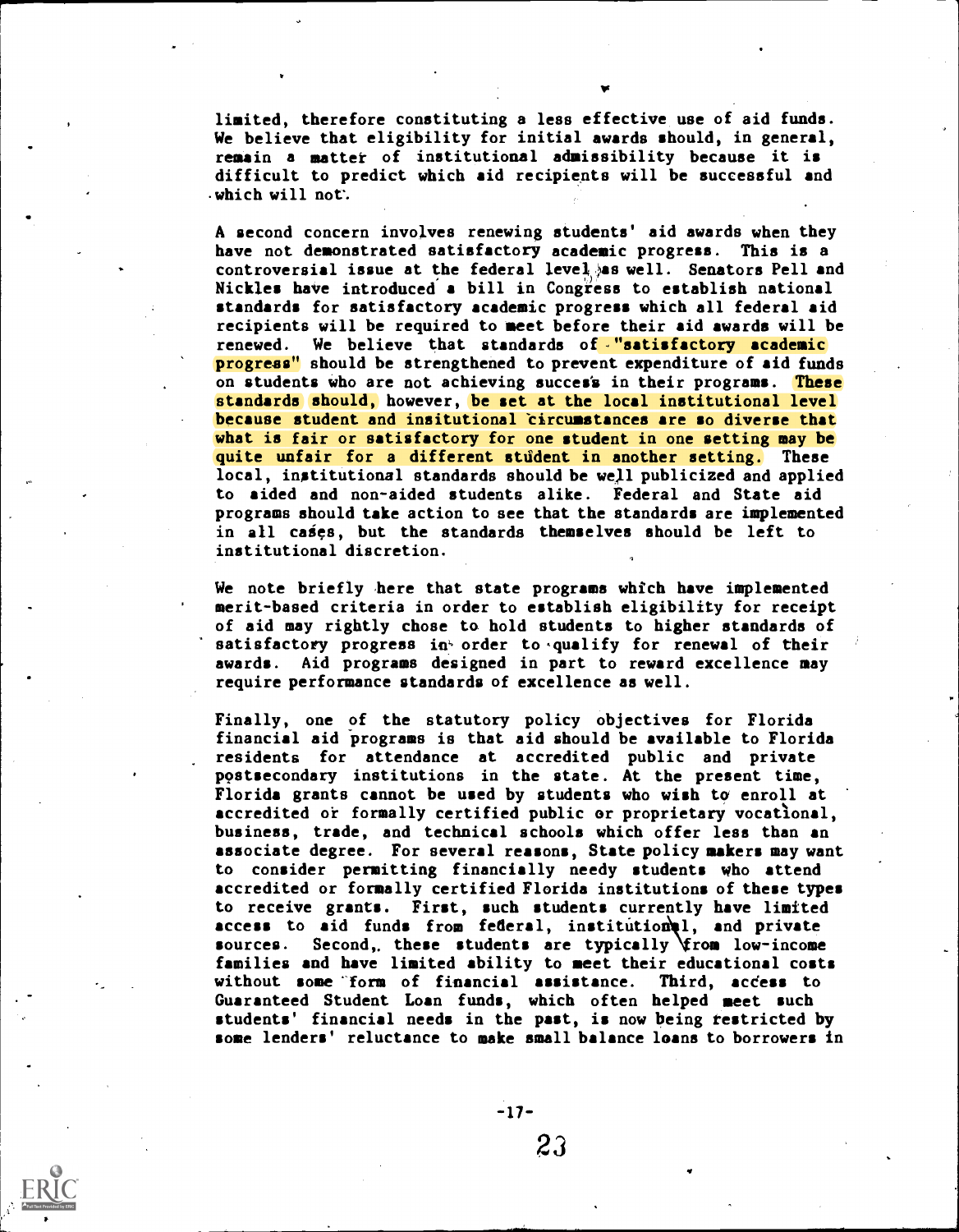short-term programs. Fourth, the programs these students take are ones which can rather quickly provide them with marketable skills and abilities which they' and the Florida economy can both utilize. Finally, making them eligible for need-based state grants could represent a relatively cost-effective use of limited state resources because the lenth of training programs at these types of institutions are much shorter than those at most postsecondary institutions and thus total program costs are much less.

We recognize that adding this new group of students to the potential pool of eligible applicants would create greater demands on already limited state grant funds. Nevertheless, to be consistent with the statutory policy objectives for state aid programs; to meet a definite student need; and to upgrade and enhance the skills, training, and education of Florida's citizens which foster economic growth; state financial aid policy makers may wish to consider the trade-offs involved in implementing such an option.

Student Choice, College, Markets, and Sector Competition

We assume that the intent of the basic policy objectives expressed in the Florida financial aid statute is to use aid programs to enhance student access to and choice among different types of insitutions.

One problem in achieving this objective is that of providing enough aid to students to enable them to attend higher cost colleges and universities as well as lower cost postsecondary institutions. Discussions about how best to achieve this objective usually are couched in terms of attemptidg to achieve the goals of financial access to or choice among institutions.

-18-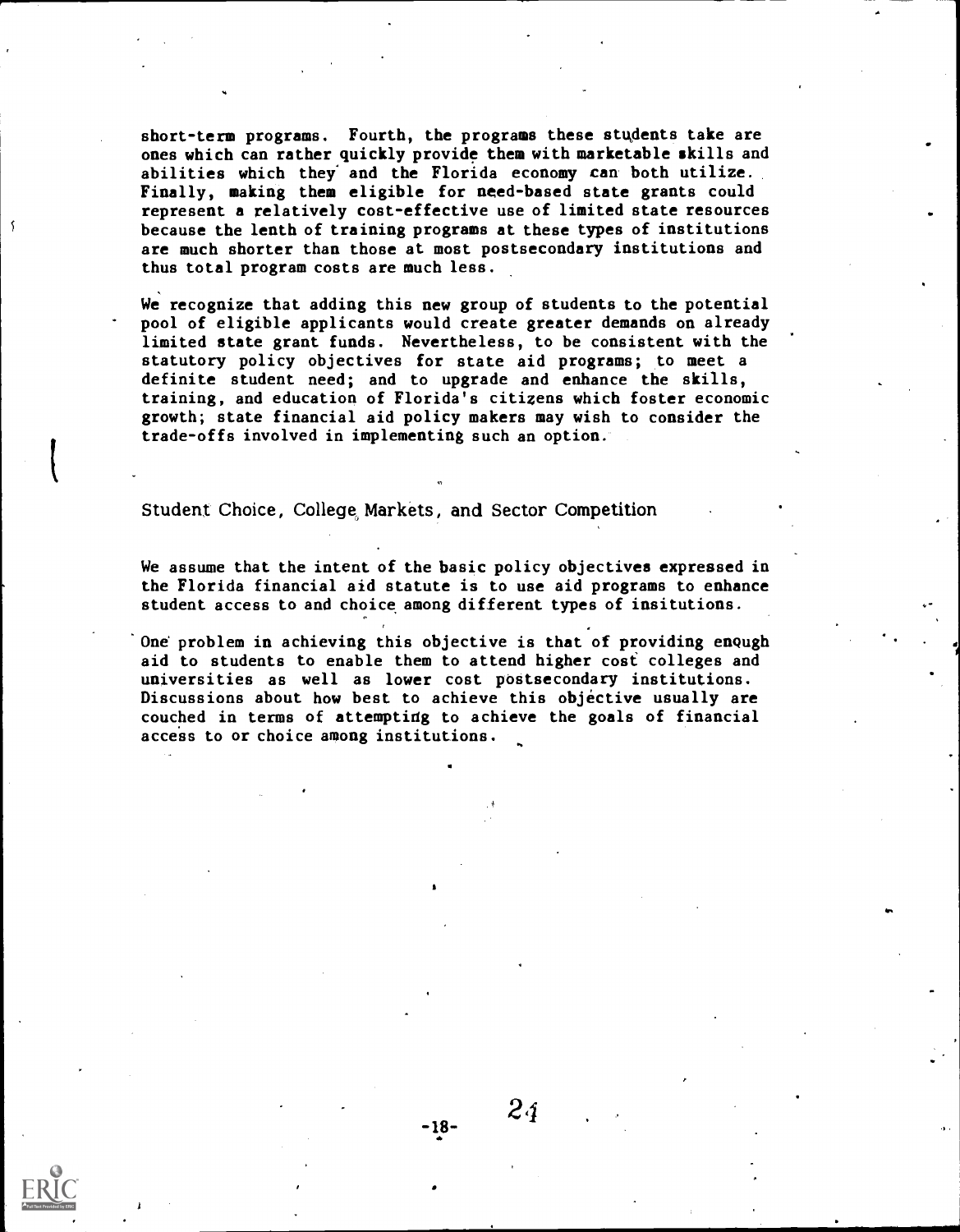### Perceived Conflict Between Access and Choice

It is difficult to discuss the issue of access and choice in financial aid programs because the concepts themselves have valueladen connotations, have different meanings to different people, and are often perceived as conflicting goals for aid programs. In this section of our report we will try to bring some new viewpoints to the discussion in brder to help illuminate and perhaps help resolve the issues asthey affect Florida's state-supported aid programs.

One of the basic purposes of financial aid is, to provide aid recipients with sufficient monetary resources to enable them to attend some postsecondary institution, ln short, providing aid is seen as a means of reducing the financial barrier to attendance. Achieving the goal of access generally implies providing aid recipients with sufficient financial resources to attend some postsecondary institution, often a lower cost two- or four-year' public college or university. Achieving the goal of choice generally implies providing aid recipients with sufficient financial resources to attend the institutions they would most like to attend regardless of the costs. These are generally assumed to be someyhat higher cost institutions.

It is widely assumed that achieving the program goal of choice will require greater expenditures of aid resources than will achieving the goal of access because some aid recipients will want to attend colleges which cost more than the lowest cost options available to them.

If an aid program has sufficient funds to meet all applicants' financial'needs regardless of their costs of education and their ability to pay for those costs, then'the program can achieve both goals and there is no, conflict. Most aid programs, however, have insufficient funds to meet all their applicants' needs, so a conflict between the achievement of the two goals is perceived.

The conflict is generally perteived as one involving policy choices between providing smaller amounts of aid grants to larger numbers of applicants to attend lower cost institutions or providing larger vamounts of aid to a smaller number of applicants to attend higher cost institutions of their choice. Making the former policy choice will result in denying some aid applicants sufficient funds to attend their more desired, higher cost alternative. Making the latter choice will result in denying aid to some applicants who could not otherwise have gained financial access to college.

These perceptions of potential conflict are not necessarily complete or accurate because financial aid policy makers have often overlooked data on how students choose among postsetondary



-19-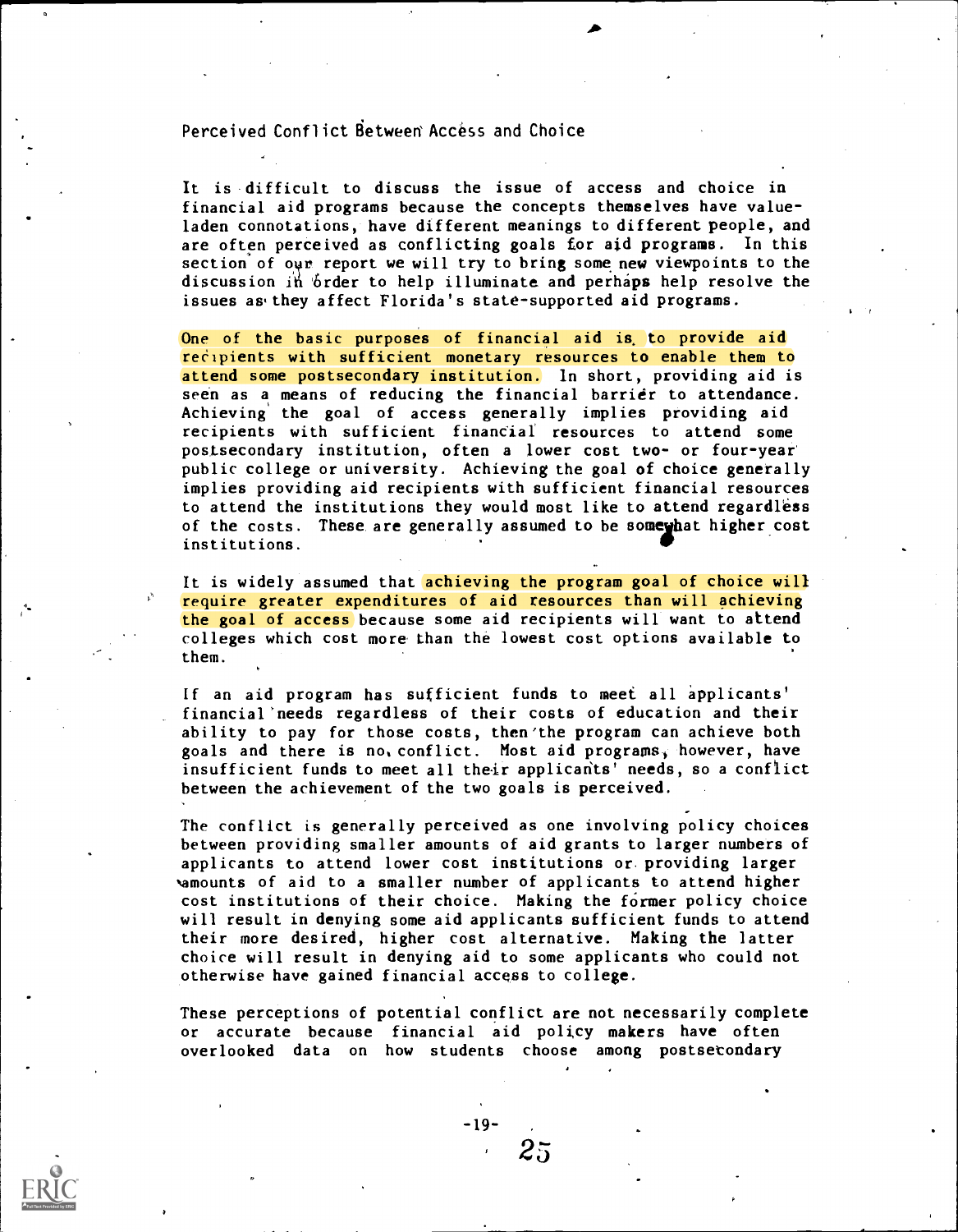educational options and on the impact of financial aid on access and choice.

## Finapcial,Aid and Achieving Access

As noted earlier in this report, the financial barrier to access to postsecondary education is only one of four barriers that stidents must often overcome--the other three being attitudinal, academic, and geographic barriers. Therefore, meeting a given applicant's financial need or meeting only a portion df the applicant's need may not result in the student's access to some institution.

At the same time, failing to fully meet a given applicant's'financial need may not result in a denial of access. Some students matriculate without having their need fully met because their families are willing and able to make additional financial sacrifices beyond' those expected by the need analysis methodologies used to distribute aid awards. As a matter of fact, previous statewide financial aid studies in Florida have shown that many students and families make these unexpected financial sacrifices in order to attend Florida'a postsecondary institutions.

The point we want to emphasize is that meeting applicants' full financial need may or may not result in their enrollment. Put another way, there is not necessarily a direct cause and effect relationship between the offer of an aid award of a particular type or amount and matriculation at some postsecondary institution. Therefore, it may not be necessary to fully meet the demonstrated financial need of all applicants in order to adequately achieve the program goal of access: Indeed, this is why self-help, work, and loans make up important parts of most financial aid packages along with grant assistance.

## Financial Aid and Offering Choice

When policy makers attempt to achieve the program goal of choice some cause and effect relatiohships are frequently assumed and others overlooked. Students choose among colleges and other postsecondary educational options for a variety of reasons, not just because of the differing costs among their options. Other factors which influence choice include: (1) perceptions of an institution's academic quality; (2) availability of desired educational programs; (3) geographic location or community setting of the institution; (4) the students' admissability to the institution and their likelihood of achieving success in their programs; (5) the influence or advice of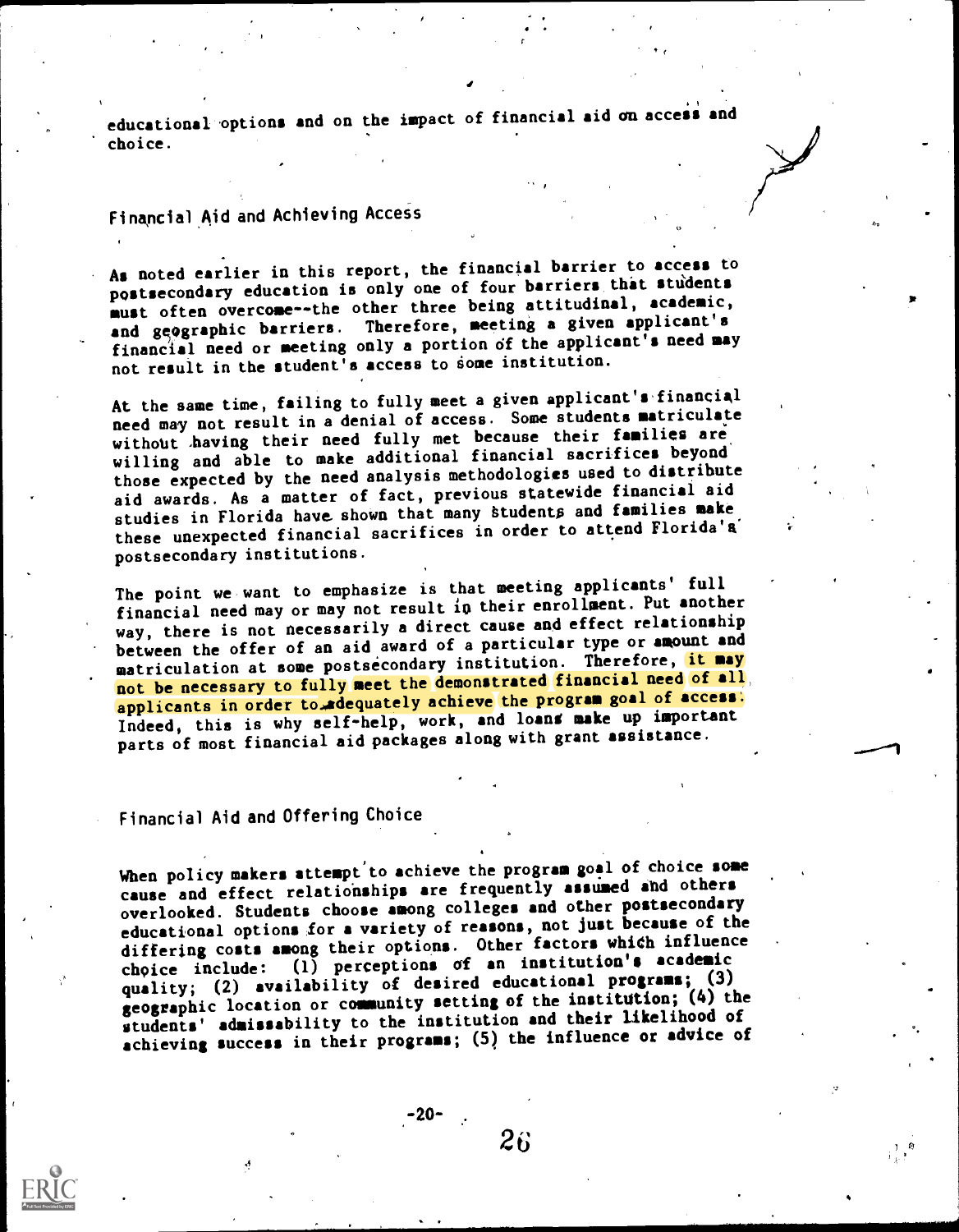parents, peers, and other parties; and (6) myriad idiosyncratic factors which are unique to a given applicant and his or her circumstances.

Research has shown that neither total college costs, nor even net costs after financial aid, play the deciding role in students' choices of institutions. Put another way, students do not always choose the lower cost-educational alternative available to them because the additional cost of attending another institution may be perceived to be worth the, additional financial sacrifices necessary to attend. Just as some students and families are willing to make larger than expected financial sacrifices to gain access to some institution, other applicants and families are willing to make similar financial sacrifices in order to exercise some institutional choice.

The point we wish to make is that it is not always necessary for an aid program to fully meet all applicants' demonstrated financial need in order to achieve the goal of access nor is it necessary for an aid program to completely equalize all applicants' net costs in order to achieve the goal of choice. The perceived conflict between achieving the two goals for a given group of applicants may not be as great as is often thought. Limited, but carefully distributed or allocated financial aid funds may accomplish both goals for a given group of applicants.

Financial Aid and the Competition for Students

In the absence of definitive data on the cause and effect relationship between aid awards and choice, policy makers often assume that equalizing net costs among all, aid applicants will insure that choice has been achieved. Indeed, representatives of higher cost colleges and universities often urge financial aid policy makers to adopt this viewpoint on the assumption that anything less than equalizing net costs adong applicants to their colleges and other lower cost colleges places them at a severe competitive disadvantage in the marketplace for students. This is not necessarily the case. Not every aid applicant is in every college's student market. In fact, college markets, like the markets of other providers of goods and services, are segmented.

A majority of students in general and aid applicants in particular consider attending or applying to just one college or postsecondary institution. Such students are really only in a single college's 'market segment. Other colleges do not really compete'for these students with the offer of financial aid awards because such students are only considering attendance a vone institution. Therefore,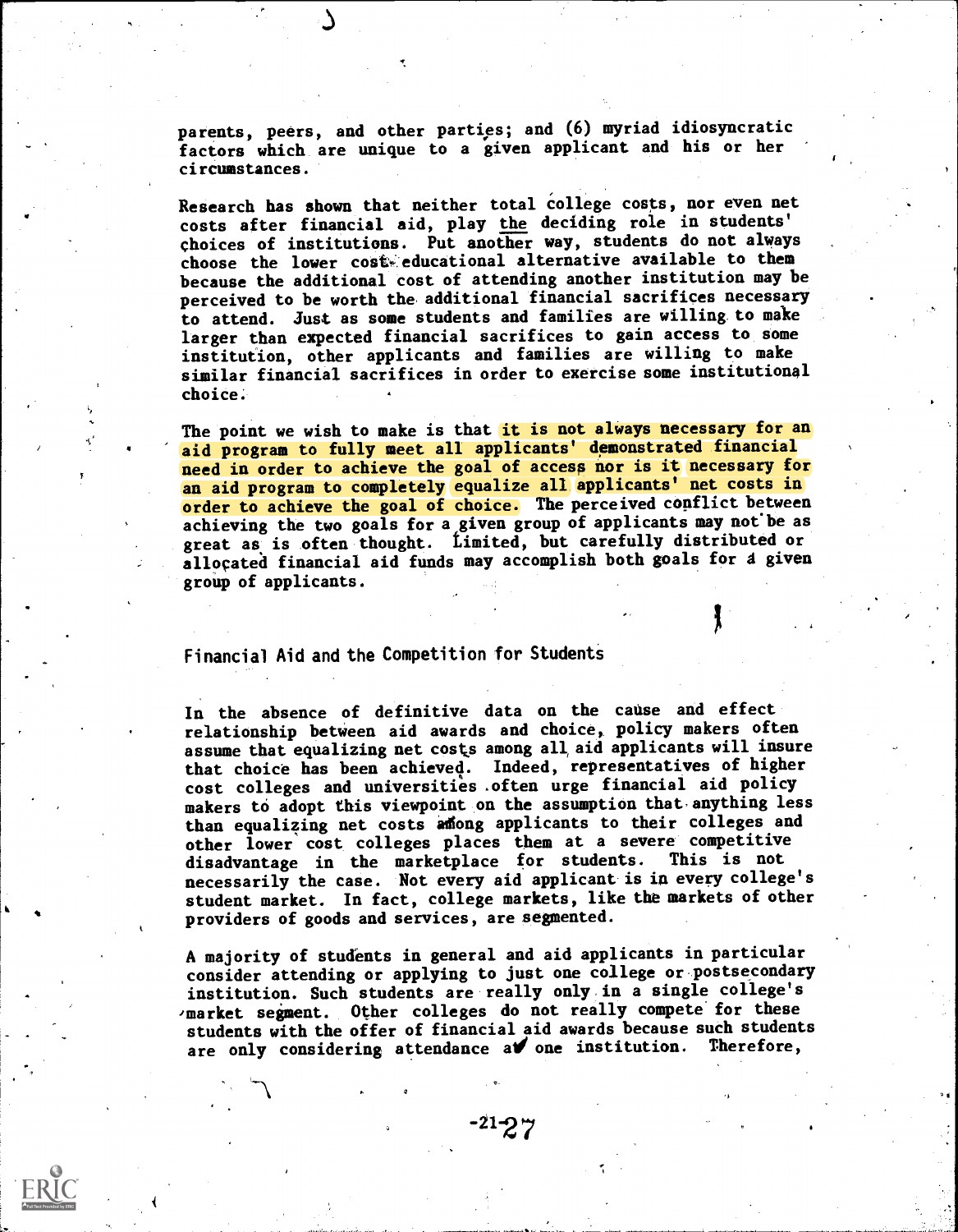efforts to equalize these students' net costs at alternative institutions is unnecessary and a waste of limited aid resources. It is only necessary to provide the students who are aid applicants with enough aid to gain financial access to their single institution of choice.

Another relatively large proportion of all students consider attending just one type of institution or set of institutions with similar characteristics and costs. For aid applicants,from this group, financial aid is necessary td gain access to the institution they eventually choose, but the size of the aid awards themselves are likely to have little impact on the ultimate choice among these institutions. In other words, these students do not display much price discrimination in their institutional choices after their original application decisions because the prices they must pay'(and often the net costs) are very similar at all the institutions they consider attending. Moreover, at the time they apply, posted price tends to be a'more influential factor than potential net price because at that point applicants are not sure whether they will be eligible for aid or if eligible how much aid they might receive.

A third group of students and aid applicants consider attending a set of institutions which may include high cost private colleges and lower cost public colleges. In general, this group of students is smaller than the other two groups discussed earlier. Moreover, for those among these students who are not aid applicants, financial aid programs will have no impact on their institutional choices.

It is only for those students who apply for aid and whose choice sets include both higher cost and lower cost institutions that financial aid awards can be expected to have a significant impact on their final institutional choice. It is for this relatively small proportion of all students, we believe, that the representatives of higher cost institutions can make their best case for financial aid programs which help equalize net costs among students' various educational options.

Even in these cases the equalization of net costs through financial aid grants may not result in the aid recipients' enrollment at the higher cost option. Indeed, because costs and financial aid are only two factors among the many that influence students' choices, it is quite unlikely that any financial aid programs could be used to equalize every postsecondary institution's position with every other institution in the marketplace for students. Some institutions will have stronger positions or greater appeal among certain types of students regardless of costs or available aid awards.

We believe that state financial aid programs can not be used to equalize institutional competition for students. Furthermore, attempts to use state aid programs for this purpose do not constitute

28

-22-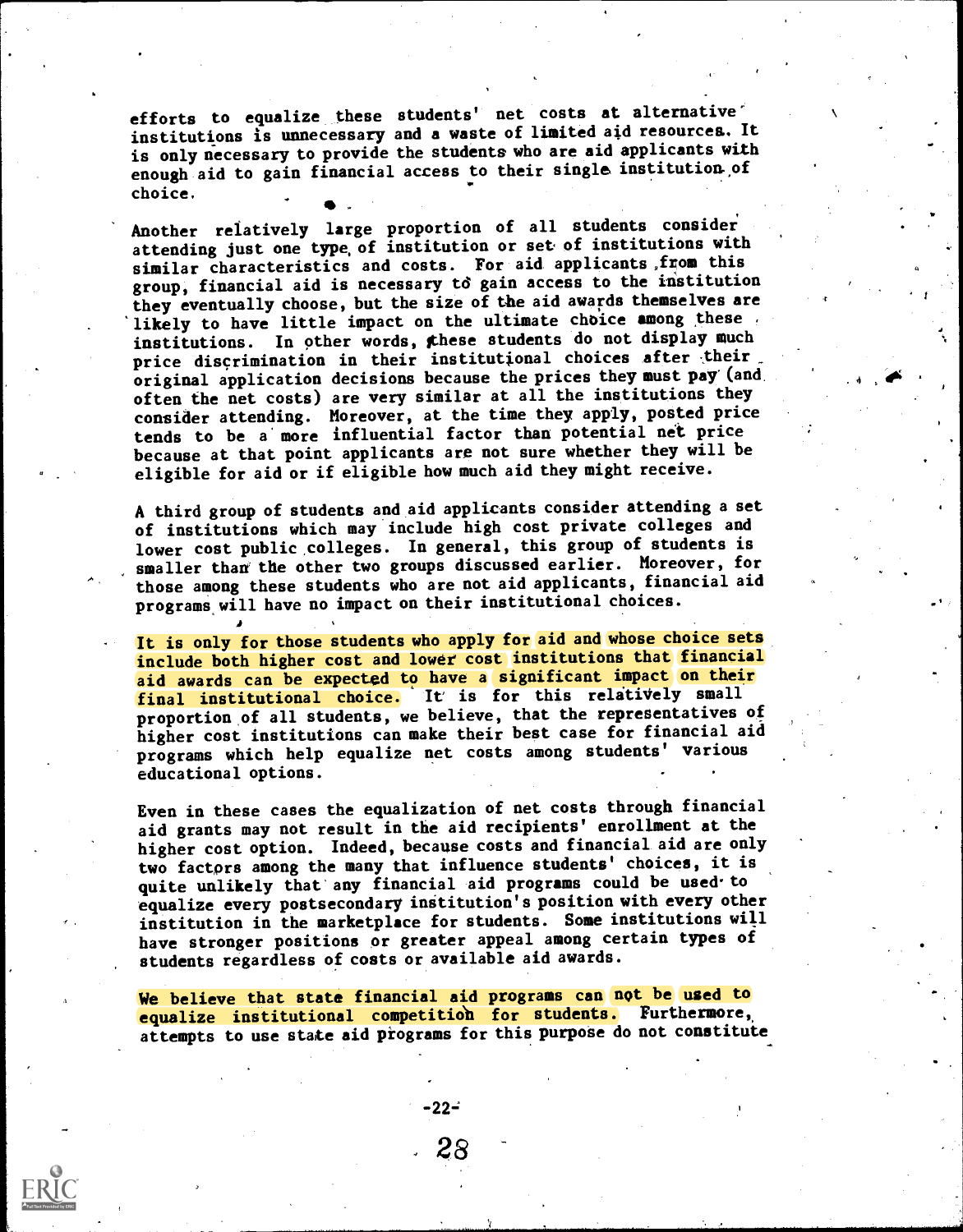an efficient use of funds or effective public policy. We believe aid programs should be used to help enhance student access to and choice among postsecondary institutions, but attempts to use aid programs to alter or enhance institutions' positions in the market are, at best, rather fruitless, and, at worst, wasteful public subsidies for postsecondary education institutions.

We believe that it is not necessary to fully meet the needs of all applicants to ensure their ability to gain access to or choice among different institutions. We are also convinced that limited state grant resources can be distributed effectively among needy applicants in a manner which will enhance the achievement of both goals. In short, state financial aid policy makers do not necessarily have to choose between achieving access at the expense of choice or vice versa. When decisions are made about who gets what types and amounts of aid to enroll at different institutijons it should be possible to come very close to achieving both,goals for the majority of students who apply for state-supported financial aid.

We also believe that financial aid policy makers need not devote as much attention as some now think necessary to the proposal to distribute certain fixed portions of state aid,funds among the students enrolled at different types of institutions. We refer to the proposal that 50 percent of state grant funds be awarded to students at independent colleges and universities, 25 percent to students at state universities, and 25 percent to students at community colleges. This type of formula allocation does not appear to be based on a careful assessment of aggregate applicant needs or to represent a promising approach to achieve the goals of access and choice for the most students possible. Rather it seems to be based on institutional representatives' desire to capture certain guaranteed portions of the State's aid funds for use by students at their institutions. Such a strategy appears to us to negate the greater value to the state of providing aid to as many students with demonstrated need as possible regardless of the aector they might wish to attend. Moreover, We think the strategy is based on the assumption that guaranteed proportions of aid resources will somehow enable colleges to better hold their positions in the marketplace for students and assure them of the ability to maintain or enhance their enrollments. This, we believe, is a very questionable assumption given what is known about the effects of aid awards on student access. and choice.

We discussed these issues in some detail because of our concern that representatives of public and private institutions in Florida appear to perceive the competitition for students and state student aid dollars as far more intense than is typical in most states. We believe that further research in Florida on the student markets for each institution and on the overlapping of markets will show that the competition for students between public and private colleges is far

-23-

29

ro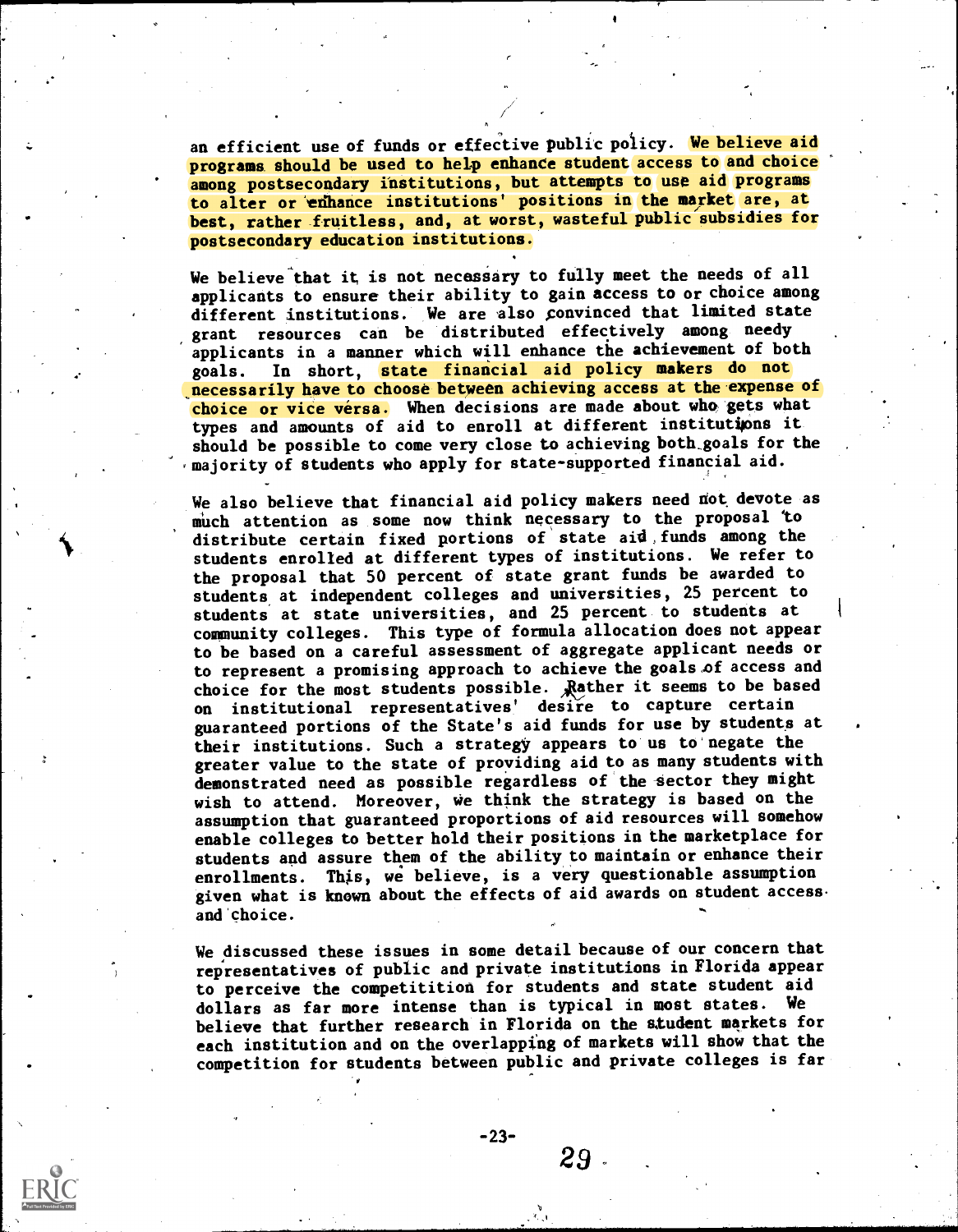less strenuous and involves far fewer students than most institutional representatives currently seem to assume. A College-Board sponsored student of Florida colleges' student market segments is now being conducted as part of the Board's larger College and , University Enrollment Planning Project. When it is completed in the near future, we think it will tend to confirm the conclusions offered here.

Thia discussion will hopefully also disabuse public and private sector representatives of the notion that the award of state aid dollars to students to attend one type of college represents a direct loss of students to some other type of college. The available evidence strongly suggests that this is not generally the case. If doubts remain about the limited impact of financial aid on altering student choices among institutions, the State Department of Education may wish to study this specific issue further.

## Aid to Students at All Levels of Postsecondary Education

The statutory policy goals of Florida's financial aid programs indicate that aid should be made available to students at all levels of post high school.education. The Florida'Postsecondary Education Planning Commission (PEPC) has recommended consideration of increased graduate stipends, creation of a graduate grant program, fee waivers for all graduate assistants, and graduate student eligibility to participate in a new state loan program if one is established.

\*

We concur with these general recommendations. However, we suggest that first priority in the allocation of current state grant aid resources be given to study at the undergraduate level. While it is important to help meet the demonstrated financial aid needs of graduate students, meeting their needs should not be attempted at the cost of reducing the already limited State grant aid to a broader based and larger pool of needy undergraduate students. If graduate students are denied access to long term, low-interest loans through the Guaranteed Student Loan program in the future, as proposed by the Reagan Administration and so far rejected'by Congress, the State should certainly consider implementing a new State loan program to replace this lost source of assistance:

-24-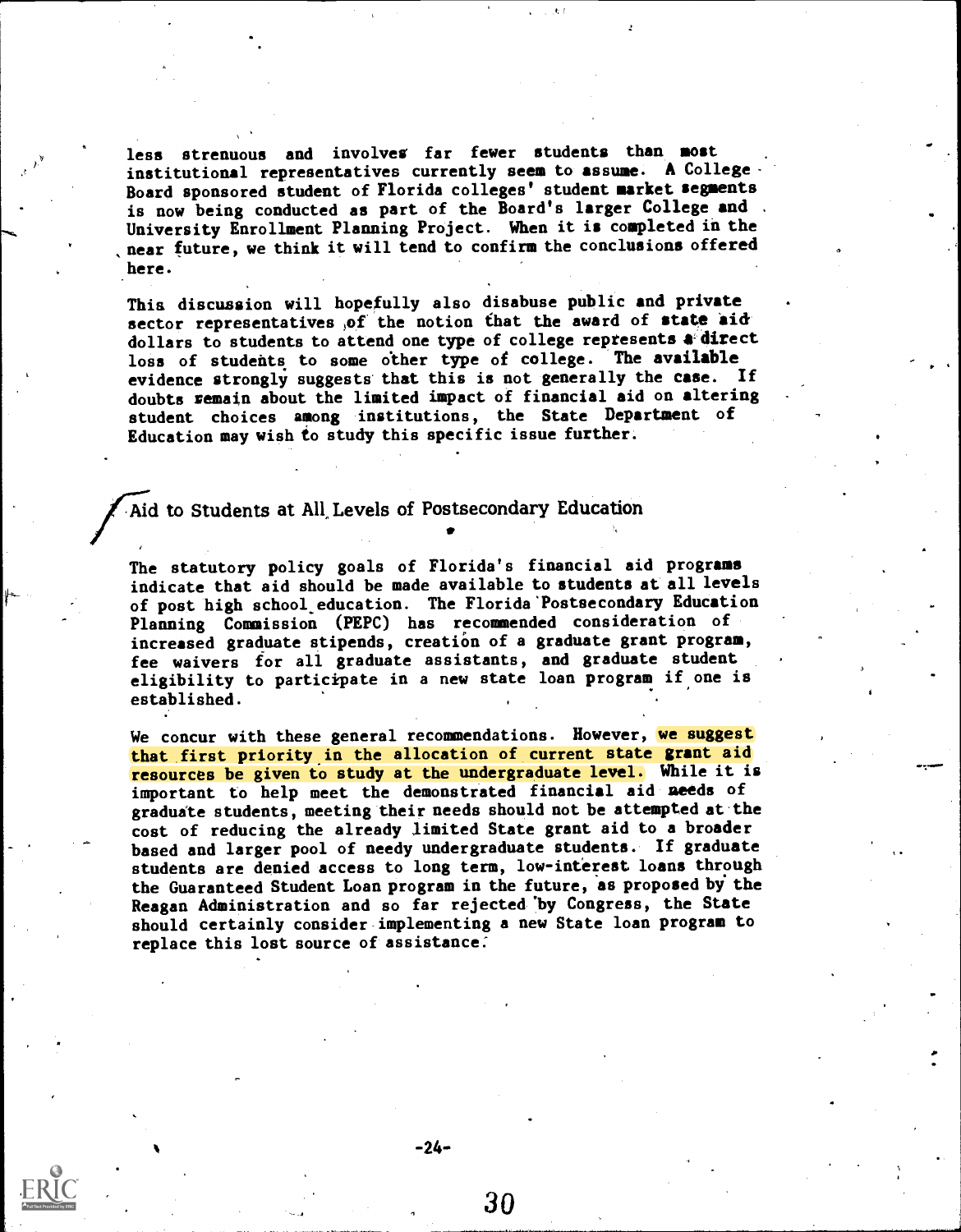State Student Financial Aid Should be Administered by a Central State Agency ,

There are many compelling reasons for having all state-funded aid programs administered by a central agency. Many of these reasons are well known and there appears to be a considerable degree of consensus in Florida that this statutory policy objective is a sound one. However, it may be useful to policy makers to review briefly some of the advantages of an effective, centrally administered state aid program. These advantages include: ,

- 1. greater'accountability and ease of assuring accountability to the public and the state government for administration and use of state aid funds;
- 2. the ability to hold administrative costs to a minimum;
- 3. uniform treatment of data on applicants' family financial circumstances and ,educational costs which assures uniform determinations of financial need and subsequent awards;
- 4. better ability to coordinate multiple state programs;
- 5. better ability to quickly adopt and adapt to changes in policies and procedures originated by the State and federal governments;
- 6. greater ability to ensure proper disbursement and management of funds;
- 7. greater ability to assure quality control .in program management; and
- 8. greater ability with the maintenance of a centralized data base to conduct research on the distribution of aid among students and institutions and on the effects of those distributions on students and program effectiveness.

Perhaps the greatest advantage of haying all state aid programs administered by an effective central agency is the greater ability to better focus state aid policy on the achievement of statewide goals for financial aid programs and to assure that the individual state aid programs are all directed toward common purposes. In the absence of a strong central state agency to administer all state-funded aid programs, there is a tendency for states to implement many different kinds of programs with many different and sometimes inconsistent or conflicting goals. Each of, these programs develops its own constituencies of beneficiaries and supporters. In many instances these constituencies vie with each other before the public and the state government for support from public funds. This has the effect

-25-

 $\mathcal{F}_{\mathbf{q},\mathbf{q},\mathbf{q}}$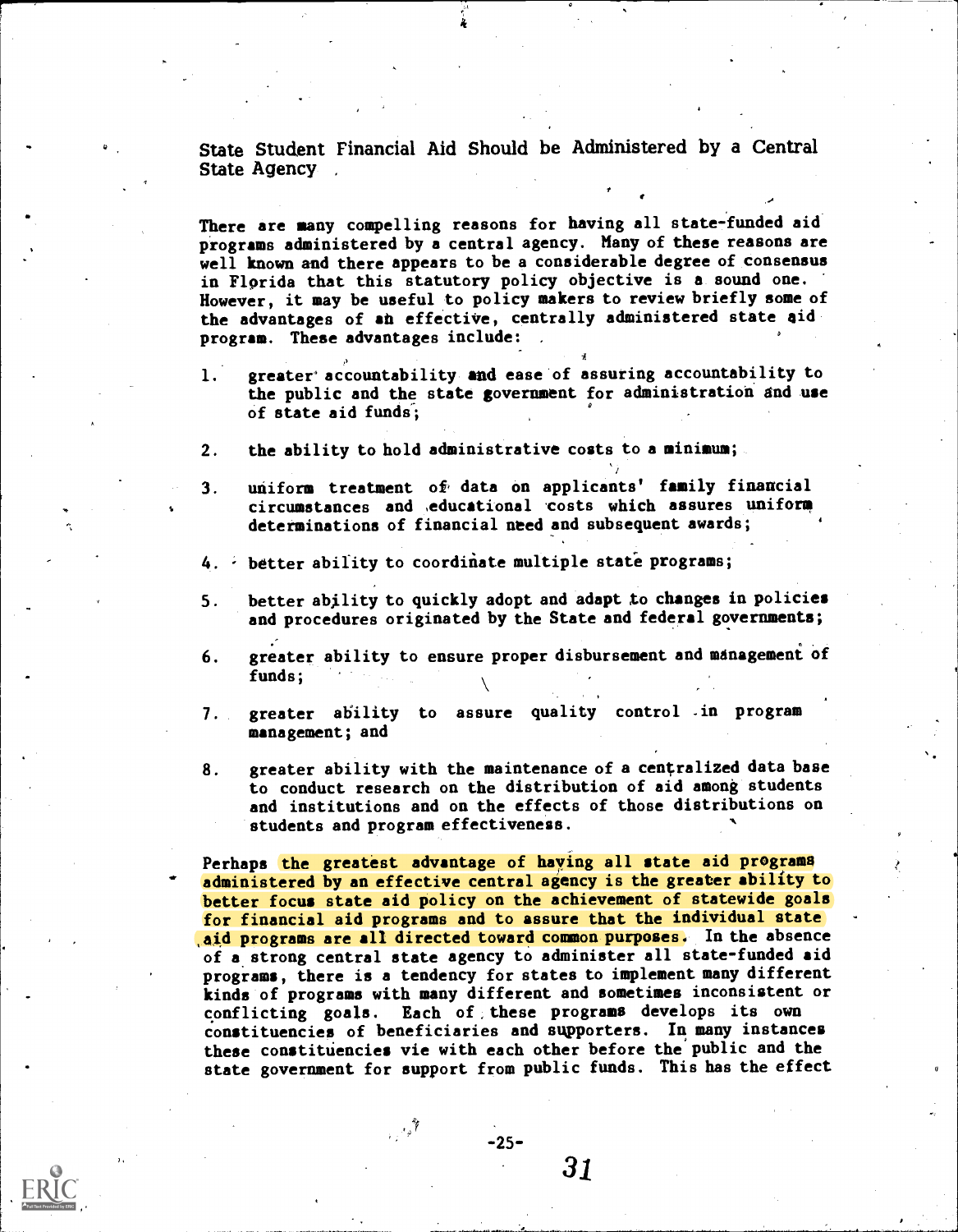of diverting attention, efforts, and ^funds from a common core of financial aid purposes and goals toward multiple purposes and goals. This divergence, in turn, makes it difficult for a state to utilize its' limited financial aid resources in the most efficient and effective manner or,to achieve any of its financial aid goals.

In our examination of the recent history of state-funded financial aid programs in Florida, we found a significant divergence from the common set of statutory policy goals for state financial aid programs toward varied goals that are unique/to the newer programs. The most' conspicuous examples of this divergence from the common core of State goals toward secondary goals are the non-need-based Florida Academic Scholars program-and the Florida Tuition Voucher program which is also non-need-based and designed to aid only students at certain private colleges and universities. While these two programs were created to achieve worthwhile purposes, those purposes represent departures from tie common core of statutory goals for all statq supported programs. Moreover, under their current structures, these programs represent a less than optimum use of limited state grant funds.

The recent legislation authorizing creation of Higher Education Loan Authorities in each Florida county also represents a departure from the concept of a centralized approach to providing aid to all Florida. residents who require it. We do not have enough information to predict the likely success or impact of this legislation on students' ability to meet their educational costs. We can, however, predict that authorizing the sale of bonds by these authorities will create competition for the sale of bonds among State agencies and county authorities. If at some point in the pear future it becomes necessary-to establish a new state loan program to supplant funds lost to students as a result of restrictive changes in the Guaranteed Studept Loan program,,the competition for the sale of.bonds by the 'county authorities may make it quite difficult to adequately fund the central program.

We are convinced that county authorities will have varying degrees of success in developing support for their loan authorities, thus creating situations in which student access to loan funds becomes more a function of student residence than student need for those funds or of their intended use. We also predict that rules, regulations, and repayment schedules and terms will vary considerably among counties so that borrowers in the different counties may be treated quite differently and perhaps quite inequitably depending upon their educational costs, programs, needs, and institutional choices.

One of the benefits that accrues to states with strong central financial aid agencies is the reduction of inconsistencies or inequities in the trestement of and service to students. By

 $-26-$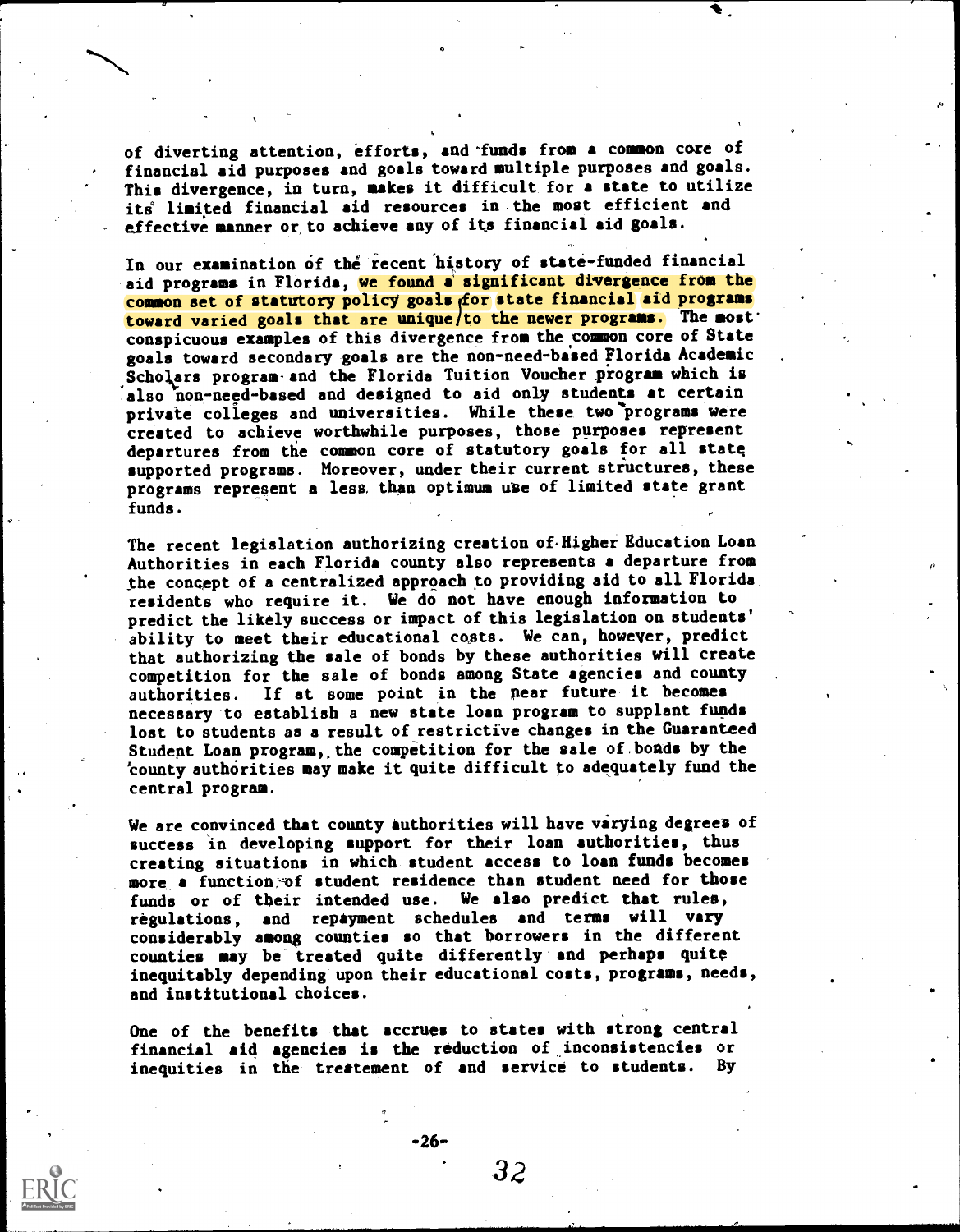decentralizing its loan program efforts among counties and county authorities, Florida would create <sup>a</sup> greater potential for inconsistencies and inequities in the availability and distribution of student financial aid.

We urge state policy makers to reevaluate the concept of county Higher Education Loan Authorities and to compare their potential advantages and disadvantages to those of having the loan authority function lodged in a central, state-supported agency created to coordinate and administer financial aid for Florida. We think such a review will lead policy makers to the conclusion that a central state loan authority is far better suited to meet the needs of Florida's students for loan funds than are separate counties authorities.

 $-275$ 

33

 $\mathbf{y}_i$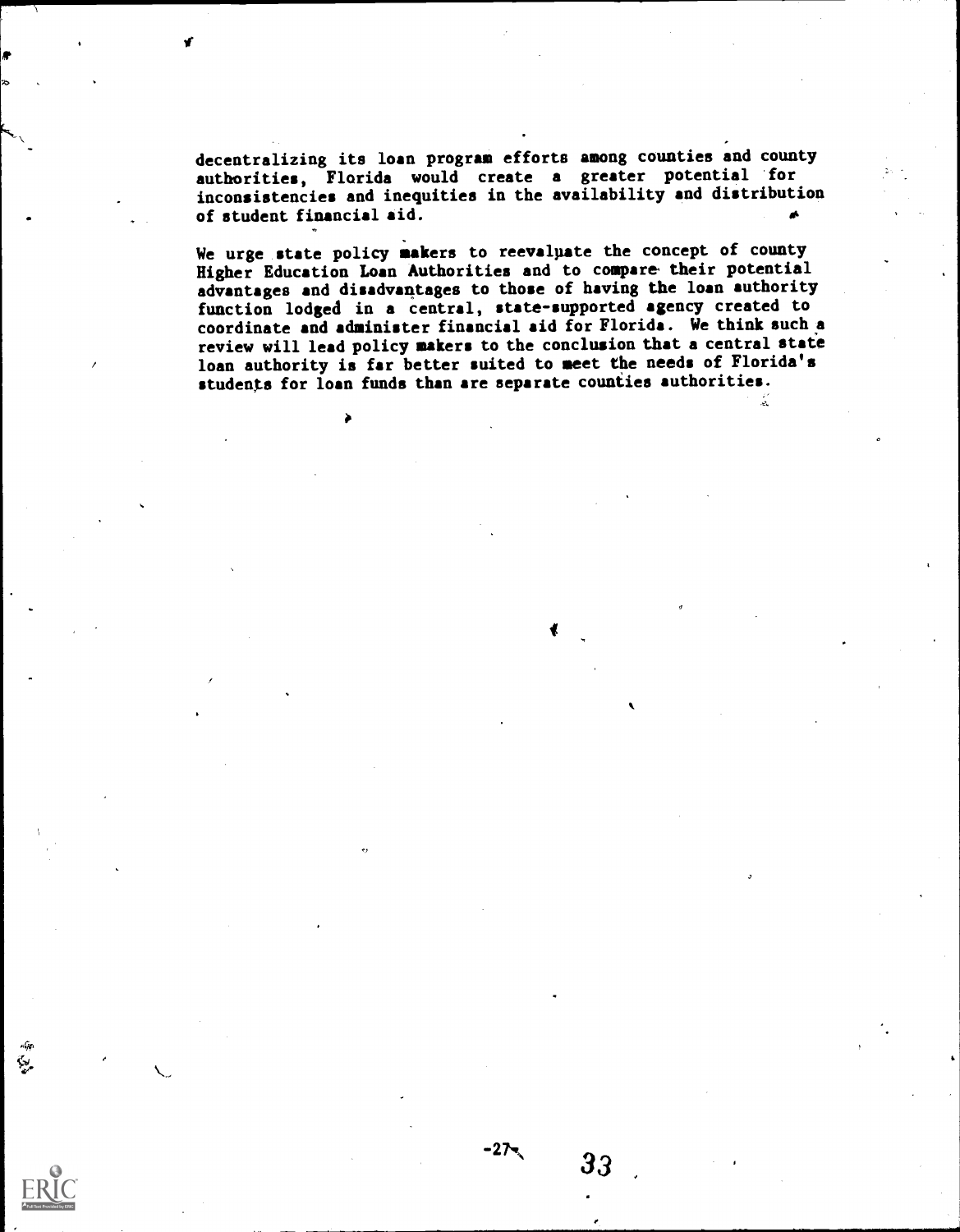## ALTERNATIVES FOR FLORIDA'S STUDENT AID PROGRAMS

After reviewing Florida's statutory policy objectives for its state student financial aid programs and evaluating the programs themselves, we concluded: (1) the basic statutory policy objectives are sound; (2) the current program structure diverges significantly from those objectives; (3) non-need based programs do not constitute an effective use of limited state financial aid funds; (4) the rapid growth and proliferation of state programs with diverse objectives makes program coordination and the efficient expenditure of financial, aid funds more difficult and reduces the likelihood that available resources can be utilized with maximum effectiveness; and (5) a number of policy options exist which could improve the coordination, efficiency, and effectiveness of Florida's state student aid programs.

In the sections which follow we suggest a number of policy options, program modifications, and alternative program structures that we believe should be considered by state policy makers in developing Florida's student financial aid programs in the coming decade. These alternatives range from maintaining the three existing grant programs as separate need-based programs to consolidating the Florida Student Assistance Grant and Florida Tuition Voucher Program into a single need-based state grant program. Under each of these alternatives, we also examine the general implications of using alternative award distribution criteria, varying grant levels, and changing funding levels.

We believe that need-based financial aid programs serve to maximize the effectiveness of limited state aid resources by insuring that aid dollars are used to assist those students who would otherwise be financially unable to attend postsecondary education or to choose among postsecondary education options. There is little evidence to suggest that providing aid to those who would otherwise be able to meet their educational costs without grant assistance would modify their enrollment decisions or constitutes an effective use of limited aid funds. Consequently, all the options outlined in this /section are-based on the conviction that Florida tan best achieve its statutory policy objectives, enhance the effectiveness of its grant programs, and iperease program results if it makes all grant programs need-based and provides aid only to those students with demonstrated financial need.

Furthermore, we believe that students should be required to apply for Pell Grants when they apply to state grant programs and that their Pell Grant amounts should be taken into consideration in subsequent program assessments of students' relative need and available resources. Under current state procedures, students are not required to apply for Pell Grants and the Pell awards are not taken

 $-28 - 34$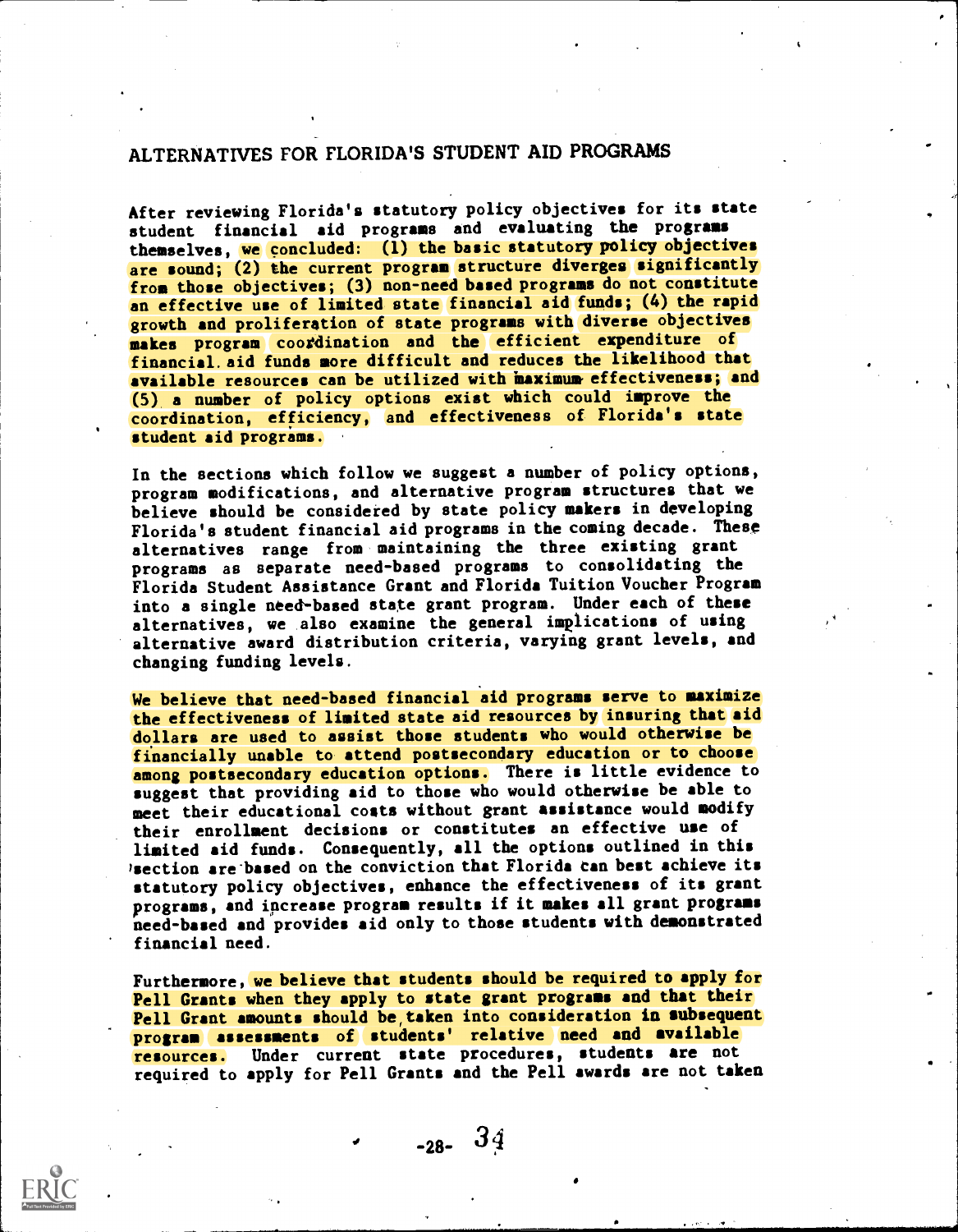into consideration in determining need. This practice interferes with the effective coordination of state and federal programs and ignores the statutory policy objective of having state prdgrams complement and supplement the basic federal aid programs. Further is ignores the largest single source of need-based grant aid for Fiorida students--an \$84 million source of aid that was more than four times greater than the aid from the state's three major grant programs combined'. The implications of this change in procedure' are discussed under each of the relevant alternatives.

Finally, community college tuition waivers have become <sup>a</sup> controversial issue in Florida that affects not only these colleges ability to provide financial assistance to some of their students but the overall coordination, structure, and funding levels for state financial aid programs in general. First, only a small fraction of the waivers granted by community colleges are based on financial need. Second, if the colleges want to continue to provide some waivers or other assistance for special local constituencies or purposes, we suggest that this be done through the imposition of a small \$1 per credit hour financial aid fee similar to the special student-fee funded financial aid programs in the State University System within general state-approved guidelines. No state general revenue funding was provided for community college waivers in 1982- 83. Third, if the Legislature decides to appropriate such funds in the future, we believe that the money would be more effective if it were appropriated to increase funding levels for one of the FSAG or consolidated program options outlined in the following pages.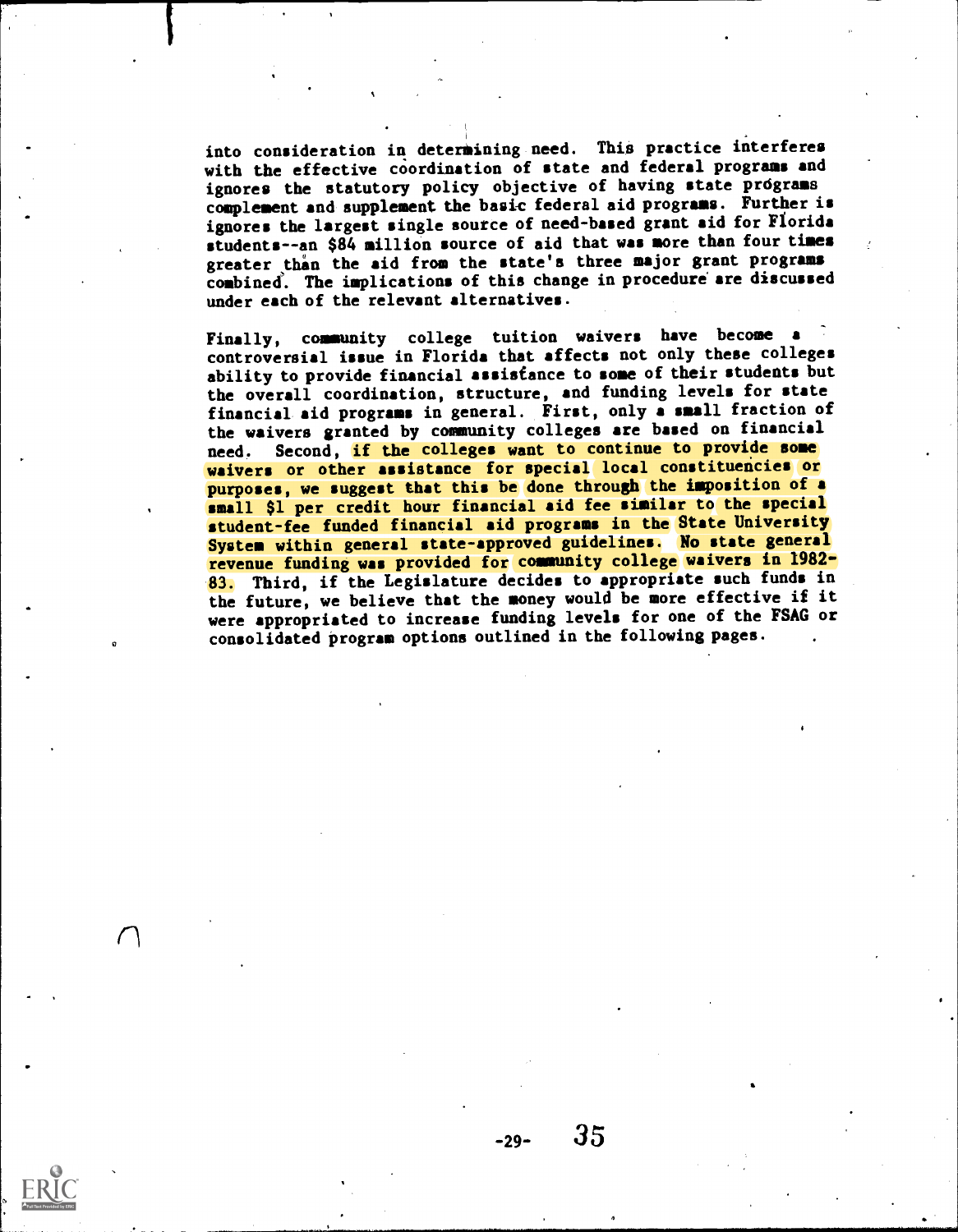Options for the Florida Student Assistance Grant Program

Option l: Maintain the existing FSAG program and continue to use relative need without taking Pell grants into consideration to distribute available funds

Implications:\_

 $\ell$  and  $\ell$ 

- 1. The adoption of this option would maintain a system that is familiar to students and institutions and continue the existing distribution of recipients and award dollars.
- 2. 'Funds would continue to be distributed on the basis of relative need and so most of the awards would go to students attending higher cost independent institutions or to 'independent, presumably self-supporting undergraduates, attending lower cost public colleges and universities.
- 3. Few dependent undergraduates from low income and minority families would receive grants if they chose to attend lower cost public institutions even though most have demonstrated financial need and insufficient personal and family financial resources.
- 4. Limiting the maximum award to tuition and required fees means that recipients with identical relative need have very different portions of that need'covered by their FSAG grant depending upon whether they attend a community college, state university, or higher tuition independent college or university.
- 5. Ignoring the amount of any Pell Grant award in determing an applicant's relative need creates the possibility that some applicants with less actual adjusted relative need (relative need minus Pell award) will receive FSAG grants and others with greater actual adjusted relative need will not. Those missing out on FSAG grants under these circumstances are more likely to be needy Pell recipients at public colleges or universities because'of the half-cost provisions of the Pell Grant program and the resulting higher average Pell awards among Pell recipients at Florida's independent colleges and universities.

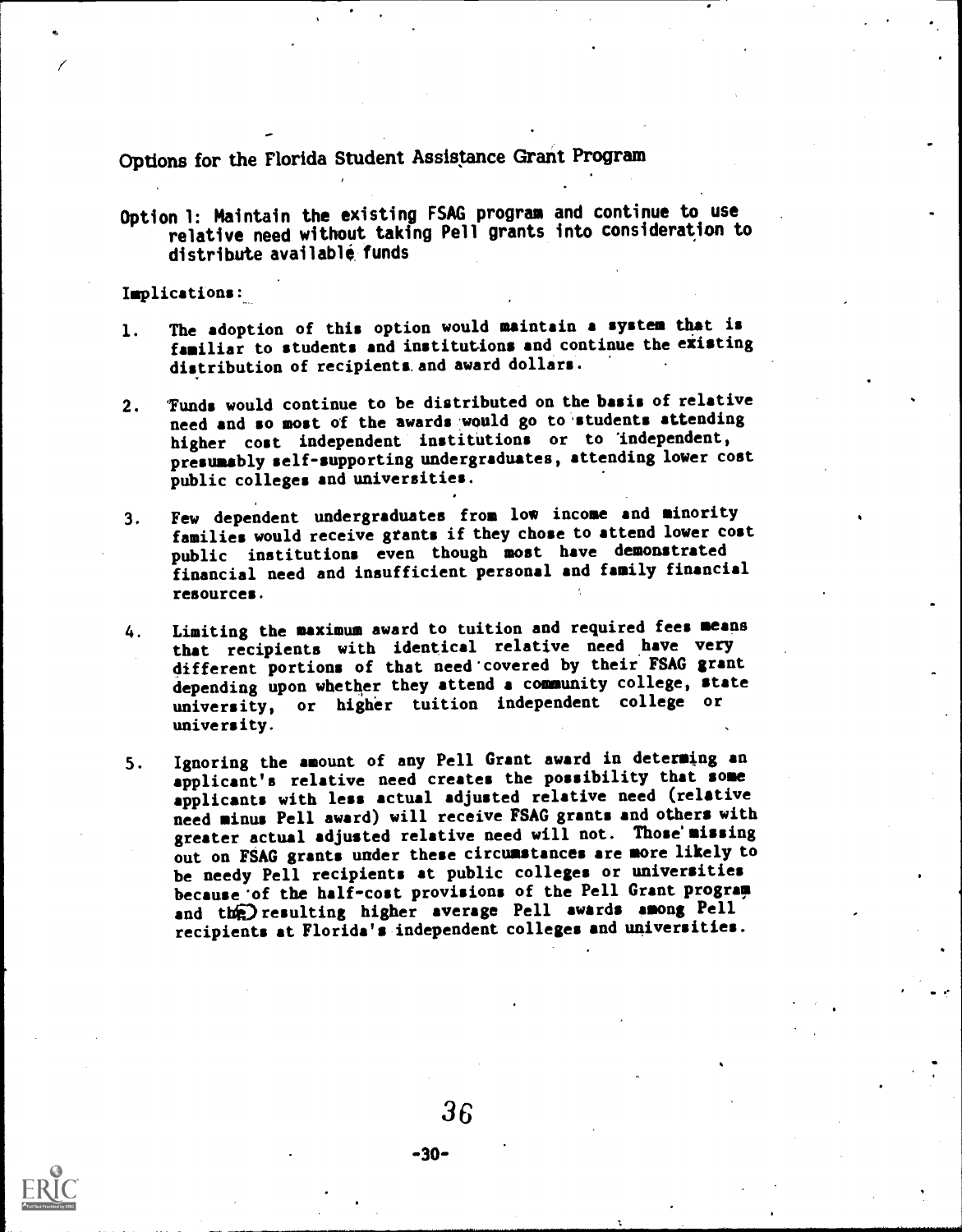Option 2: Maintain the existing FSAG program and continue to use relative need after taking Pell grants into consideration to distribute available funds

Implications:

- 1. The adoption of this option would maintain most of the features of a system that is familiar to students and institutions but alter somewhat the distribution of recipients and award dollars.
- 2. Funds would be distributed on the basis of adjusted relative need (net need minus Pell award). Most of the grants would still go to students attending higher cost independent colleges or to independent undergraduates attending lower cost public 'colleges and universities. There might be a slight increase in the number of FSAG recipients at public institutions since current FSAG recipients with Pell Grants at independent colleges have higher average Pell awards than do similar students at public institutions.
- 3. Few dependent undergraduates from low income and minority families would receive FSAG grants if they chose to attend lower cost public institutions, but the significant influence that higher school costs currently exert on the selection of FSAG recipients would be reduced somewhat among needy Pell recipients.
- 4. Some lower-middle income students who recently lost eligibility for Pell awards or who had their Pell awards reduced would have a slightly greater chance than at present to qualify for an FSAG award.
- The FSAG program would be modified to better coordinate its 5. distribution of awards and complement the federal Pell Grant program.
	- 6. Limiting the maximum award to tuition and fees means that recipients with identical adjusted relative need have different portions of that need covered by their FSAG grant depending upon the expense of the educational option they select. The more expensive the option the greater percentage of relative need the FSAG award covers.

-31-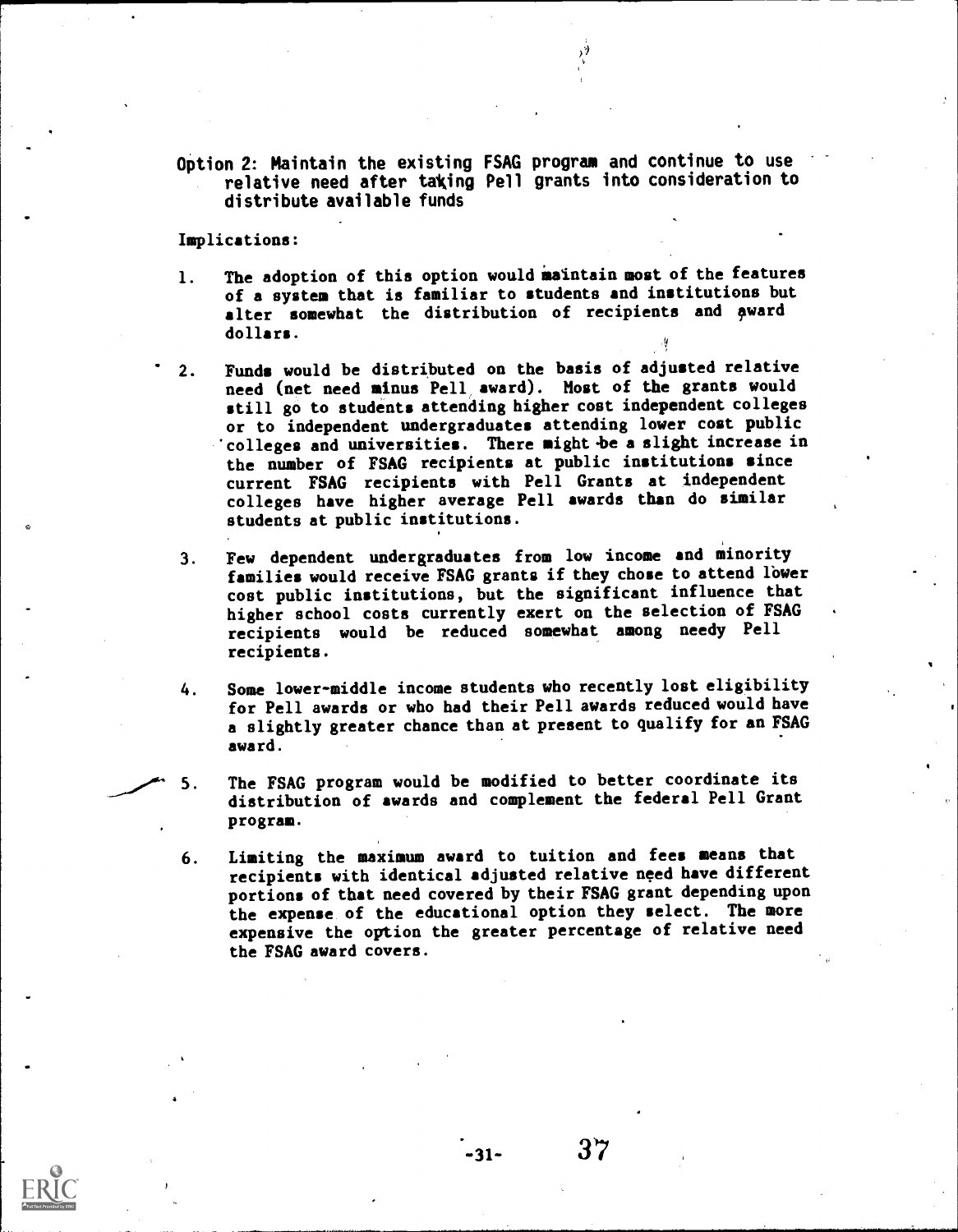Option 3: Maintain the existing FSAG program as a separate program but use total family resources (total family contribution plus Pell grant amount) to distribute available funds.

 $\mathbf{t}^{\mathbf{t}}$ 

Implications:

- 1. The adoption of this option would maintain few of the features. of the existing program's distribution mechanism and alter the distribution of recipients and award dollars.
- 2. Under this option funds would be distributed on the basis of total personal resources. More of the grants would go to low income and minority students with demonstrated financial need in all sectors regardless df total school costs.
- 3. More dependent low-income and minority students would receive FSAG grants even if they chose lower cost public institutions, and fewer independent students at all institutions and middle income students at high cost private institutions would receive grants.
- 4. Limiting the maximum award to net need above \$200, tuition and fees, or \$1,200, whichever is lower, would maximize the number of students receiving grants for any given program funding level.
- 5. The FSAG program would be modified to better complement and supplement the basic federal Pell Grant program.

P<sub>ran</sub>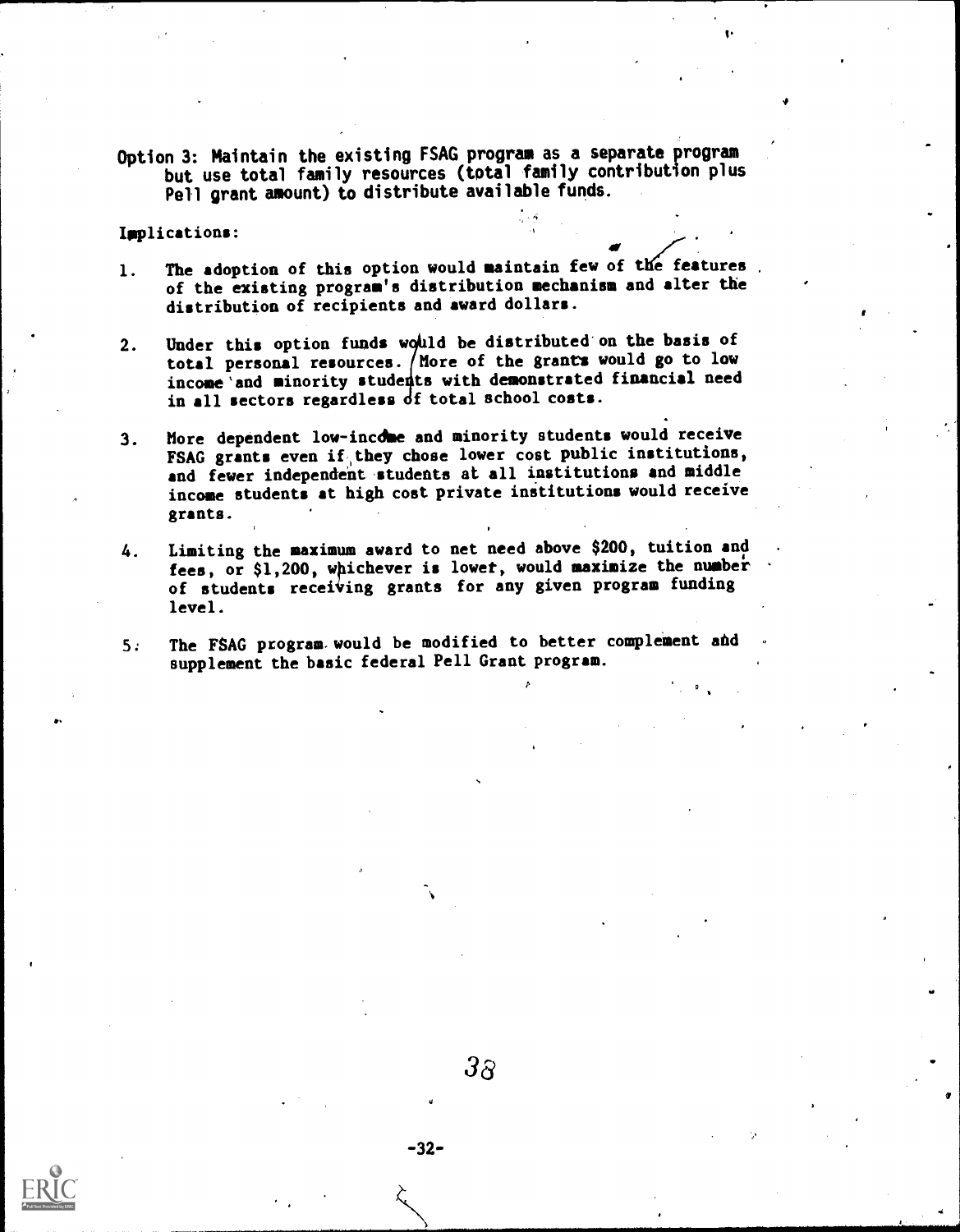Options for the Florida Tuition Voucher Program

Option 1: Maintain the Tuition Voucher program as a separate nonneed-based' grant program for students attending selected independent colleges.

Implications:

- 1. Maintaining the existing FTV program on a non-need basis would, not contribute to program efficiency or effectiveness because grant funds would be distributed to students who needed them to be offered choice and to those who did not.
- 2. Maintaining a non-need-based voucher program would continue the existing divergence between Florida's statutory policy objectives for state aid programs and its actual financial aid programs.
- 3. Costs for a non-need-based voucher program will continue to. escalate at a more rapid rate than they do for need-based grant. programs. This occurs because costs in this non-need based program increase at the rate that enrollment of Florida residents in eligible independent institutions increases rather than at the rate that enrollment of financially needy residents at these institutions increases.
- 4. The maintenance of a non-need-based voucher program would provide another form of tuition equalization grant assistance to those students who needed it and those that did not.
- 5. The maintenance of separate need-based FSAG and non-need-based FTV programs would continue to present obstacles to effective coordination among state programs, perpetuate the current competition between programs 'for state funds, and make estimating the appropriate grant and program funding levels quite difficult.

 $-33-$  39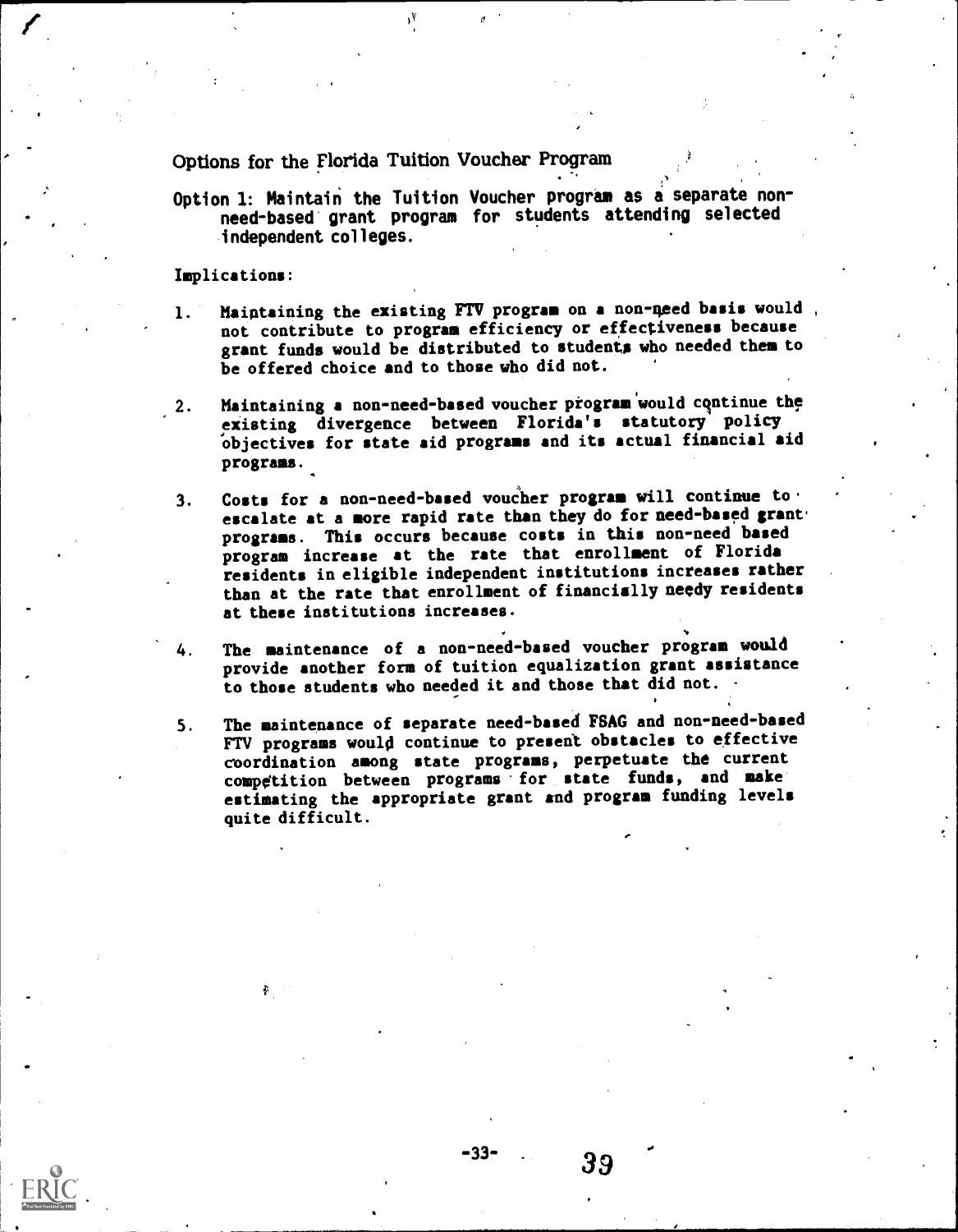Option 2: Maintain the Tuition Voucher program as a separate needbased grant program for students attending selected independent colleges. Take Pell Grant awards into consideration in assessing net need.

#### 'Implications:

- 1: Transforming the existing FTV program into a need-based program would improve program effectiveness by distributing grant funds only to those students with demonstrated financial need.
- 2. The change to a need-based voucher program would make the program more compatible with Florida's statutory policy objectives for state financial aid and more consistent with other state and federal need-based aid programs.
- 3. The switch to <sup>a</sup> need-based voucher program would either increase the size of the voucher award significantly or maintain existing voucher levels but save the state money since about 30 percent of current voucher recipients apply for no other forms of state-financial aid and presumably.could not demonstrate financial need for a grant.
- 4. The maintenance of a separate need-based.voucher program'would provide another form of tuition equalization grant assistance along with the tuition sensitive FSAG awards.
- S. The maintenance of a separate, need-based voucher program would preserve the symbol of a state program designed especially for needy students who wish to attend Florida's independent colleges and universities. It would also insure that program funds go only to students at eligible independent institutions.
- 6. The maintenance of separate'need-based FSAG and FTV programa would still present certain obstacles to effective coordination among state programs, perpetuate the current competition between programs for state funds, and make estimating the appropriate grant and program funding levels difficult.

 ${\bf 40}$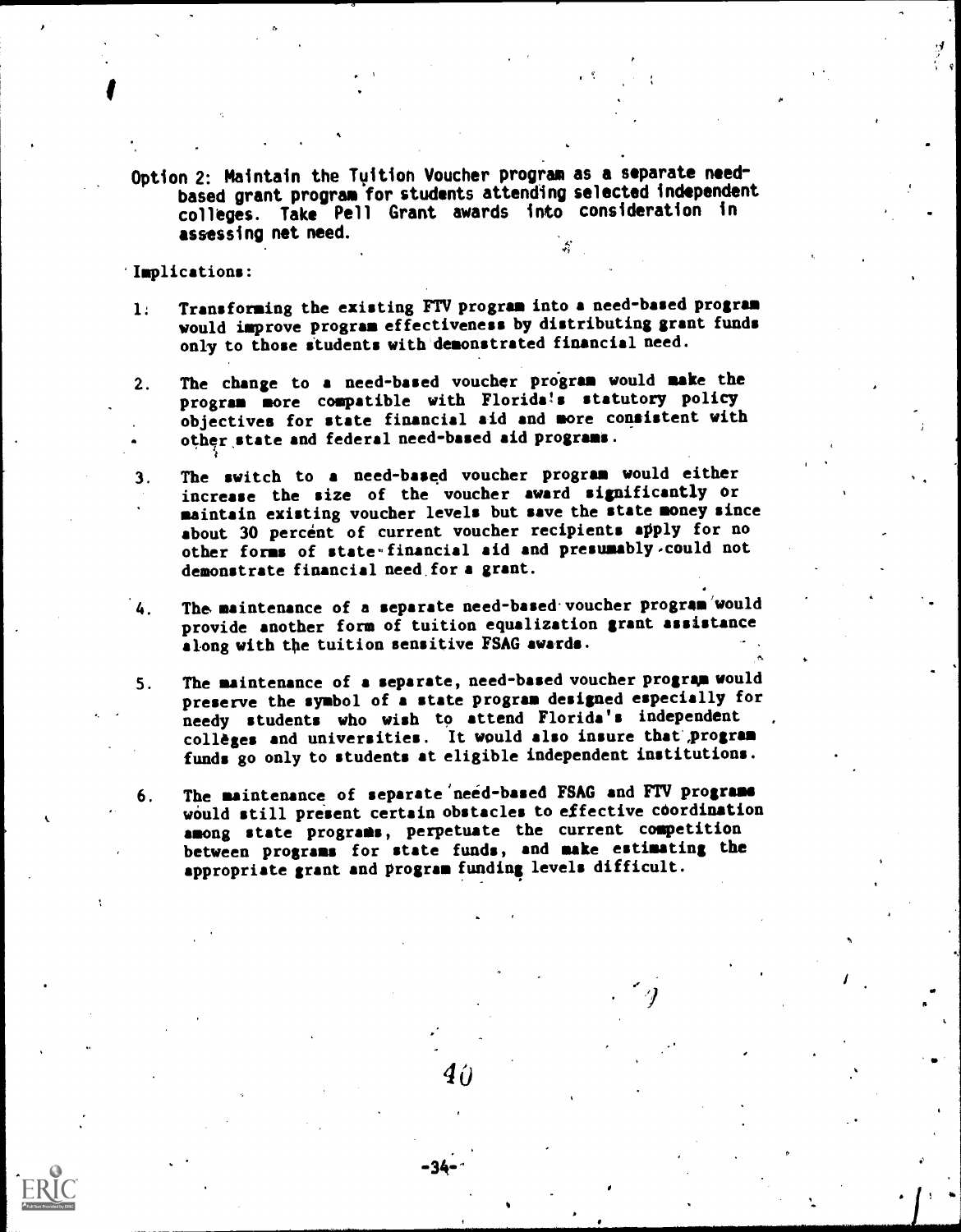Options for the Florida Academic Scholars Program

Option 1: Maintain the Academic Scholars program as a separate non-need-based grant program for outstanding students who have demonstrated high standards of academic achievement.

Implications:

- 1. Maintaining the existing FAS program on a non-need basis would not contribute to program effectiveness because it would continue to distribute.grant funds to academically talented students who enrolled in Florida institutions whether they needed the grant or not.
- 2. Maintaining the current scholars program would continue the divergence between Florida's statutory policy objectives for student financial aid and the actual state aid programs.

3. Costs of the non-need-based scholars program would continue to escalate if the enrollment of scholars at Florida institutions continues to increase, but there would be little relationship between funding levels and program results.

4. The maintenance of a separate, non-need-based FAS program would preserve this symbol of the State's commitment to academic excellence, high standards of performance, and academic potential, but it would not do so in a very cost-effective manner.

 $41$ 

 $-35-$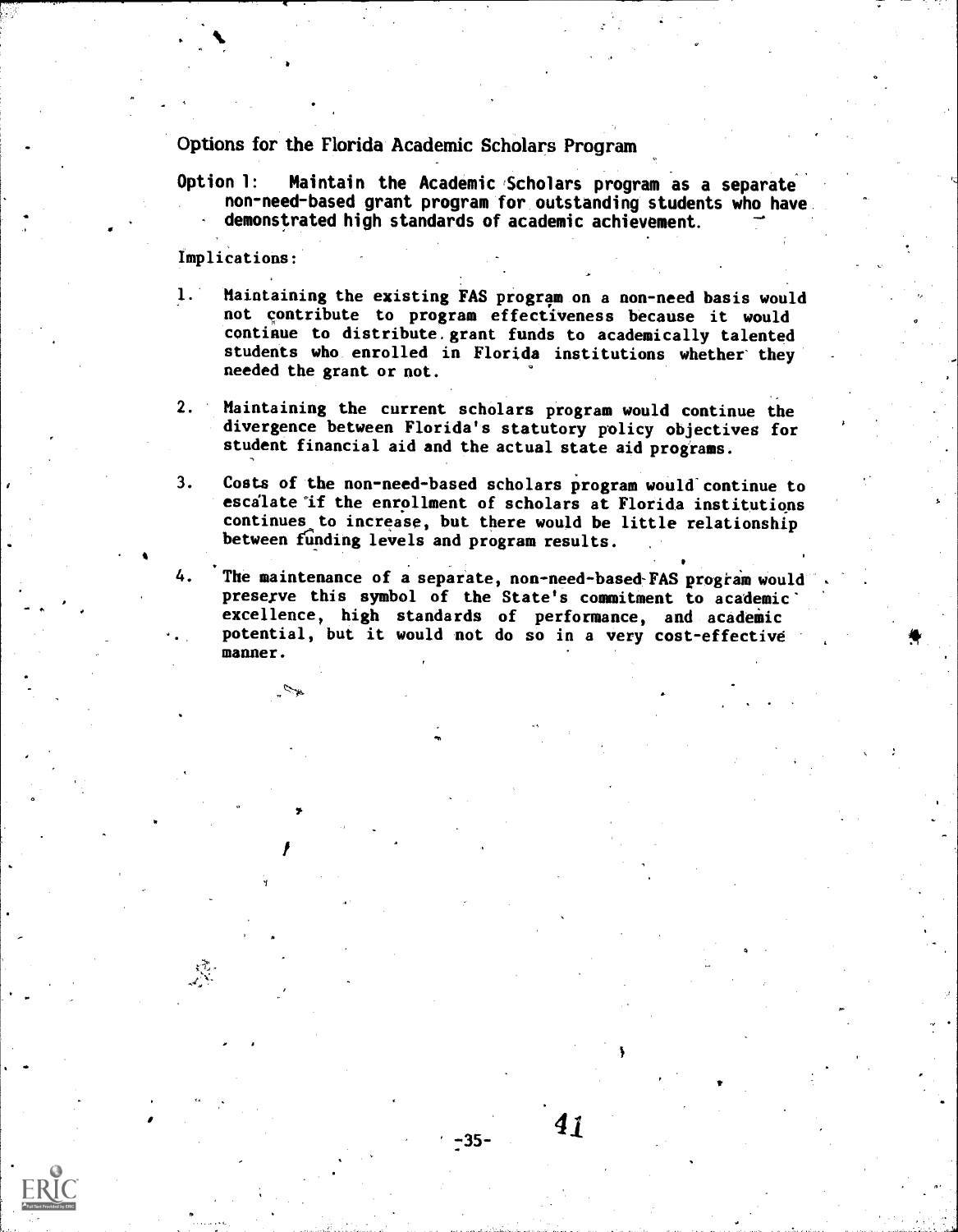Option 2<sup>\*</sup> Maintain the Academic Scholars program as a separate needbased grant program for outstanding students who have demonstrated \_high standards of academic achievement and financial need.

Implications:

- 1. Changing the existing FAS program into a need-based program would improve program effectiveness by distributing grant funds to academically talented students with demonstrated financial need.
- 2. The switch to a need-based scholars program would make the program more compatible with Florida's statutory policy objectives for financial aid and more consistent with other states' need-based grant and scholarship programs.
- 3. The switch to a need-based scholars program would either increase the size of the grants or maintain the existing grant levels and save the state money since about 50 percent of current scholars apply for no other forms of state aid and presumably°could not demonstrate financial need.
- 4. The maintenance of a separate, need-based program would, preserve this symbol of the State's commitment to academic excellence, high standards of performance, and academic potential. Those students without financial'need who meet the programs academic requirements could still receive non-monetary recognition from the State for their achievements, but limited program funds would be reserved to assist talented, but needy Florida students who wanted to attend in-state institutions.
- 5. Since the size of a need-based scholars program would remain small, it could be coordinated with the larger FSAG and FTV programs without producing excessive competition for funds of reducing the overall efficiency of state financial aid programs.
- 6. The scholarship standards required for FAS eligibility and for renewal of an FAS award would make it difficult, if not impossible, to merge the program with one or more of the other need-based grant programs in which admissability to an institution determines eligibility and regular institutional standards of satisfactory academic progress govern renewals.

 $-36-$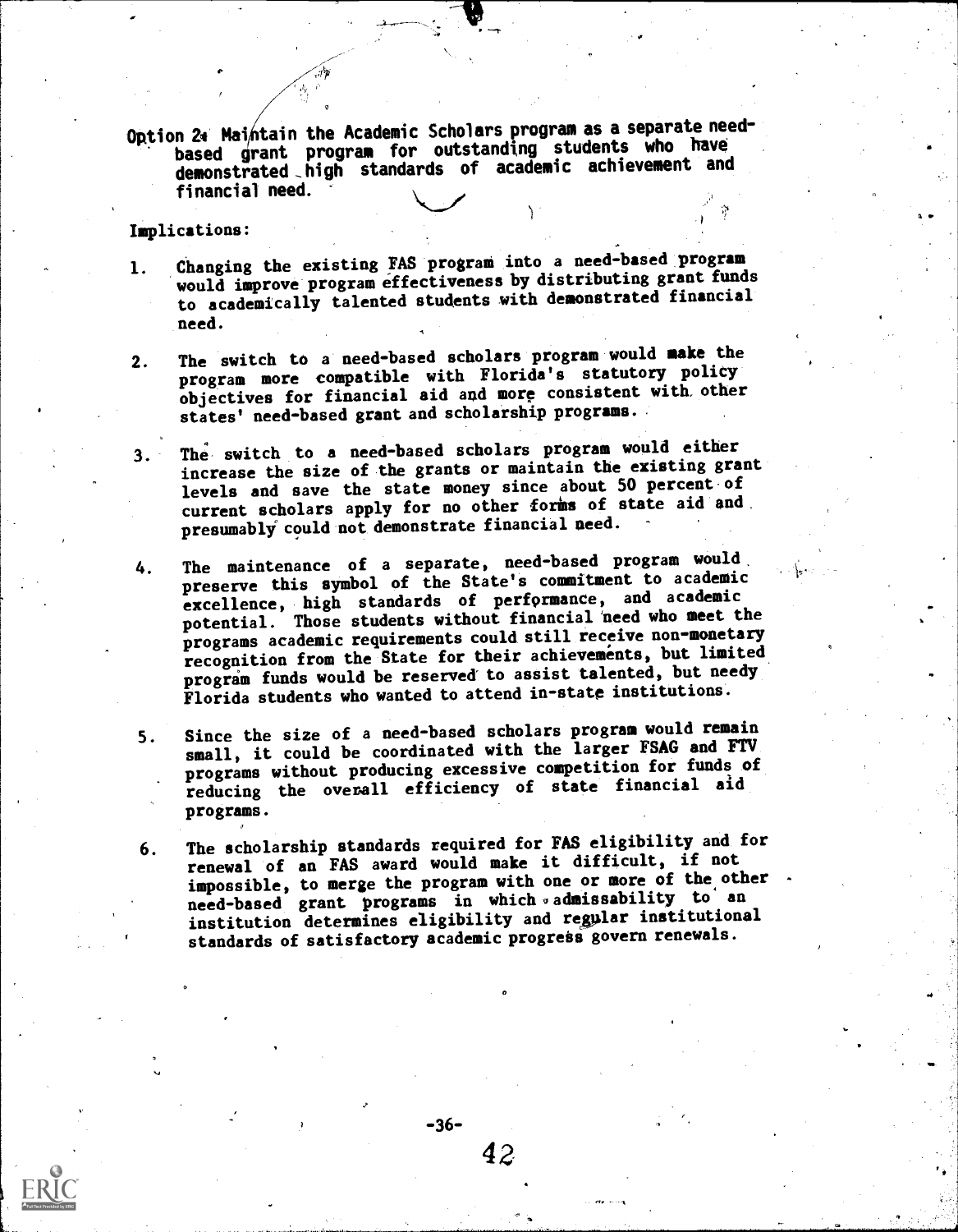Consolidation Options for the Florida Student Assistance Grant and Florida Tuition Voucher Programs

Option 1: Consolidate the FSAG and FTV programs. Fund the new program at the combined funding level of the two currently separate programs, Take Pell Grant awards into consideration in determining adjusted relative need and distribute awards on the basis of adjusted relative need.

#### Implications:

- 1. Consolidation of the two programs into a single need-based grant program Would more nearly conform to statutory policy objectives for state student aid programs.
- 2. Consolidation would simplify coordination of awards between, state and federal programs and eliminate some of the inefficiency and obstacles to effective program management inherent in maintaining two separate state grant programs.
- 3. The use of adjusted relative need to determine recipients would probably not alter the distribution of recipients appreciably from what it would be under separate need-based FSAG and FTV programs distributing awards on the basis of'adjusted relative need. The elimination of non-needy current voucher recipients. would reduce the number of recipients at independent colleges from the present level, but it would probably not alter the distribution of award dollars significantly, The majority of recipients and funds would still flow to students at higher cost independent institutions because of the 'use of adjusted relative need to determine awards.
- 4. Few dependent low income and minority students at lower cost public colleges would receive grants from. the consolidated program. Most of the recipients at public.institutions would be older independent, self-supporting students with exceptional need. Their number among those receiving oonsolidated awards , would probably not change appreciably from current levels.
- 5. The maximum grant amount under the consolidated program would be \$480 at community colleges, \$750 at state universities, \$1,200 at independent institutions that do not now participate in the voucher program, and \$2,200 at independent institutions currently participating in both the FSAG and FTV programs.
- 6. Limiting the maximum award to tuition and fees at public institutions or the other maximum levels at independent colleges means that recipients with identical adjusted relative need would have different portions of that need covered by the combined grant award.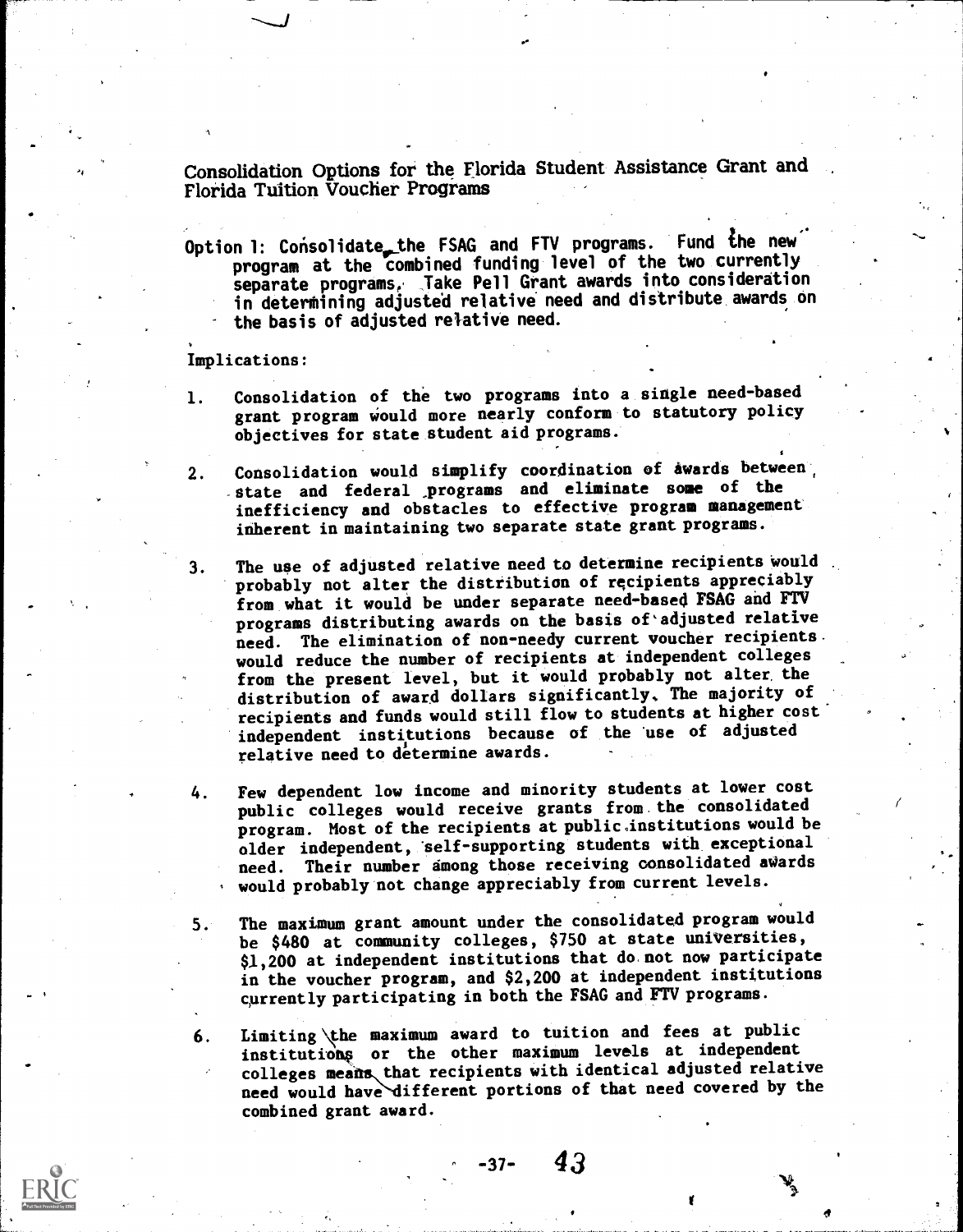Option 2: Consolidate the FSAG and FTV programs into a single needbised grant program"but distribute awards on the basis of total family resources (total family. contribution plus Pell award) and use the same maximum award levels as in Option 1.

Implications:  $\cdot$ 

- 1. Consolidation into a single need-based grant program would more nearly conform to statutory policy objectives for state aid progfams.
- 2. Consolidation would simplify coordination of awards between state and federal programs and eliminate some of the inefficiency and obstacles to effective program management inherent in maintaining two separate state grant programs.
- 3. The use of total personal resources to determine recipients would probably alter the existing distribution of recipients and award dollars among sectors. The higher consolidated funding level along with the ranking procedure and grant maximums would combine to produce an increase in the number of consolidated grant recipients over the existing level, particularly in the two public sectors. Yet, it would not necessarily produce a dramatic reduction in the number of recipients attending independent institutions.
- 4. The use of total family resources as the criterion for distributing awards insures that those students with the fewest personal resources, including Pell Grant assistance, have the first claim on available state grant 'funds regardless of the cost of the institution they choose to attend.
- 5. The use of differential award maximums insures that the consolidated grants are tuition sensitive and helps to some. extent to narrow cost differences among recipients in different sectors and to-provide both access and choice.
- 6. Consolidation of the two programs ends the symbolic character of the FTV program, yet continues to fulfill its objectives in a more efficient and effective manner.



44

-38-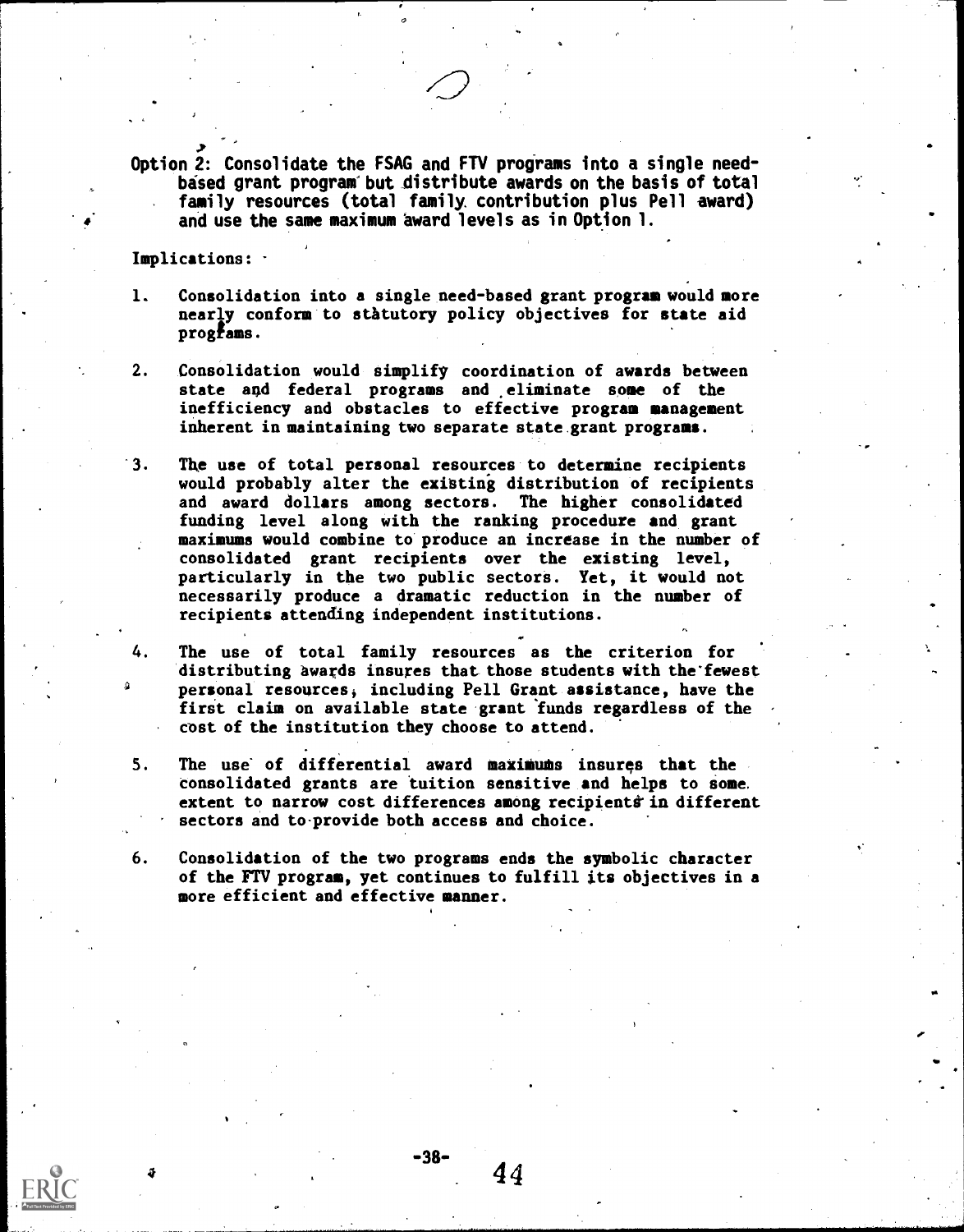Option 3: Consolidate the FSAG and FTV programs ,into a single need-based grant program and distribute awards on the basis of total resources including Pell awards. The.new program would provide grants that covered a specified percentage of adjusted relative need with a minimum grant of \$200.

Implications:

- 1. The use of total personal resources, to distribute aid insures that grants go to those students with the fewest financial' resources regardless of the cost of the educational alternative they select.
- 2. Setting grant maximums at a specified percentage of adjusted relative need provides a tuition equalization feature which covers the same percentage of remaining costs for students with similar adjusted relative need.
- 3. The adoption of this option would probably increase the number of low income and minority students receiving consolidated grants in all sectors, but particularly in public community colleges and in the state university.
- The impact of the proposal on the actual number of grant recipients, their distribution among sectors, and on award amounts depends upon funding levels for the consolidated program and on the percentage of adjusted relative need to be funded.

45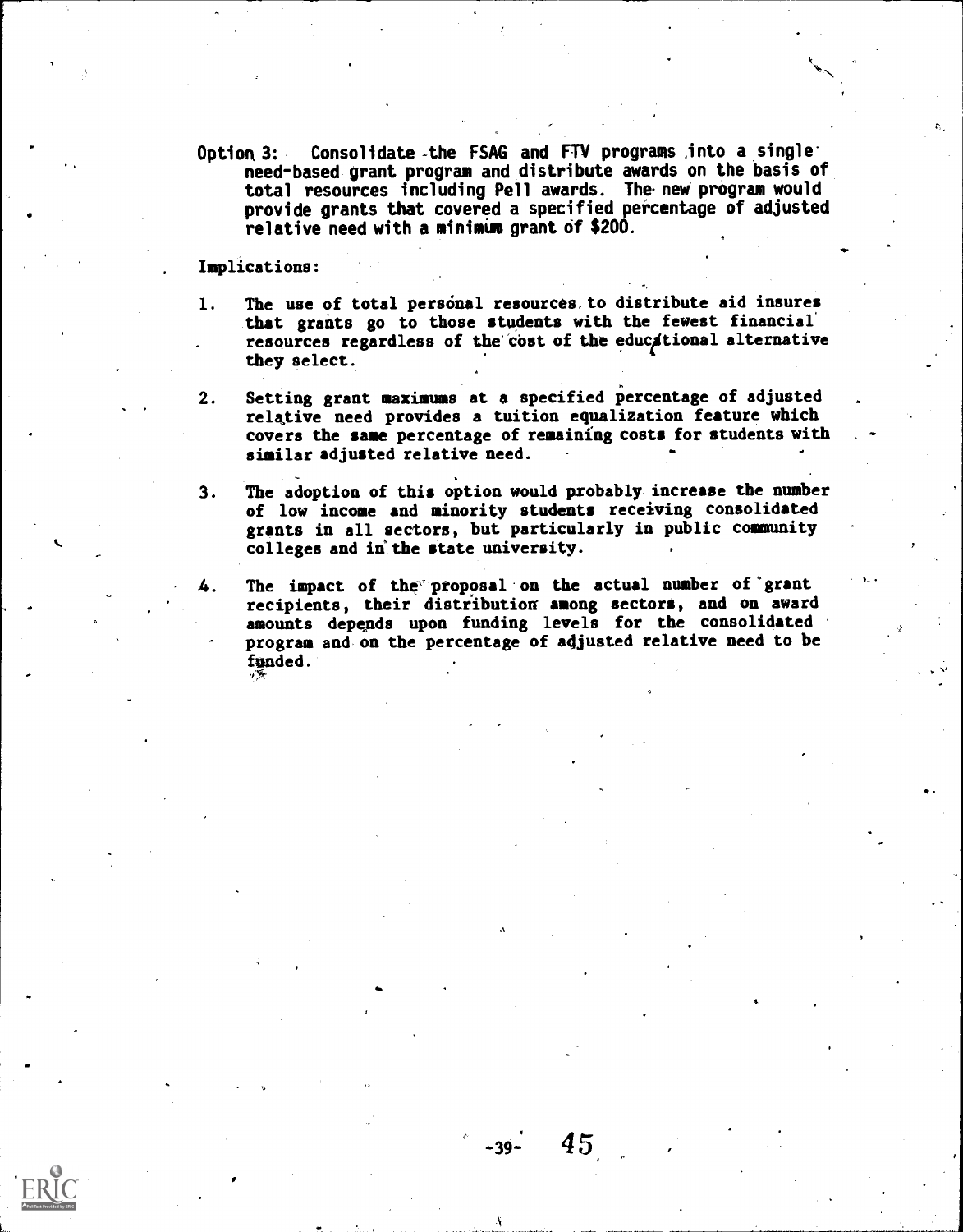Proposals Involving Smaller State Grant Programs and Loan Contingency Planning

Proposal 1: Change some of the current specialized grant programs, such as the math, science, and special education training grants or the out-of-state contract programs, into loan programs with state pay-back provisions.

Implications:

- 1. Such a shift would require students in these programs to apply for GSL loans instead of special grants. The state of Florida would then agree to pay a specified percentage of the loan payments for the recipient for each year of post-graduation service in Florida.
- 2. Such a program would provide nearly identical financial. incentives to students to enter these specialized fields of study and, service, but it would provide the state with significantly greater guarantees that its investment in the students' educations will provide tangible benefits to Florida.
- 3. The costs to the State to fund such a program would be substantially reduced for the next two to four years and then would return to approximately current levels in constant dollars after that.



-40-